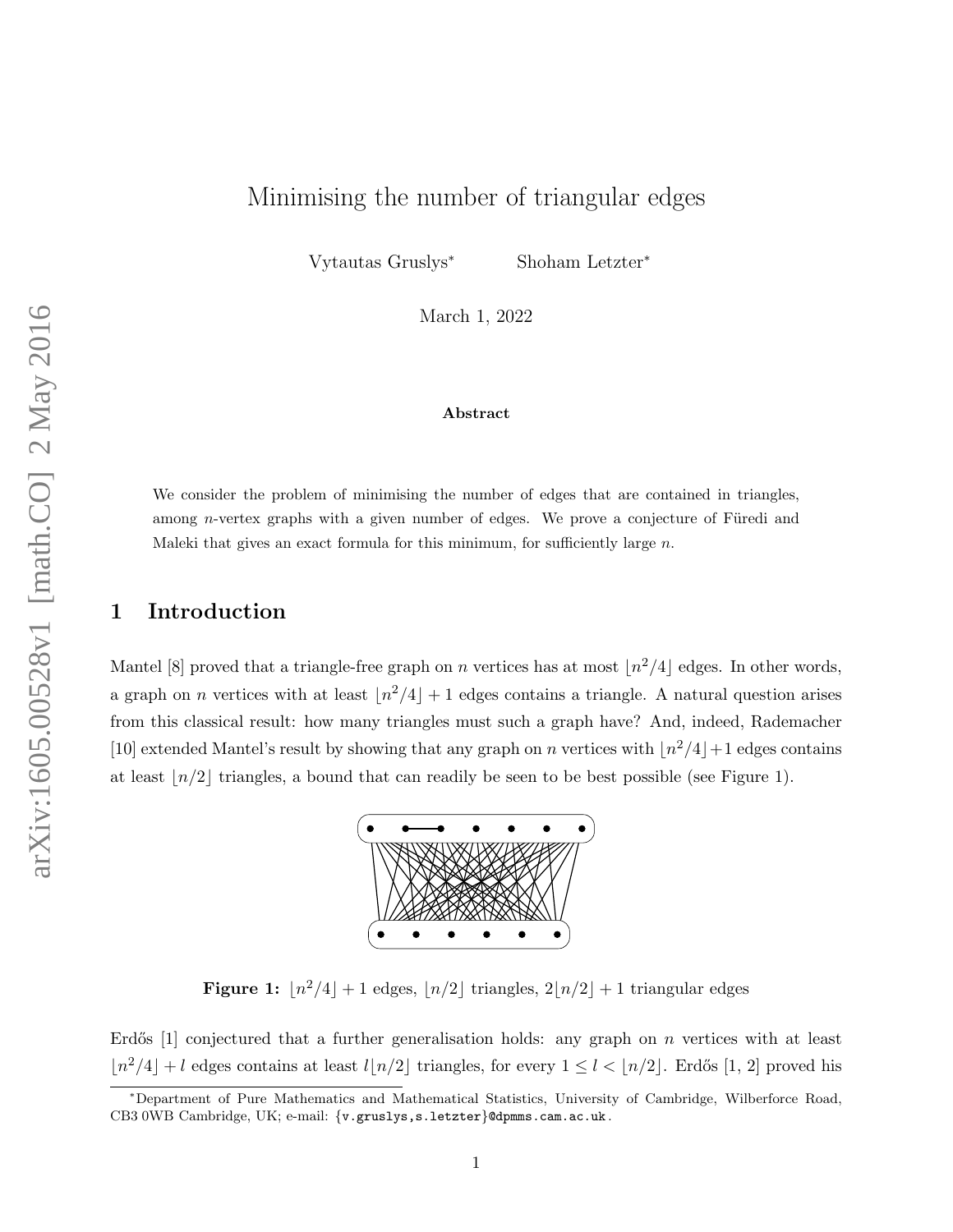conjecture for  $l \leq cn$  for some constant  $c > 0$ . It is not hard to see that the bound on the number of triangles is best possible, by adding  $l$  edges, that do not span a triangle, to the larger part of the complete bipartite graph  $K_{\lfloor n/2\rfloor,\lceil n/2\rceil}$ . Furthermore, it is not hard to see that the bound on l is best possible, by considering a similar construction.



Figure 2:  $\lfloor n^2/4 \rfloor + l$  edges,  $l \lfloor n/2 \rfloor$  triangles

Erdős's conjecture was resolved by Lovász and Simonovits [\[6\]](#page-42-4), who also characterised [\[7\]](#page-42-5) the graphs with n vertices and  $\lfloor n^2/4\rfloor + l$  edges that minimise the number of triangles, for every  $l \leq cn^2$  where  $c > 0$  is fixed. Razborov [\[11\]](#page-42-6) determined the asymptotic behaviour of the number of triangles in graphs with *n* vertices and  $\lfloor n^2/4 \rfloor + l$  edges where  $l = \Omega(n^2)$ .

In this paper we consider a similar problem, concerning the number of edges that are contained in triangles (we shall call such edges triangular edges) rather than the number of triangles. The first result in this direction was obtained by Erdős, Faudree and Rousseau [\[3\]](#page-42-7) who proved that any graph with n vertices and  $\lfloor n^2/4\rfloor + 1$  edges has at least  $2\lfloor n/2\rfloor + 1$  triangular edges. This bound is best possible (see Figure [1\)](#page-0-0).

<span id="page-1-0"></span>It is very natural, similarly to the question about the number of triangles, to ask how many triangular edges an *n*-vertex graph with e edges must have, where e is any integer satisfying  $\lfloor n^2/4\rfloor < e \leq \binom{n}{2}$  $\binom{n}{2}$ . After some thought, a natural example comes to mind. Given integers  $a, b, c$ , we denote by  $G(a, b, c)$ the graph with  $n = a + b + c$  vertices, which consists of a clique A of size a and two independent sets B and C of sizes b and c respectively, such that all edges between B and  $A \cup C$  are present, and there are no edges between  $A$  and  $C$  (see Figure [3\)](#page-1-0).



**Figure 3:** The graph  $G(a, b, c)$  (here  $a = 4, b = 6, c = 5$ )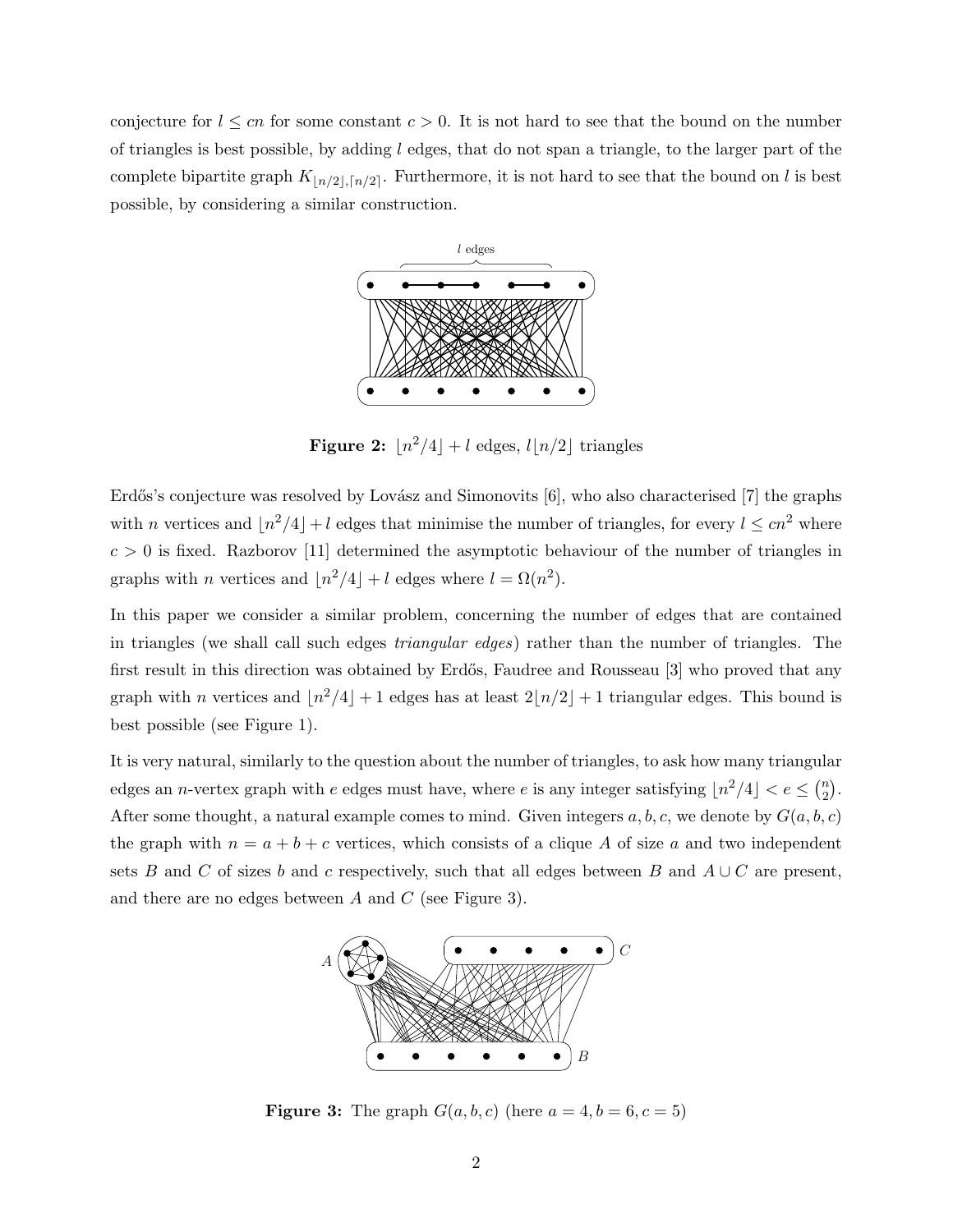Note that the graph  $G(a, b, c)$  has  $\binom{a}{2}$  $a_2^a$  +  $b(a + c)$  edges, bc of them are non-triangular. We remark that the extremal example (depicted in Figure [1\)](#page-0-0) for the aforementioned result by Erdős, Faudree and Rousseau [\[3\]](#page-42-7) is isomorphic to  $G(2, \lfloor n/2 \rfloor, \lceil n/2 \rceil - 2)$ .

Füredi and Maleki [\[4\]](#page-42-8) conjectured that the minimisers of the number of triangular edges are graphs of the form  $G(a, b, c)$ , or subgraphs of such graphs.

<span id="page-2-0"></span>**Conjecture 1.** Let n and  $e > \lfloor n^2/4 \rfloor$  be integers and let G be a graph with n vertices and e edges that minimises the number of triangular edges. Then G is a subgraph of a graph  $G(a, b, c)$  for some  $a, b, c.$ 

The condition that G is a subgraph of a graph  $G(a, b, c)$  (rather than simply requiring equality) is due to the fact that we specify the exact number of edges, so the minimiser may be isomorphic to  $G(a, b, c)$  with a few edges removed.

Conjecture [1](#page-2-0) is a generalisation of the case of *n*-vertex graphs with  $\lfloor n^2/4 \rfloor + 1$  edges, where, as mentioned above, the minimiser is indeed  $G(2, \lfloor n/2 \rfloor, \lceil n/2 \rceil - 2)$ .

The conjecture implies, in particular, that every graph with  $n$  vertices and  $e$  edges has at least the following number of triangular edges:

$$
g(n,e) = \min\{e - bc : a + b + c = n, \binom{a}{2} + b(a + c) \ge e\}.
$$

Füredi and Maleki [\[4\]](#page-42-8) proved an approximate version of the latter statement, which reads as follows.

<span id="page-2-1"></span>**Theorem 2** (Füredi and Maleki [\[4\]](#page-42-8)). Every n-vertex graph with e edges has at least  $g(n, e) - 3n/2$ triangular edges.

Our main result is an exact version of Theorem [2:](#page-2-1) we shall prove that a graph with  $n$  vertices and e edges has at least  $g(n, e)$  triangular edges, provided that n is large enough.

Before we state our result, we make a few remarks. We find it convenient to consider a reformulation of the latter statement. Firstly, it turns out to be more convenient to consider the clearly equivalent problem of maximising the number of non-triangular edges among *n*-vertex graphs with  $e$  edges. Thus, given a graph G, we denote by  $t(G)$  the number of non-triangular edges in G. Secondly, given n and e, instead of restricting our attention to n-vertex graphs with exactly  $e$  edges, we consider  $n$ -vertex graphs with at least e edges. Since the maximum number of non-triangular edges cannot increase by adding edges (assuming that we have at least  $\lfloor n^2/4\rfloor$  edges), this does not affect the problem of maximising the number of non-triangular edges, yet it allows us to concentrate on graphs  $G(a, b, c)$  without having to consider their subgraphs.

We are now ready to state our main result.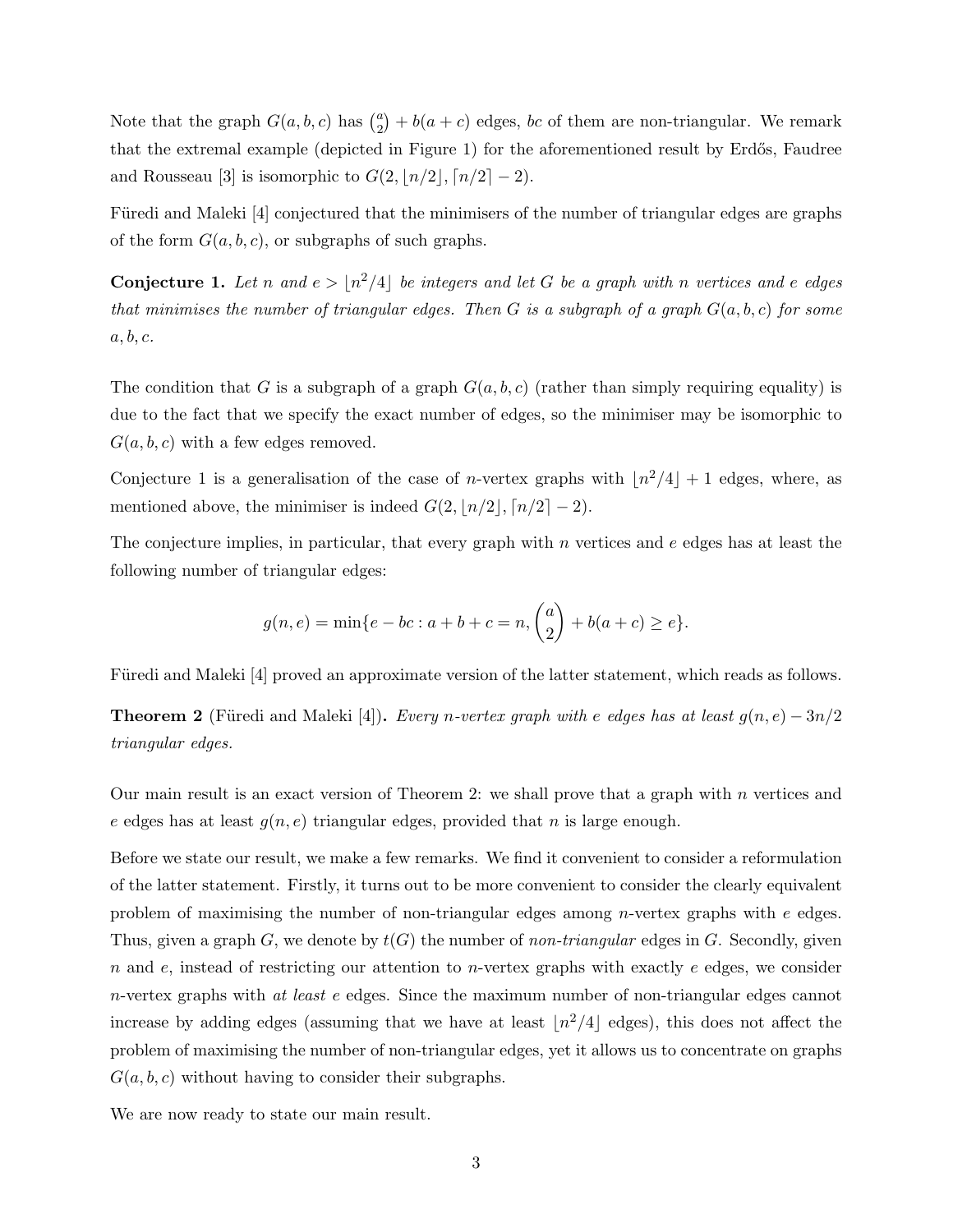<span id="page-3-0"></span>**Theorem 3.** There exists  $n_0$  such that for any graph G with at least  $n_0$  vertices there is a graph  $H = G(a, b, c)$  (for some integers a, b, c) that satisfies  $|H| = |G|$ ,  $e(H) \ge e(G)$  and  $t(H) \ge t(G)$ .

We note that Theorem [3](#page-3-0) comes close to proving Conjecture [1](#page-2-0) (for sufficiently large n) as it shows that the minimum number of triangular edges is attained by a graph  $G(a, b, c)$  or a subgraph of  $G(a, b, c)$ , but we do not explicitly show that such graphs are the only minimisers.

### 1.1 Structure of the paper

The proof of our main result, Theorem [3,](#page-3-0) is divided into three parts, according to the number of edges: graphs that are close to being bipartite, i.e., where the number of edges is close to  $n^2/4$ ; graphs that are close to being complete, i.e., the number of edges is close to  $\binom{n}{2}$  $\binom{n}{2}$ ; and the middle range, where the number of edges is bounded away from both  $n^2/4$  and  $\binom{n}{2}$  $\binom{n}{2}$ .

We state Theorems [4](#page-3-1) to [6,](#page-4-0) which are the theorems corresponding to the aforementioned three ranges, in Section [2,](#page-3-2) and give an overview of their proofs. In Section [3](#page-4-1) we describe the tools that we shall use and introduce relevant notation. We prove the three theorems in Sections [4](#page-12-0) to [6:](#page-36-0) Theorem [4,](#page-3-1) which deals with graphs with close to  $n^2/4$  edges, will be proved in Section [4;](#page-12-0) the proof of Theorem [5,](#page-3-3) for the middle range, is the heart of this paper and will be given in Section [5;](#page-22-0) and Theorem [6](#page-4-0) will be proved in Section [6.](#page-36-0) We conclude the paper with Section [7](#page-40-0) where we make some remarks and mention open problems.

### <span id="page-3-2"></span>2 Overview

We split the proof of Theorem [3](#page-3-0) into three part, according to the number of edges e. We state the theorems corresponding to these three parts here.

The following theorem deals with e that is close to  $n^2/4$ , i.e.  $e \leq (1/4+\delta)n^2$ , where  $\delta$  is a sufficiently small constant.

<span id="page-3-1"></span>**Theorem 4.** There exist  $n_0$  and  $\delta > 0$  such that the following holds. Let G be a graph with  $n \geq n_0$ vertices and e edges, where  $n^2/4 \le e \le (1/4 + \delta)n^2$ . Then there is a graph  $H = G(a, b, c)$  that satisfies  $|H| = n$ ,  $e(H) \ge e$  and  $t(H) \ge t(G)$ .

The next theorem considers the case where e is bounded away from  $n^2/4$  and  $\binom{n}{2}$  $\binom{n}{2}$ , namely  $(1/4 +$  $\delta$ ) $n^2 \le e \le (1/2 - \delta)n^2$  for any constant  $\delta > 0$ .

<span id="page-3-3"></span>**Theorem 5.** For every  $\delta > 0$  there exist  $n_0$  such that the following holds. Let G be a graph with  $n \ge n_0$  vertices and e edges, where  $(1/4 + \delta)n^2 \le e \le (1/2 - \delta)n^2$ . Then there is a graph  $H = G(a, b, c)$  that satisfies  $|H| = n$ ,  $e(H) \ge e$  and  $t(H) \ge t(G)$ .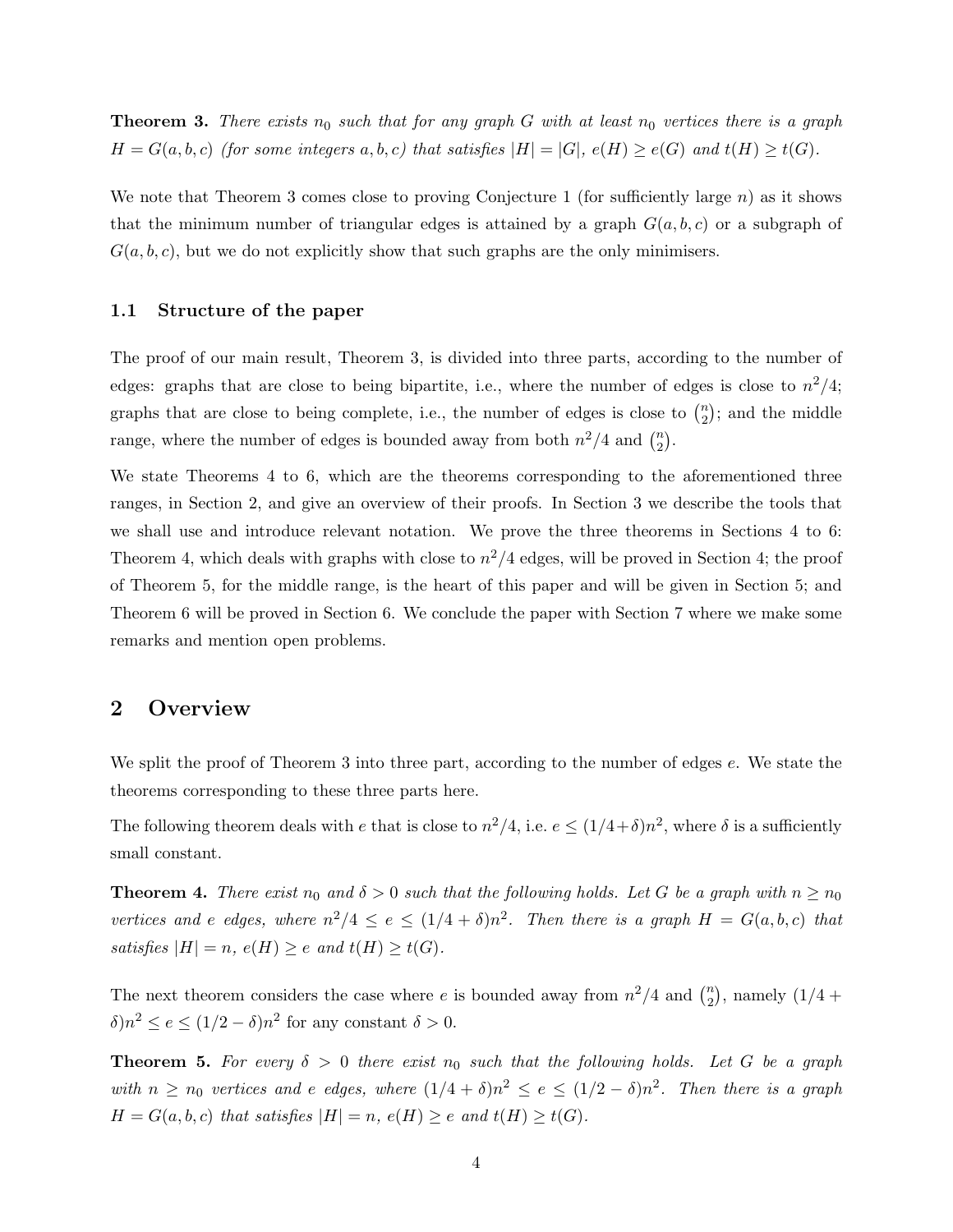Finally, we consider the remaining case, when e is close to  $\binom{n}{2}$  $\binom{n}{2}$ , i.e.  $e \geq (1/2 - \delta)n^2$  for  $\delta$  sufficiently small.

<span id="page-4-0"></span>**Theorem 6.** There exist  $n_0$  and  $\delta > 0$  such that the following holds. Let G be a graph with  $n \ge n_0$ vertices and e edges, where  $e \ge (1/2 - \delta)n^2$ . Then there is a graph  $H = G(a, b, c)$  that satisfies  $|H| = n$ ,  $e(H) \ge e$  and  $t(H) \ge t(G)$ .

We now try to give some insight into our proofs. The rough plan in the proof of each of the theorem is the same. Assuming that G is a graph on n vertices and at least  $e$  edges, that maximises the number of non-triangular edges, we first try to obtain information about the rough structure of the graph. In each of the cases, we find a partition of the vertices  $\{A, B, C\}$ , where the three parts relate to the three parts in a graph  $G(a, b, c)$ , in a way that will be explained in the proofs. In the next stage we use lower bounds on the number of non-triangular edges (coming from examples  $G(a, b, c)$  to estimate the size of the sets A, B, C. The final stage uses the estimates on the sizes to conclude that G has the required structure, namely, it is isomorphic to the graph  $G(|A|, |B|, |C|)$ .

The proofs of the two extremal cases, where e is close to either  $n^2/4$  or  $\binom{n}{2}$  $\binom{n}{2}$ , are considerably easier than the middle range. The main reason for that is that in the extremal cases, it is fairly easy to show that the graph G should be close to a graph  $G(a, b, c)$ , whereas in the middle range, getting any handle on the structure of the graph is hard, and the initial structural properties that we find are less restrictive than in the two extremal cases.

To help us with the proof of the middle range, we introduce two tools. The first one is a process of 'compression' that allows us to 'simplify' a graph without decreasing the number of edges or non-triangular edges. The second is the 'exchange lemma', that allows us to 'exchange' edges by non-triangular edges (and vice versa), i.e. by moderately reducing the number of edges, we can increase the number of non-triangular edges by a given amount. Both these tools will be presented and explained in Section [3.](#page-4-1)

## <span id="page-4-1"></span>3 Tools

In this section we introduces the tools that will be used in the paper. We start by describing some notation and simple definitions in Subsection [3.1.](#page-5-0) We introduce the notion of weighted graphs in Subsection [3.2](#page-6-0) and list some results by Füredi and Maleki  $|4|$  that involve weighted graphs. An important tool in the proof of the middle range is the so-called Exchange Lemma, Lemma [13.](#page-9-0) We prove Lemma [13](#page-9-0) and explain its importance in Subsection [3.3.](#page-8-0) Our last tool is the notion of compressed graphs which is a class of graphs with somewhat restrictive structure. In Subsection [3.4,](#page-10-0) we give our definition of a compressed graph in and prove Lemma [16,](#page-11-0) that shows that it suffices to prove Theorem [3](#page-3-0) for compressed graphs.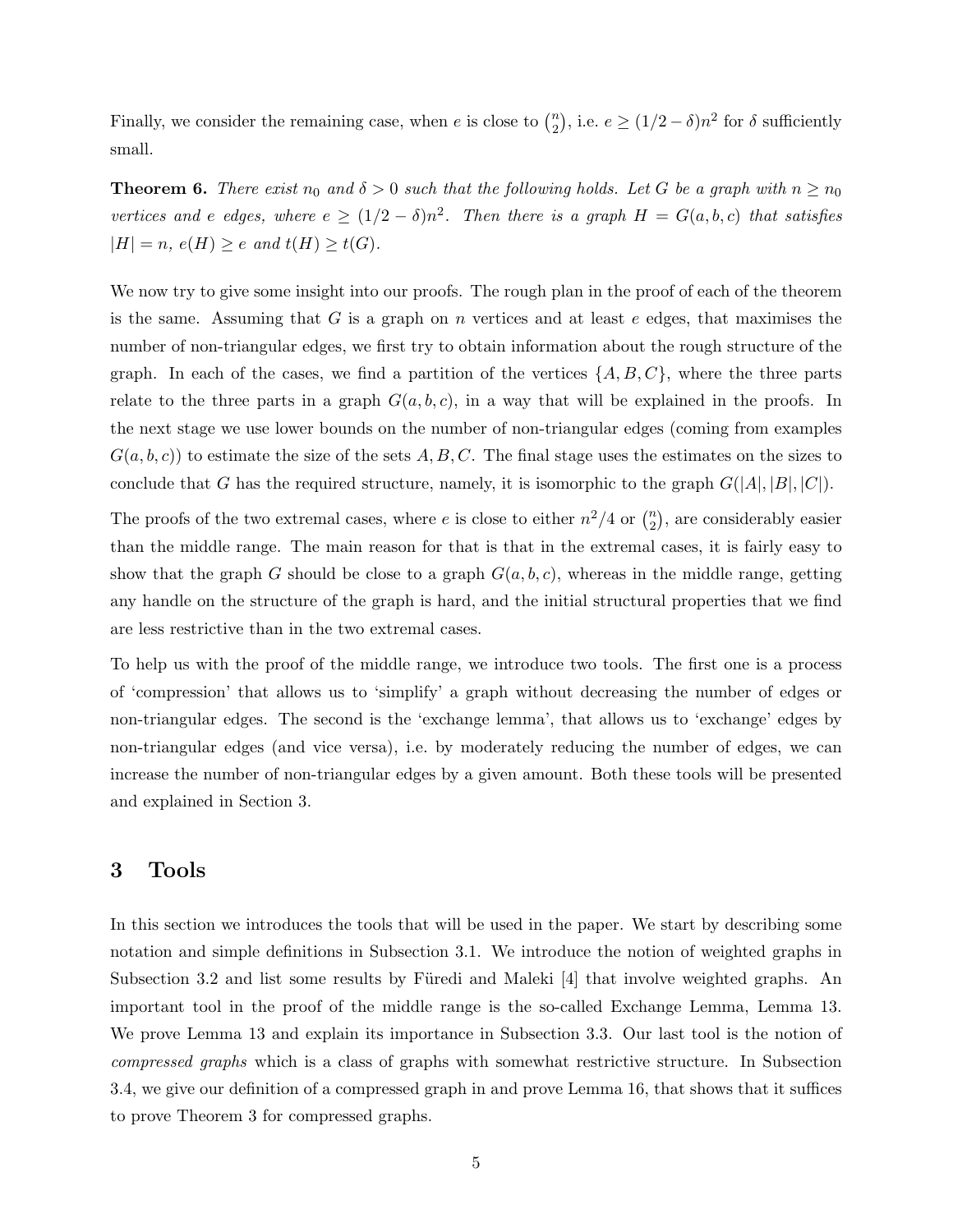#### <span id="page-5-0"></span>3.1 Notation

The following notation is standard. Write  $|G|$  for the order of a graph G and  $e(G)$  for the number of edges in G. We denote the degree of u in G by  $deg_G(u)$ , or  $deg(u)$  if G is clear from the context. Given a set U of vertices of G, we denote by  $G[U]$  the graph induced by G on U.

We now turn to notation that is more specific to our context. An edge  $e \in E(G)$  is called *triangular* if it is contained in a triangle of  $G$ . Similarly, we say that e is non-triangular if it is not contained in a triangle. We denote by  $t(G)$  the number of non-triangular edges of G.

Given a vertex u, a vertex v is a *triangular neighbour* of u, if uv is a triangular edge. Similarly, the *triangular neighbourhood* of u is the set of triangular neighbours of u, and the *triangular degree* of u is the number of triangular edges adjacent to u. The notions of a non-triangular neighbour, non-triangular neighbourhood and non-triangular degree can defined similarly. We denote the nontriangular degree of u in G by deg<sub>Non- $\Delta(u)$ </sub>. A vertex u is called *triangular* if deg<sub>Non- $\Delta(u) = 0$ , i.e.,</sub> if all edges adjacent to  $u$  are triangular.

We say that a set of vertices  $U \subseteq V(G)$  is a set of clones if any two vertices in U have the same neighbourhood in G. In particular, a set of clones is independent. For example, in  $G(a, b, c)$  the sets  $B$  and  $C$  are sets of clones. We remark that the notion of clones will play an important role in the definition of a compressed graph (which will be defined in Subsection [3.4\)](#page-10-0).

<span id="page-5-1"></span>We now introduce the natural notion of an optimal graph.

**Definition 7.** A graph G on n vertices is called *optimal* if there is no graph H on n vertices such that either  $t(H) > t(G)$  and  $e(H) \ge e(G)$  or  $e(H) > e(G)$  and  $t(H) \ge t(G)$ .

In other words, G is optimal if it maximises  $t(G)$  among graphs with n vertices and at least  $e(G)$ edges and, in addition, it maximises  $e(G)$  among graphs with n vertices and at least  $t(G)$  nontriangular edges.

It clearly suffices to prove the main result, Theorem [3,](#page-3-0) for optimal graphs. The following observation is a simple property of optimal graphs.

<span id="page-5-2"></span>**Observation 8.** Let G be an optimal graph and let u and v be vertices in G. Then either deg(u) >  $deg(v) - 1$  or  $deg_{Non-\Delta}(u) \geq deg_{Non-\Delta}(v) - 1$ .

**Proof.** Suppose that  $\deg(u) \leq \deg(v) - 2$  and  $\deg_{\text{Non-}\Delta}(u) \leq \deg_{\text{Non-}\Delta}(v) - 2$ . Consider the graph  $G'$  obtained by removing the edges adjacent to u and adding the edges between u and the neighbours of v. Then  $e(G') \ge e(G) - \deg(u) + \deg(v) - 1 > e(G)$  and, similarly,  $t(G') > t(G)$ , contradicting the assumption that  $G$  is optimal.  $\Box$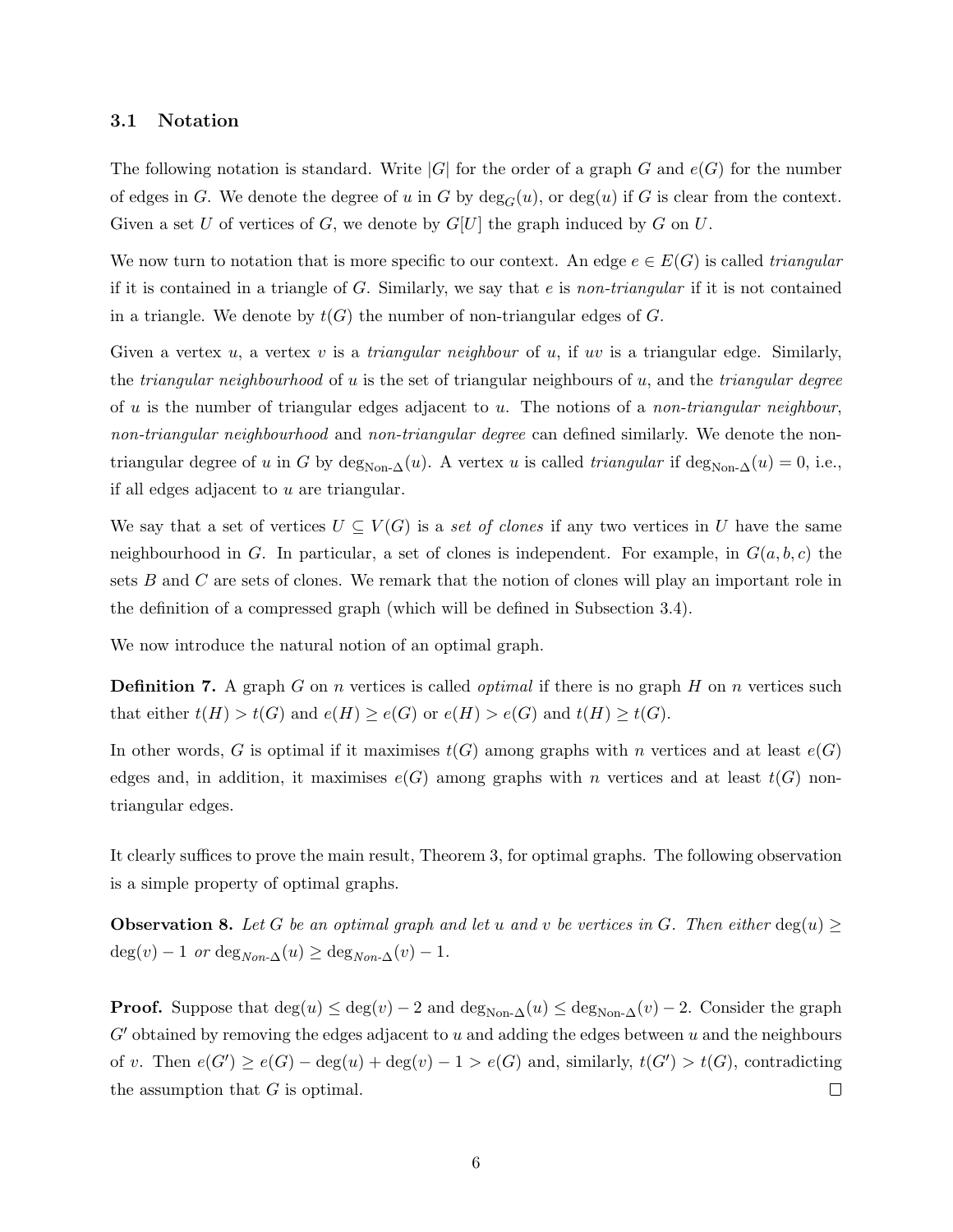We shall use big-O notation extensively throughout this paper, so, for the sake of clarity, we briefly explain how we interpret the symbols O, o and  $\Omega$ . We write  $f(n) = O(g(n))$  if there exists an absolute constant  $C > 0$  such that  $|f(n)| \leq C |g(n)|$ . In particular, the expression  $f(n) = g(n)$  +  $O(h(n))$  consists of the following inequalities:  $g(n) - C|h(n)| \le f(n) \le g(n) + C|h(n)|$ . Similarly,  $f(n) = o(g(n))$  means that  $\lim_{n\to\infty} |f(n)/g(n)| = 0$ . Finally, we write  $f(n) = \Omega(g(n))$  if  $f(n) \ge$  $C \cdot g(n)$  for an absolute constant  $C > 0$ .

Throughout this paper, we omit integer parts whenever they do not affect the argument. We always assume that  $n$  is large.

### <span id="page-6-0"></span>3.2 Weighted graphs

Our most basic tool is the concept of a *weighted graph*, which is a graph whose vertices have nonnegative weights. The *total weight* of a weighted graph  $G$  is the sum of the weights of its vertices and is denoted by  $|G|$ . Throughout this paper we require that the number of vertices of a weighted graph does not exceed its total weight. Equivalently, we require that the average weight of a vertex in a weighted graph is at least 1.

Given weighted graphs G and H we say that H is a *weighted subgraph* of G if, as graphs, H is a subgraph of G. Note that this definition does not impose any conditions on the weight function of H. In particular, if H is a weighted subgraph of G then the weight in H of a vertex in H may be larger than its weight in G.

Given a weighted graph G with weight function  $w: V(G) \to \mathbb{R}^{\geq 0}$  we define  $e(G)$  to be the sum of  $w(u)w(v)$  over all edges uv of G. Similarly, we define  $t(G)$  to be the same sum over the non*triangular* edges of G. Note that any graph G can be seen either as a graph or as a weighted graph whose every vertex has weight 1, and the definitions of  $|G|, e(G)$  and  $t(G)$  do not depend on the point of view.

The notions of the degree and the non-triangular degree of a vertex may be similarly generalised to weighted graphs. For instance, the degree of u in a weighted graph  $G$  is the sum of weights of the neighbours of u. We use the notation deg(u) and deg<sub>Non- $\Delta$ </sub>(u) for the degree and the non-triangular degree of a vertex  $u$  in a weighted graph.

<span id="page-6-1"></span>We now define a *good weighted graph* (see also Figure [4\)](#page-7-0).

**Definition 9.** We call a weighted graph G good if its vertex set can be partitioned into a set K that induces a clique, and a pair  $(u, v)$  of adjacent vertices, such that uv is the only non-triangular edge in G.

A good weighted graph can be viewed as a weighted analogue of a graph  $G(a, b, c)$  (see Figure [3\)](#page-1-0). Indeed, a graph  $G(a, b, c)$  can be represented by a good weighted graph, by replacing the independent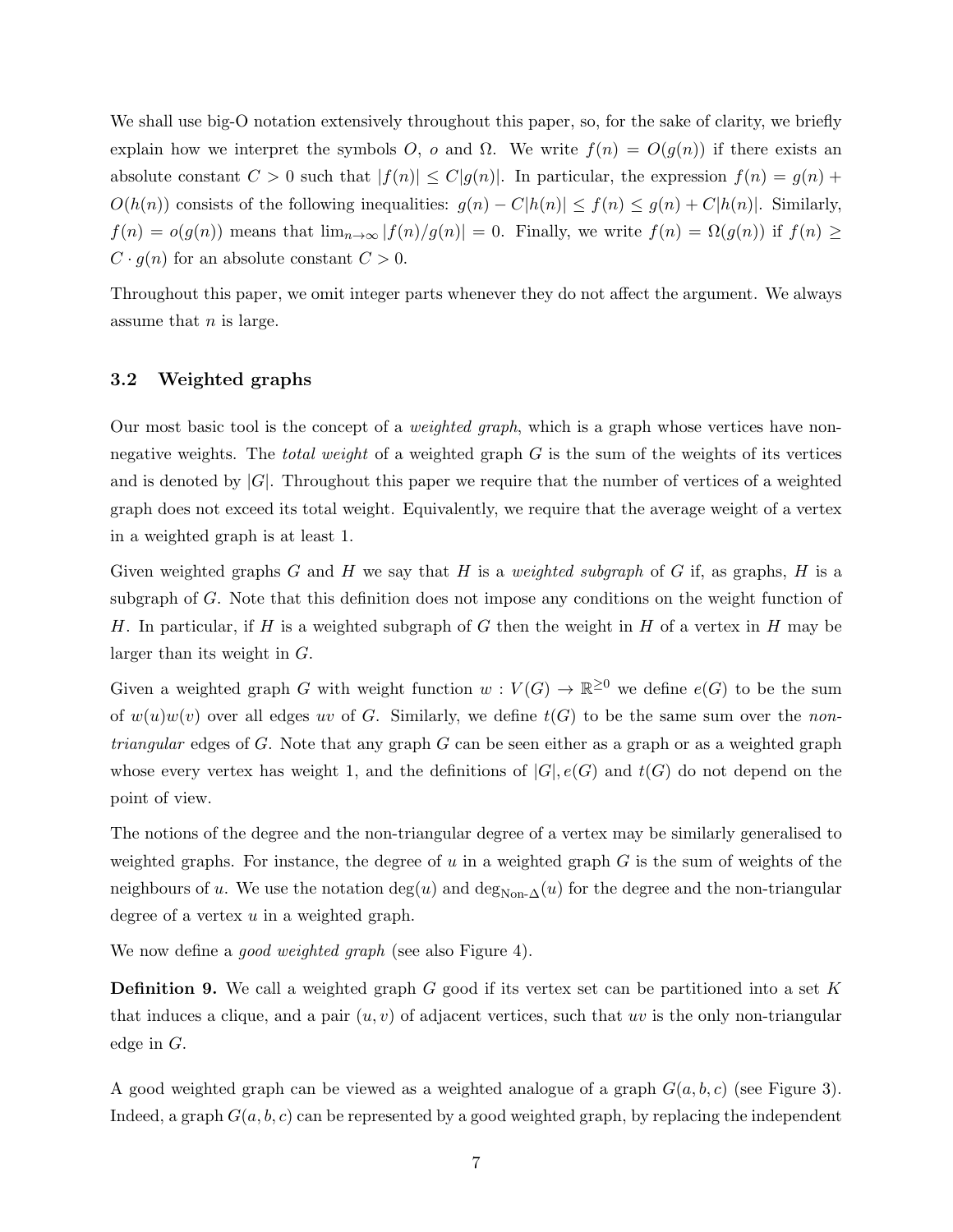

Figure 4: a good weighted graph

<span id="page-7-0"></span>sets (of sizes b and c) by vertices of weight b and c respectively. However, a good weighted graph may have non-integer weights. We remark that we shall often use this correspondence between an independent set of clones I and a vertex of weight  $|I|$  with the same neighbourhood.

Motzkin and Straus  $[9]$  used weighted graphs to give an alternative proof of Turán's theorem  $[12]$ . They observed that Turán's theorem for weighted graphs is very easy: given a weighted graph  $G$ , there exists a weighted graph H that satisfies  $|H| = |G|$  and  $e(H) \ge e(G)$ , and, as a graph, is a complete subgraph of G. Therefore, among  $K_{r+1}$ -free weighted graphs with total weight  $\alpha \geq r$ ,  $e(G)$  is maximised when G is a complete graph with r vertices whose every vertex has weight  $\alpha/r$ . If  $\alpha/r$  is an integer, then this corresponds to a complete r-partite graph, implying Turán's theorem. However, if  $\alpha/r$  is not an integer, then this argument gives only an approximate form of Turán's theorem, and Motzkin and Straus needed an additional argument to recover the full theorem.

Füredi and Maleki [\[4\]](#page-42-8) modified this result to also give  $t(H) \geq t(G)$  at the cost of making the structure of H more complicated (here we use Definition [9](#page-6-1) of a good weighted graph, see Figure [4\)](#page-7-0).

<span id="page-7-1"></span>**Lemma 10** (Füredi and Maleki [\[4\]](#page-42-8)). Let G be a weighted graph with  $t(G) > 0$ . Then there exists a good weighted subgraph H of G that satisfies  $|H| = |G|$ ,  $e(H) \ge e(G)$  and  $t(H) \ge t(G)$ .

We will use both this result and the key observation that leads to its proof. We state and prove this observation next, but we do not present the careful analysis that the aforementioned authors perform to complete the proof of Lemma [10.](#page-7-1)

<span id="page-7-2"></span>**Lemma 11** (Füredi and Maleki [\[4\]](#page-42-8)). Let G be a weighted graph and suppose that I is an independent set of three vertices. Then there exists a weighted graph  $H$ , which can be obtained from  $G$  by removing one of the vertices in I and changing the weights of the other two vertices in I, such that  $|H| = |G|$ ,  $e(H) \geq e(G)$  and  $t(H) \geq t(G)$ .

**Proof.** Denote  $I = \{u_1, u_2, u_3\}$ ,  $d_i = \deg(u_i)$  and  $t_i = \deg_{\text{Non-}\Delta}(u_i)$ . It is not hard to see that there exist  $s_1, s_2, s_3$ , not all 0, such that  $s_1d_1 + s_2d_2 + s_3d_3 \ge 0$ ,  $s_1t_1 + s_2t_2 + s_3t_3 \ge 0$  and  $s_1 + s_2 + s_3 = 0$ . Denote by  $G_\lambda$  the weighted graph obtained by adding  $\lambda s_i$  to the weight  $w(u_i)$  of  $u_i$  for each  $i \in [3]$ ; this definition is valid for the values of  $\lambda$  for which  $w(u_i) + \lambda s_i \geq 0$  for  $i \in [3]$ . Pick  $\lambda > 0$  such that  $w(u_i) + \lambda s_i \geq 0$  for  $i \in [3]$  with equality for at least one value, say 1. Then  $|G_\lambda| = |G|$ ,  $e(G_\lambda) \geq e(G)$  and  $t(G_\lambda) \geq e(G)$ , so the weighted graph  $H = G_\lambda \setminus \{u_1\}$  satisfies the requirements of the lemma.  $\Box$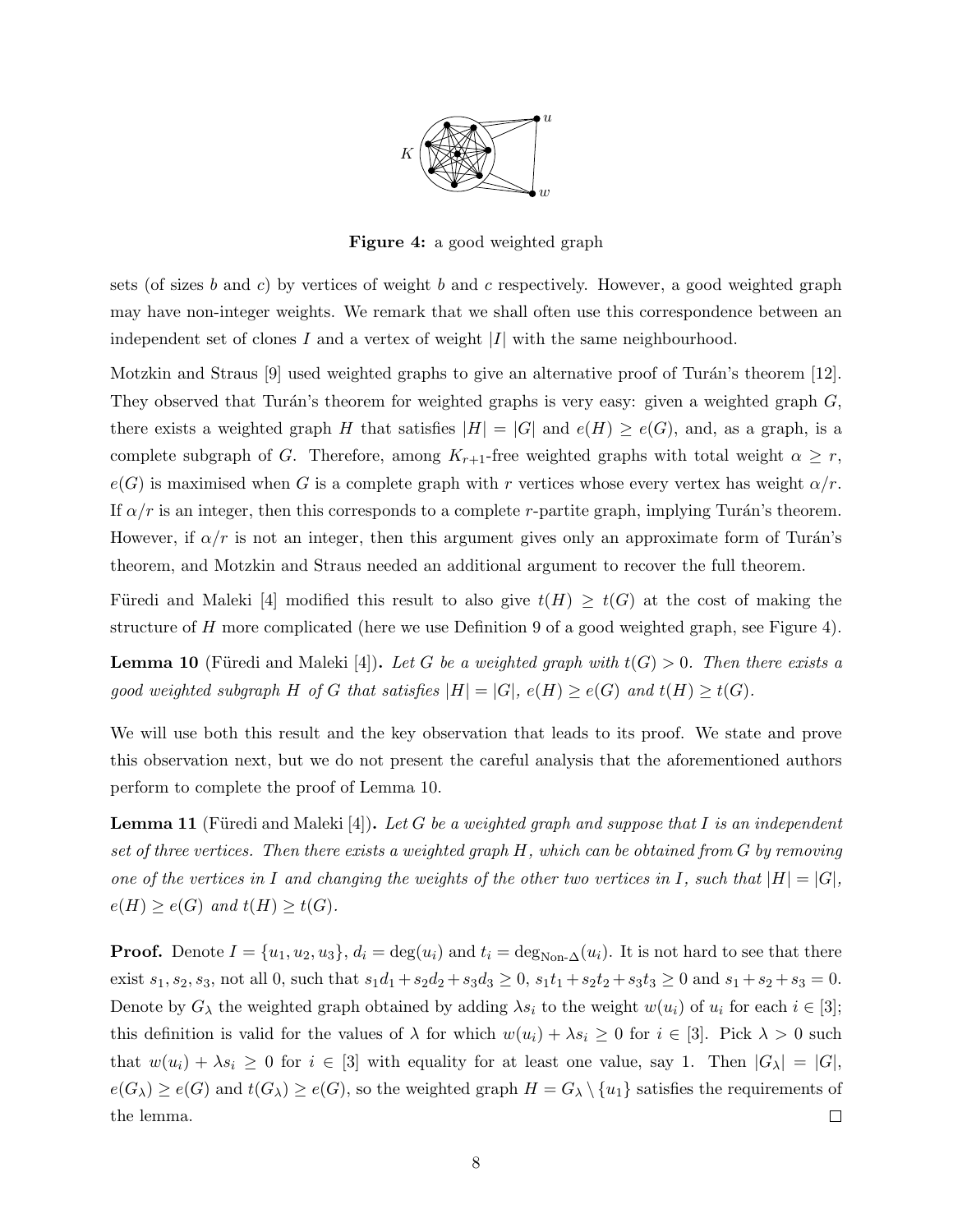Füredi and Maleki deduce their main result from Lemma [10.](#page-7-1) We present their theorem with minor modifications, which make it more suitable for our application.

<span id="page-8-4"></span>**Corollary 12** (Füredi and Maleki [\[4\]](#page-42-8)). Let G be a weighted graph G with  $|G| = n$ . Then there exists a graph  $H = G(a, b, c)$  satisfying  $|H| = n$ ,  $e(H) \ge e(G)$  and  $t(H) \ge t(G) - 5n$ .

**Proof.** Let G be a weighted graph with total weight n. We may assume that  $t(G) > 5n$  because otherwise the complete graph  $K_n$  satisfies the requirements (here we use the fact that, according to our definition of a weighted graph, G has at most n vertices, so  $e(G) \leq {n \choose 2}$  $\binom{n}{2}$ ). Let H be the good weighted graph that satisfies  $|H| = n$ ,  $e(H) \ge e(G)$  and  $t(H) \ge t(G)$ , whose existence is ensured by Lemma [10.](#page-7-1) Since H is good, there exists a partition  $\{K, \{u, v\}\}\$  of  $V(H)$  such that K induces a clique and uv is the only non-triangular edge. Denote the sum of weights (in  $H$ ) of the vertices in K by  $\alpha$  and the weights of u and v by  $\beta$  and  $\gamma$ ; we may assume that  $\beta \geq \gamma$ . Then  $e(G) \le \alpha^2/2 + \alpha\beta + \beta\gamma$  and  $t(G) = \beta\gamma$ .

We now show that for some integers  $a, b, c \ge 0$  the graph  $G' = G(a, b, c)$  has the desired properties. It is enough to choose  $a, b, c$  so that

<span id="page-8-3"></span><span id="page-8-1"></span>
$$
a+b+c=n,\tag{1}
$$

$$
\binom{a}{2} + (n-b)b \ge \frac{\alpha^2}{2} + (n-\beta)\beta,
$$
\n(2)

<span id="page-8-2"></span>
$$
bc \ge \beta\gamma - 5n. \tag{3}
$$

Of course, the plan is to set  $a \approx \alpha, b \approx \beta, c \approx \gamma$ , but there are some tedious details to check. We set  $a = \lceil \alpha \rceil + 2$  and, depending on whether  $\beta \geq n/2$  or  $\beta < n/2$ , either  $b = \lfloor \beta \rfloor$  or  $b = \lceil \beta \rceil$ . Finally, we set  $c = n - a - b$ . Note that by the assumption that  $t(G) \ge 5n$ , it follows that  $\beta, \gamma > 5$ . In particular, since  $c \geq \gamma - 4$ , c is positive. Now, [\(1\)](#page-8-1) is immediate from the definition; [\(3\)](#page-8-2) is immediate from the fact that  $b \ge \beta - 1 > 0$  and  $c \ge \gamma - 4 > 0$ ; and the only case when [\(2\)](#page-8-3) is not immediate is when  $(n-1)/2 \leq \beta \leq (n+1)/2$ . However, in this case the difference between  $(n-\beta)\beta$  and  $(n-b)b$ is at most 1, and it is compensated by the difference between  $\binom{a}{2}$  $a_2^a$  and  $\alpha^2/2$ .  $\Box$ 

### <span id="page-8-0"></span>3.3 Exchange lemma

The following lemma, Lemma [13,](#page-9-0) will prove very useful in the proof of our main result in the middle range. Roughly speaking, it says that there is a positive number  $\zeta$ , which we informally call the 'exchange rate', with the following property. For any graph  $G$ , not too dense and not too sparse, and any number x, not too big and not too small, we can exchange x edges of G for at least  $\zeta x$ non-triangular edges. That is, there is a graph H such that  $|H| = |G|$ ,  $e(H) \ge e(G) - x$  and  $t(H) \geq t(G) + \zeta x$ . Similarly, we can exchange x non-triangular edges for at least  $\zeta x$  edges.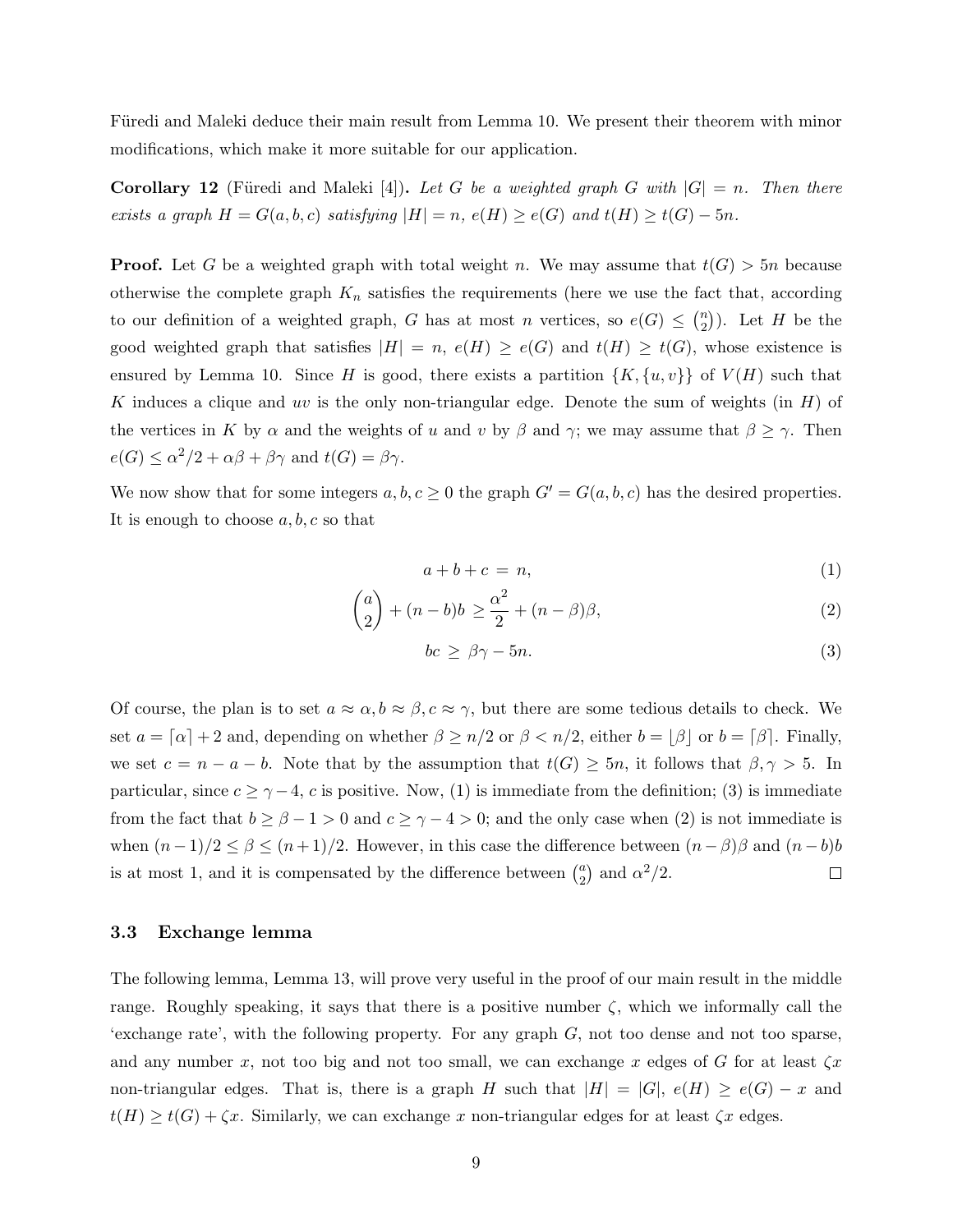This tool is very useful for us, because now we can arrive at a contradiction by finding a graph G whose either parameter  $e(G)$  or  $t(G)$  is too large, even if the other parameter is slightly smaller than needed.

For any positive integer n and real  $e \leq {n \choose 2}$  $\binom{n}{2}$ , denote by  $t(n, e)$  the maximum number of non-triangular edges among *n*-vertex graphs with at least *e* edges. Note that if  $e \leq \lfloor n^2/4 \rfloor$ , then  $t(n, e) = \lfloor n^2/4 \rfloor$ . Moreover, for any n, the function  $t(n, e)$  is a non-increasing function of e.

<span id="page-9-0"></span>**Lemma 13.** For any  $\delta > 0$  there exist  $\zeta, \varepsilon, C > 0$  and  $n_0$  such that the following holds. Here G is a weighted graph with  $n \ge n_0$  vertices and x is a real satisfying  $Cn \le x \le \varepsilon n^2$ .

- 1. If  $e(G) \geq e + x$  for some real e satisfying  $n^2/4 \leq e \leq (1/2 \delta)n^2$ , then  $t(G) \leq t(n, e) \zeta x$ .
- 2. If  $t(G) \ge t(n, e) + x$  for some real  $e \ge (1/4 + \delta)n^2$ , then  $e(G) \le e \zeta x$ .

Before turning to the proof of lemma [13,](#page-9-0) we give a brief overview of the proof. To prove the first statement, we note that by Lemma [10,](#page-7-1) we may assume that  $G$  is good. We shift the weights of the vertices in G so as to increase  $t(G)$  while decreasing  $e(G)$  only slightly. An upper bound on  $t(G)$ then follows from Corollary [12.](#page-8-4) The second statement is proved in a similar way.

**Proof of Lemma [13.](#page-9-0)** Let  $\delta \in (0, 1/10)$ . To prove the first statement, suppose that  $n, e, x$  satisfy  $e \leq (1/2 - \delta)n^2$  and  $Cn \leq x \leq \varepsilon n^2$  for constants C and  $\varepsilon$  that will be determined later. Let G be a weighted graph such that  $|G| = n$  and  $e(G) \ge e + x$ . We note that  $t(n, e) \ge \frac{\delta^{3/2}}{2}$  $\frac{3}{2}n^2$ . Indeed, the graph  $G(a, b, c)$  where  $c = \frac{\delta}{2}$  $\frac{\delta}{2}n, b =$ √  $\delta n$  and  $a = n - b - c$  has at least  $(1/2 - \delta)n^2$  edges and  $\frac{\delta^{3/2}}{2}$  $\frac{3/2}{2}n^2$ non-triangular edges. By taking  $\varepsilon, \zeta$  to satisfy  $\varepsilon \zeta \leq \frac{\delta^{3/2}}{4}$  $\frac{3}{4}$ , we may assume that

<span id="page-9-1"></span>
$$
t(G) \ge \frac{\delta^{3/2}}{4} n^2,\tag{4}
$$

because otherwise we get  $t(G) \leq t(n, e) - \zeta x$  for free. By Lemma [10,](#page-7-1) we may assume that G is a good weighted graph, so  $V(G)$  can be partitioned into a clique K and two adjacent vertices u and v such that uv is the only non-triangular edge. Denote by  $\alpha$  the sum of the weights of the vertices in K and let  $\beta$  and  $\gamma$  be the weights of u and v respectively. By Inequality [\(4\)](#page-9-1), we have  $\beta, \gamma \geq \frac{\delta^{3/2}}{4}$  $\frac{d}{4}n$ . Moreover, the removal of the edges spanned by K would make G bipartite, so we have  $e(G) \leq n^2/4 + \alpha^2/2 \leq n^2/4 + \alpha n/2$ . Recall that  $e(G) \geq e + x \geq n^2/4 + x$ , hence  $\alpha \geq 2x/n$ .

Let G' be a weighted graph obtained by increasing the weight of u by  $x/n$  and decreasing the weights of the vertices in K so that their new sum of weights is  $\alpha - x/n$ . It is easy to check that  $e(G') \ge e(G) - x \ge e$  and  $t(G') = (\beta + x/n)\gamma \ge t(G) + \frac{\delta^{3/2}}{4}$  $\frac{\sqrt{2}}{4}x$ . Furthermore, it follows from Corollary [12](#page-8-4) that  $t(G') \leq t(n, e) + 5n$ , hence  $t(G) \leq t(n, e) + 5n - \frac{\delta^{3/2}}{4}$  $\frac{3/2}{4}x \le t(n,e) - \left(\frac{\delta^{3/2}}{4} - \frac{5}{C}\right)$  $\big) x.$ By taking C large and  $\zeta$  small with respect to  $\delta$ , we can ensure that  $t(G) \leq t(n, e) - \zeta x$ .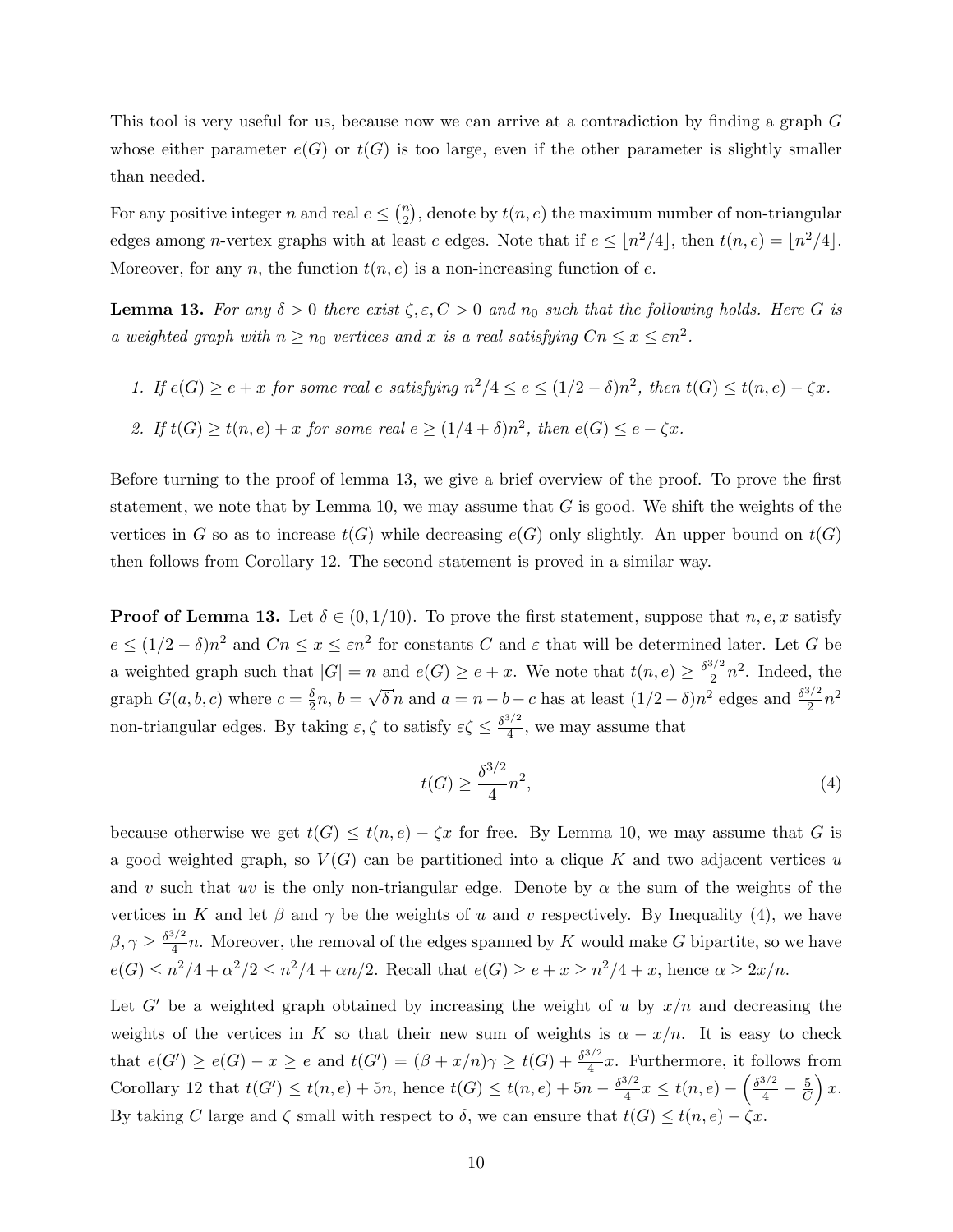To prove the second statement, suppose that  $n, e, x$  satisfy  $e \geq (1/4 + \delta)n^2$  and  $10n < x \leq \varepsilon n^2$  for a sufficiently small constant  $\varepsilon > 0$ . Let G be a weighted graph such that  $|G| = n$  and  $t(G) \ge t(n, e) + x$ . Note that by taking  $\varepsilon, \zeta$  to satisfy  $\varepsilon \zeta \leq \delta/2$ , we may assume that

<span id="page-10-1"></span>
$$
e(G) \ge \left(\frac{1}{4} + \frac{\delta}{2}\right)n^2,\tag{5}
$$

because otherwise we can conclude immediately that  $e(G) \leq e - \zeta x$ . Furthermore, by Lemma [10](#page-7-1) we may assume G is a good weighted graph. Denote by  $K$ , u and v the corresponding clique and vertices and let  $\alpha$  be the total weight of K and let  $\beta$  and  $\gamma$  be the weights of u and v. As before, it follows from Inequality [\(5\)](#page-10-1) that  $\alpha \geq$ √  $\delta n$ . Moreover, K must contain at least two vertices, so in particular a vertex  $w \in K$  whose weight does not exceed  $\alpha/2$ . Let G' be the weighted graph obtained by reducing the weight of v by  $x/2n$  (note that  $\beta\gamma = t(G) \geq x$ , so  $\gamma \geq x/n$ ) and increasing the weight of w by the same amount. Then, since  $x > 10n$ ,

<span id="page-10-2"></span>
$$
t(G') = \beta(\gamma - x/2n) \ge t(G) - x/2 \ge t(n, e) + x/2 > t(n, e) + 5n.
$$
 (6)

Furthermore, since  $\alpha \geq$ √  $\delta$   $n,$ 

$$
e(G') \ge e(G) + \frac{x}{2n} \cdot \frac{\alpha}{2} \ge e(G) + \frac{\sqrt{\delta}}{4}x.
$$

By Corollary [12](#page-8-4) and Inequality [\(6\)](#page-10-2),  $e(G') < e$ , because otherwise there exists a graph H with n vertices, at least  $e$  edges and more than  $t(n, e)$  non-triangular edges, which contradicts the definition of  $t(n, e)$ . Thus  $e(G) \leq e - \zeta x$  for any  $\zeta \leq \frac{\sqrt{\delta}}{4}$  $\frac{\delta}{4}$ .  $\Box$ 

#### <span id="page-10-0"></span>3.4 Compressed graphs

We now present the notion of *compressed* graphs. The proof of Motzkin and Straus [\[9\]](#page-42-9) shows that that it suffices to prove Turán's theorem for complete  $r$ -partite graphs. Indeed, they show (using the notion of weighted graphs) that for every  $K_r$ -free graph G there exists a complete r-partite graph with at least as many edges as  $G$ . The class of compressed graphs will play a similar role in this paper as the class of complete r-partite graphs in the proof of Motzkin and Straus. Compressed graphs have fairly restrictive structure (though not quite as simple as complete  $r$ -partite graphs) and we shall see (via Lemma [16](#page-11-0) below) that it suffices to prove Theorem [3](#page-3-0) for compressed graphs. The logarithm in the following definition is taken in base 2.

<span id="page-10-4"></span>**Definition 14.** A graph G on n vertices is called *compressed* if the following assertions hold.

<span id="page-10-3"></span>1. Every independent set in G is a union of at most  $3 \log n$  sets of clones, each one of which, with at most four exceptions, has size at most  $3n^{1/3}$ .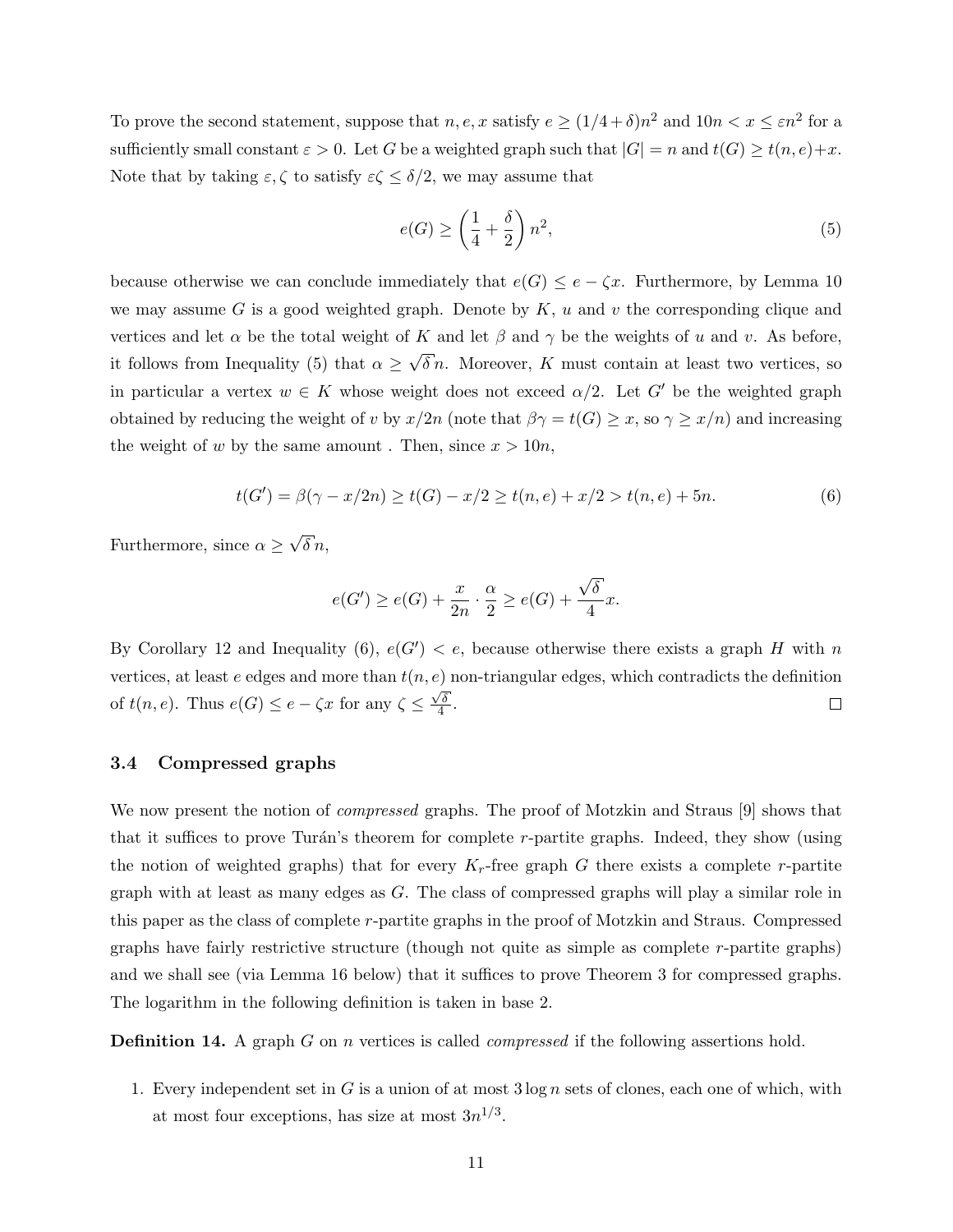<span id="page-11-1"></span>2. The set U of triangular vertices induces a clique in  $G$ . Furthermore, the vertices of U all have the same neighbourhood outside of U.

<span id="page-11-2"></span>To demonstrate how compressed graphs may be of use to us, we mention the following observation.

**Observation 15.** Let G be a compressed graph with n vertices and let I be an independent set of size at least  $45n^{1/3}\log n$ . Then I contains a set of clones of size at least |I|/5.

Indeed, let m be the size of the largest set of clones in I. Then Condition [1](#page-10-3) of Definition [14](#page-10-4) implies that  $|I| \leq 4m + 9n^{1/3} \log n \leq 4m + |I|/5$ , so  $m \geq |I|/5$ .

The following lemma is the main reason we chose to introduce the notion of compressed graphs: it shows that it suffices to prove Theorem [3](#page-3-0) for compressed graphs.

<span id="page-11-0"></span>**Lemma 16.** Let G be a graph on n vertices. Then there is a compressed graph H such that  $|H| = n$ ,  $e(H) \ge e(G)$  and  $t(H) \ge t(G)$ .

**Proof.** Given a graph G on n vertices, we let H be a weighted graph with the following properties.

- $|H| = n$ ,  $e(H) \ge e(G)$  and  $t(H) \ge t(G)$ .
- All vertices of  $H$  have integer weights.
- The number of vertices of  $H$  is minimal under the first two conditions.
- The number of vertices of weight at least  $3n^{1/3}$  is minimal under the first three conditions.

We shall show that the graph obtained by replacing each vertex of  $H$  by a set of clones of size equal to the weight of the vertex, is compressed. To that end, we show that  $H$  has no independent set of size larger than  $3\log n$ , and that the vertices with weight larger than  $3n^{1/3}$  do not contain an independent set of size at least five.

We first show that every independent set of H contains at most  $3 \log n$  vertices. Suppose to the contrary that H contains an independent set I of size  $m \geq 3 \log n$ . For any set  $A \subseteq I$  denote  $S_A = \sum_{x \in A} \deg(x)$  and  $T_A = \sum_{x \in A} \deg_{\text{Non-}\Delta}(x)$ . Note that  $S_A \leq n^2$  for every  $A \subseteq I$ . Since  $\binom{m}{m/2} \geq 2^m/\sqrt{2}$  $\frac{2m}{2m} \geq n^3/\sqrt{2n} > n^2$ , it follows that there exist distinct sets  $A, B \subseteq I$  such that  $|A| = |B|$  and  $S_A = S_B$ . By replacing A and B by  $A \setminus B$  and  $B \setminus A$ , we may assume that  $A \cap B = \emptyset$ . Also, without loss of generality,  $T_A \geq T_B$ .

Let w be the minimum weight of a vertex in  $B$ . Consider the weighted graph  $H'$ , obtained by increasing the weight of each vertex in  $A$  by  $w$  and decreasing the weight of each vertex in  $B$  by  $w$ (and removing vertices whose weight becomes 0). Then  $|H'| = |H|, e(H') = e(H), t(H') \ge t(H)$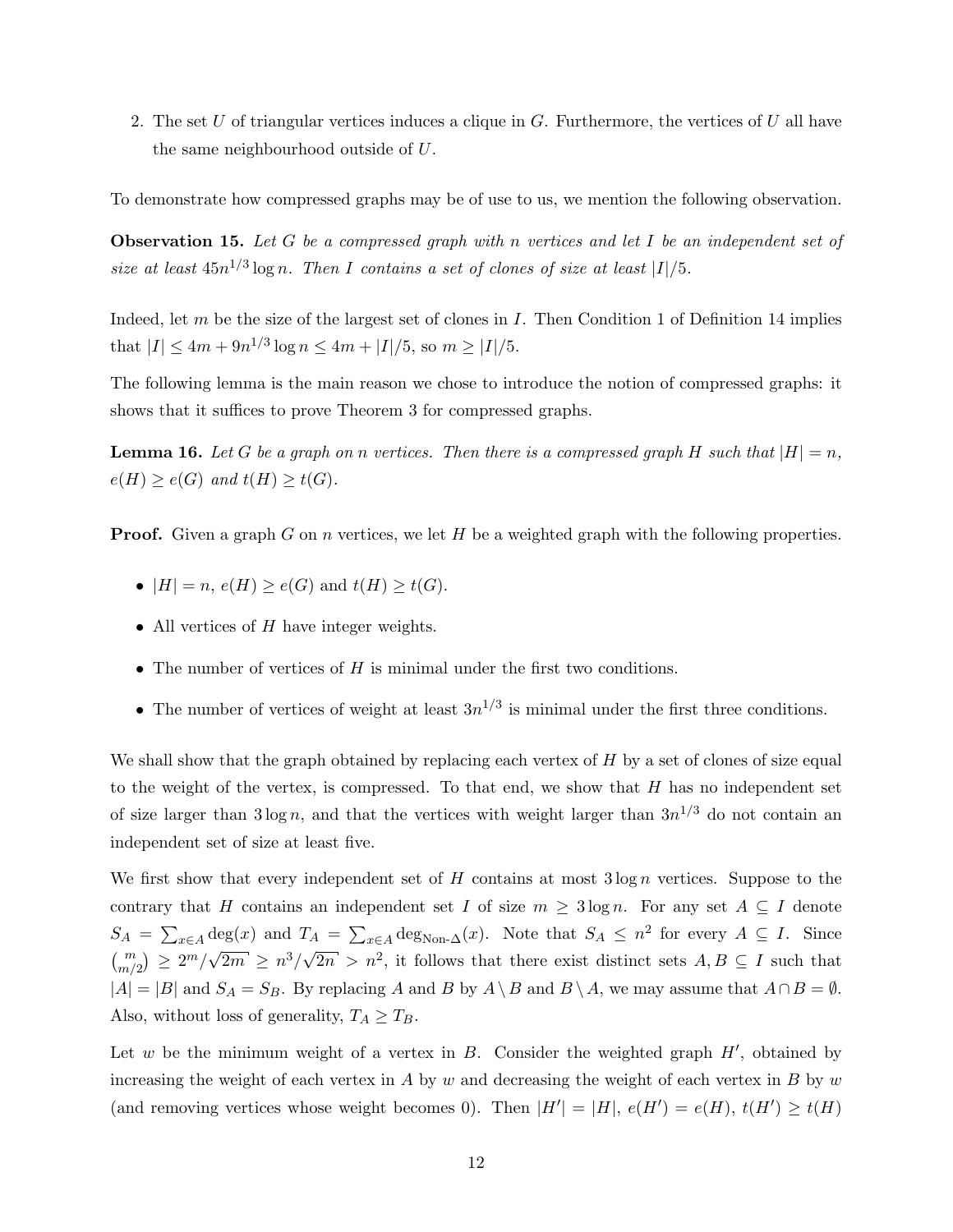and the number of vertices in  $H'$  is smaller than the number of vertices in  $H$ , contradicting the choice of  $H$ . It follows that every independent set of  $H$  contains at most  $3 \log n$  vertices.

We now show that given an independent set of five vertices  $\{u_1, \ldots, u_5\}$  in H at least one of the vertices  $u_i$  has weight at most  $3n^{1/3}$ . Indeed, suppose that the weight of each of the vertices exceeds  $3n^{1/3}$ . For any quintuple of non-negative integers  $k = (k_1, \ldots, k_5)$ , denote  $S_k = k_1 \deg(u_1) + \ldots +$  $k_5 \deg(u_5)$  and  $T_k = k_1 \deg_{\text{Non-}\Delta}(u_1) + \ldots + k_5 \deg_{\text{Non-}\Delta}(u_5)$ . Consider only the quintuples k that satisfy  $k_1 + ... + k_5 = 3n^{1/3}$ : there are at least  $\binom{3n^{1/3}+4}{4}$  $\binom{3+4}{4} \geq \frac{81}{24} n^{4/3}$  such quintuples and for each of them we have  $S_k \leq 3n^{4/3}$ . Thus, there exist distinct quintuples k and l, whose coordinates are non-negative integers whose sum is  $3n^{1/3}$ , such that  $S_k = S_l$ . Without loss of generality, we may assume that  $T_k \geq T_l$ .

Consider the graph  $H'$ , obtained by repeatedly adding  $k_i - l_i$  to the weight of each vertex  $u_i$ , as long as all weights remain non-negative (note that this process will end because  $k_i < l_i$  for some  $i \in [5]$ ). The resulting graph H' satisfies  $|H'| = |H|, e(H') = e(H)$  and  $t(H') \ge t(H)$ . Furthermore, since  $|k_i - l_i| \leq 3n^{1/3}$ , for some  $i \in [5]$  the weight of  $u_i$  in H' is smaller than  $3n^{1/3}$ . In particular, H' has fewer vertices with weight at least  $3n^{1/3}$  than H. This is, again, a contradiction to the choice of H. It follows that every independent set in H has at most four vertices with weight at least  $3n^{1/3}$ .

Recall that  $H$  has integer weights, so we may view it as a graph where a vertex of weight  $w$  represents a set of clones of size w. The graph H satisfies Condition [1](#page-10-3) of Definition [14.](#page-10-4) Denote by U the set of triangular vertices in H. We may add all edges missing from  $H[U]$  without creating new triangles, so we may assume that U induces a clique in H. Let  $u \in U$  be a vertex of maximum degree in H. For every  $v \in U \setminus \{u\}$ , we remove the edges between v and  $V(H) \setminus U$  and add the edges between v and the neighbourhood of u in  $V(H) \setminus U$ . This process does not decrease the total number of edges and does not create new triangles. Moreover, it results in a graph  $H'$  that retains Condition [1](#page-10-3) and whose triangular vertices have the same neighbourhood outside of  $U$ . It follows that  $H'$  satisfies Conditions [1](#page-10-3) and [2,](#page-11-1) i.e.,  $H'$  is compressed, as required.  $\Box$ 

### <span id="page-12-0"></span>4 Almost bipartite

In this section we prove Theorem [4.](#page-3-1)

**Theorem 4.** There exist  $n_0$  and  $\delta > 0$  such that the following holds. Let G be a graph with  $n \ge n_0$ vertices and e edges, where  $n^2/4 \le e \le (1/4+\delta)n^2$ . Then there is a graph  $H = G(a, b, c)$  that satisfies  $|H| = n$ ,  $e(H) \ge e$  and  $t(H) \ge t(G)$ .

Throughout this section we assume that  $G$  is an optimal graph (this means that increasing the number of edges reduced the number of non-triangular edges and vice versa, see Definition [7\)](#page-5-1) with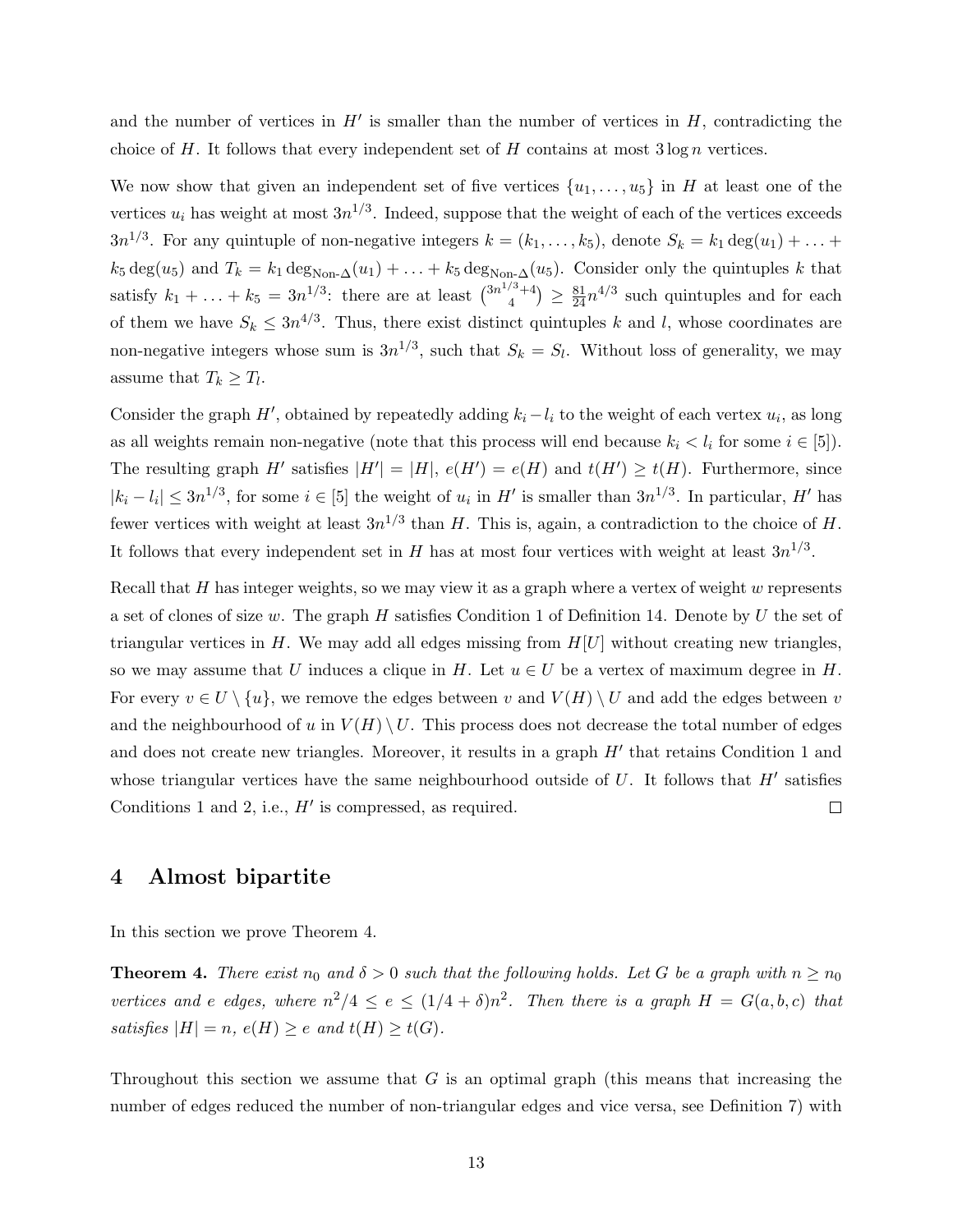*n* vertices and  $e = (1/4 + \varepsilon)n^2$  edges, where  $0 < \varepsilon \leq \delta$  and  $\delta$  is a small fixed positive constant. Moreover, we always assume that  $n$  is large enough to satisfy any inequalities that we may write down.

To get a rough idea about how large  $t(G)$  is, we derive the following lower bound. Consider the graph  $G(a, b, c)$  where  $a = \lceil$  $\sqrt{2\varepsilon} n$  + 1, b =  $\lceil n/2 \rceil$  and  $c = n - a - b = \lfloor n/2 \rfloor - \lceil \sqrt{2\varepsilon} n \rceil - 1$ . Then  $e(G(a, b, c)) = {a \choose 2}$  $\binom{a}{2} + (n-b)b \ge (1/4 + \varepsilon)n^2$  and  $t(G(a, b, c)) = bc \ge (1/4 - \sqrt{\varepsilon/2} - O(1/n)) n^2$ . Since G is optimal, it follows that

$$
t(G) \ge \left(\frac{1}{4} - \sqrt{\frac{\varepsilon}{2}} - O\left(\frac{1}{n}\right)\right) n^2. \tag{7}
$$

Moreover, we have  $e \geq \lfloor n^2/4 \rfloor + 1$ , so in fact  $\varepsilon n^2 \geq 1/2$  and therefore  $1/n = O(\sqrt{\varepsilon n})$  $\epsilon$ ). It follows that

<span id="page-13-3"></span><span id="page-13-2"></span>
$$
t(G) \ge \left(\frac{1}{4} - O\left(\sqrt{\varepsilon}\right)\right) n^2. \tag{8}
$$

We divide the proof of Theorem [4](#page-3-1) into four parts, represented by the following four propositions. In the first of these propositions we show that  $G$  has the following structure (see also Figure [5\)](#page-13-0), which already shows that G is close to a graph  $G(a, b, c)$ .

<span id="page-13-1"></span>**Proposition 17.** There is a partition  $\{A, B, C, D\}$  of  $V(G)$  satisfying the following assertions.

- 1. All possible edges between B and C are present in G and are non-triangular. In particular, B and C are independent sets. Moreover,  $|B|, |C| \geq (1/2 - O(\sqrt{\varepsilon}))n$ .
- 2. There are no edges between A and C nor between B and D.
- 3. The induced subgraphs  $G[A]$  and  $G[D]$  do not have isolated vertices.
- <span id="page-13-0"></span>4. Every vertex in  $A ∪ D$  is incident with at most  $O(\sqrt{\varepsilon} n)$  non-triangular edges of  $G$ . Moreover, the sets A and D do not span non-triangular edges (but there may be non triangular edges between A and D).



**Figure 5:** The partition  $\{A, B, C, D\}$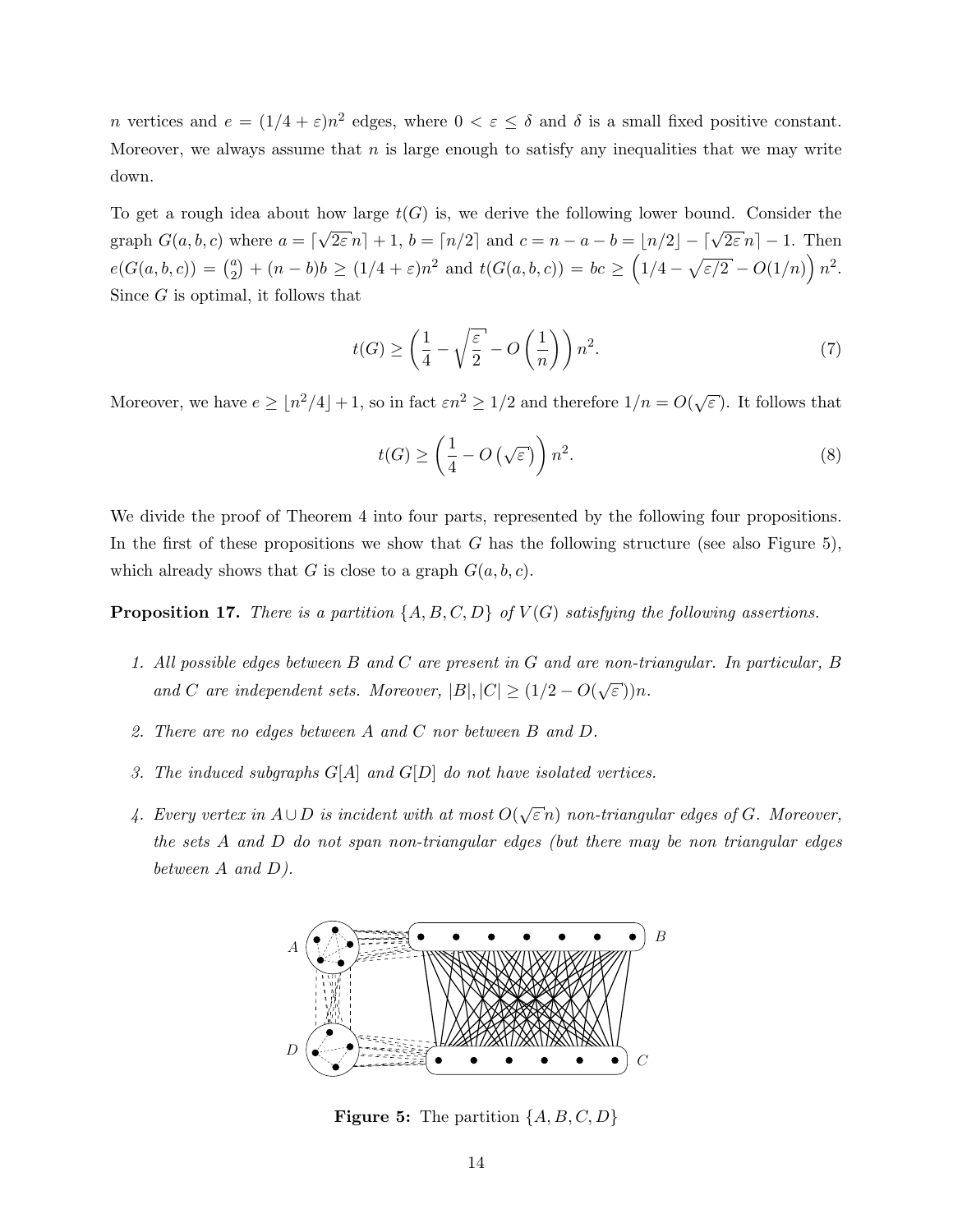From here the proof of Theorem [4](#page-3-1) splits into two cases:  $\varepsilon \leq \kappa/n$  and  $\varepsilon \geq \kappa/n$ , where  $\kappa$  is a small absolute positive constant that will be determined (implicitly) later. The following proposition completes the proof when  $\varepsilon$  is small.

<span id="page-14-1"></span>**Proposition 18.** Suppose that  $\varepsilon \leq \kappa/n$  for a sufficiently small absolute constant  $\kappa > 0$ . Then  $G \cong G(a, b, c)$  for some  $a, b, c$ .

<span id="page-14-2"></span>If  $\varepsilon$  is large, we first obtain sharp estimates for the sizes of the sets  $A, B, C, D$ .

**Proposition 19.** Let G and  $A, B, C, D$  satisfy the conclusions of Proposition [17](#page-13-1) and suppose that  $|B| \geq |C|$  and that  $\varepsilon \geq \kappa/n$  for some constant  $\kappa > 0$ . Then

$$
|A \cup D| = \left(\sqrt{2\varepsilon} + O_{\kappa}(\varepsilon)\right) n,
$$
  
\n
$$
|B| = \left(\frac{1}{2} - O_{\kappa}(\varepsilon^{3/4})\right) n,
$$
  
\n
$$
|C| = \left(\frac{1}{2} - \sqrt{2\varepsilon} + O_{\kappa}(\varepsilon^{3/4})\right) n.
$$

<span id="page-14-0"></span>The next proposition completes the proof of Theorem [4](#page-3-1) in the case where  $\varepsilon$  is large.

**Proposition 20.** Suppose that  $\varepsilon \ge \kappa/n$  for some absolute constant  $\kappa > 0$ . Then  $G \cong G(a, b, c)$  for some  $a, b, c$ .

Proof of Theorem [4.](#page-3-1) Theorem [4](#page-3-1) immediately follows from Propositions [17](#page-13-1) to [20.](#page-14-0) The only minor technicality is that when we replace a graph with at most  $(1/4 + \delta)n^2$  edges by an optimal graph, we may increase the number of edges and lose this condition. However, Lemma [13](#page-9-0) implies that the number of edges can increase by at most  $O(n)$ , so the condition is satisfied with a slightly relaxed value of  $\delta$ .  $\Box$ 

The rest of this section is devoted to the proofs of Propositions [17](#page-13-1) to [20,](#page-14-0) each of which is proved in a separate subsection.

### 4.1 Structure of an optimal graph

In this subsection, we prove Proposition [17](#page-13-1) (see also Figure [5\)](#page-13-0).

**Proposition 17.** There is a partition  $\{A, B, C, D\}$  of  $V(G)$  satisfying the following assertions.

1. All possible edges between B and C are present in G and are non-triangular. In particular, B and C are independent sets. Moreover,  $|B|, |C| \geq (1/2 - O(\sqrt{\varepsilon}))n$ .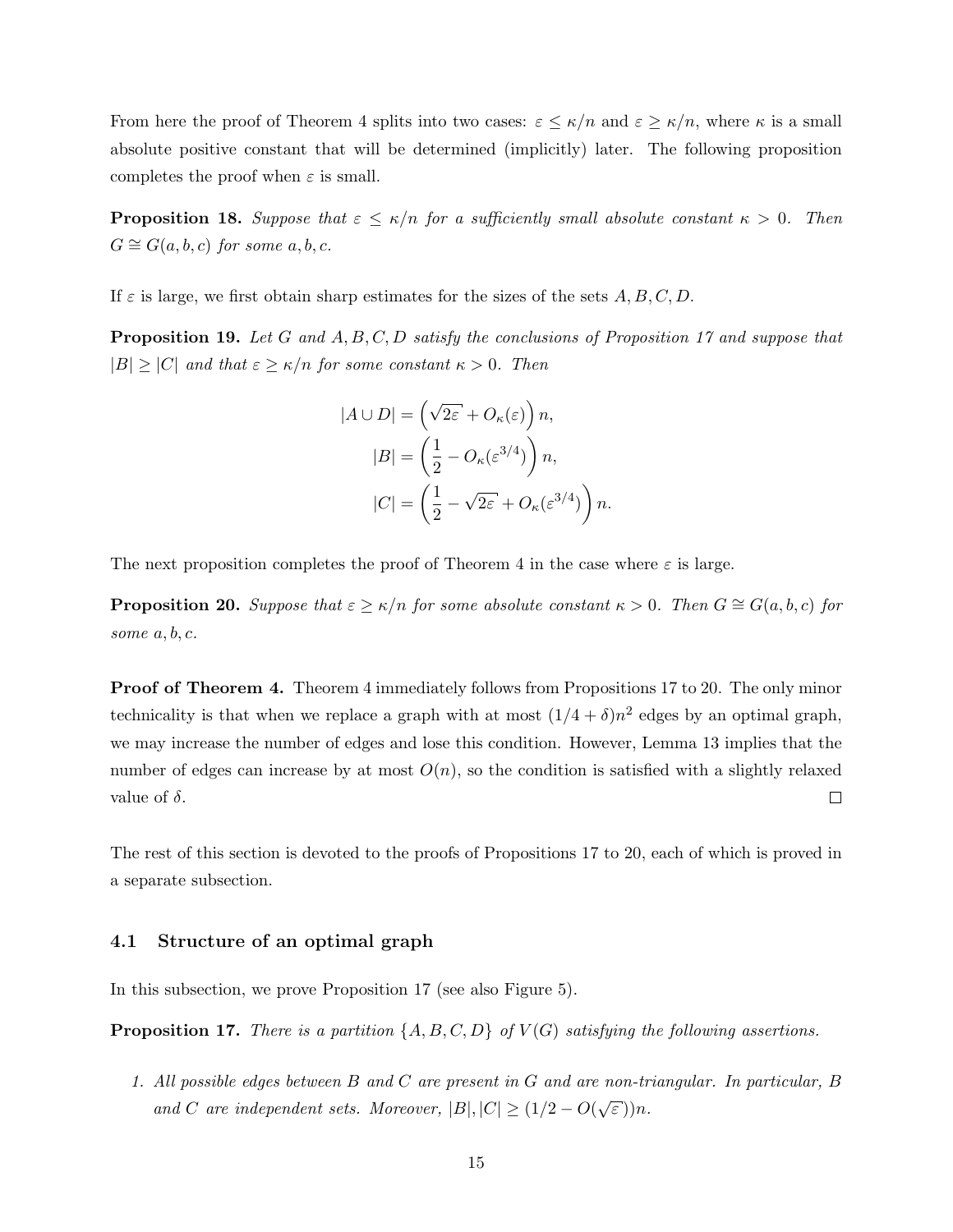- 2. There are no edges between A and C nor between B and D.
- 3. The induced subgraphs  $G[A]$  and  $G[D]$  do not have isolated vertices.
- 4. Every vertex in  $A ∪ D$  is incident with at most  $O(\sqrt{\varepsilon} n)$  non-triangular edges of  $G$ . Moreover, the sets A and D do not span non-triangular edges (but there may be non triangular edges between A and D).

The first assertion follows fairly easily from the fact that the number of non-triangular edges is almost  $n^2/4$ . To complete the proof we use basic properties of optimal graphs.

**Proof of Proposition [17.](#page-13-1)** Let  $H$  be the subgraph of  $G$  whose edges are the non-triangular edges of G. We note that H is a triangle-free graph with close to  $n^2/4$  edges, which implies that H is close to being a complete bipartite graph. This enables us to find independent (with respect to  $G$ ) sets U and W of size almost  $n/2$  each, such that H contains almost all of the possible edges between them.

<span id="page-15-0"></span>**Claim 21.** There exist disjoint independent sets  $U, W \subseteq V(G)$  such that every vertex in U has at least  $(1/2 - O(\varepsilon^{1/4}))n$  non-triangular neighbours in W and vice versa. In particular,  $|U|, |W| \ge$  $(1/2 - O(\varepsilon^{1/4}))n.$ 

**Proof.** Inequality [\(8\)](#page-13-2) states that  $e(H) = t(G) \geq (1/4 - c\sqrt{3})$  $\epsilon$ ) $n^2$  for some absolute constant c. From this we deduce that there are at most  $2d\varepsilon^{1/4}$  vertices in H of degree smaller than  $(1/2 - d\varepsilon^{1/4})n$ where  $d =$  $\sqrt{c}$ . Indeed, suppose that we can find a set S consisting of exactly  $2d\varepsilon^{1/4}n$  vertices of degree smaller than  $(1/2 - d\varepsilon^{1/4})n$  in H. Since H is triangle-free,  $e(H \setminus S) \leq (n - |S|)^2/4$ . Hence,

$$
e(H) < \frac{(n-|S|)^2}{4} + |S| \left(\frac{1}{2} - d\varepsilon^{1/4}\right) n
$$
\n
$$
= \frac{n^2}{4} - |S| \left(d\varepsilon^{1/4}n - \frac{|S|}{4}\right)
$$
\n
$$
= \left(\frac{1}{4} - d^2\sqrt{\varepsilon}\right)n^2
$$
\n
$$
= \left(\frac{1}{4} - c\sqrt{\varepsilon}\right)n^2,
$$

a contradiction.

Let  $u \in V(H)$  be any vertex with  $\deg_H(u) \geq (1/2 - d\varepsilon^{1/4})n$ . Denote by U the set of vertices in  $N_H(u)$  that have at least  $(1/2 - d\varepsilon^{1/4})n$  neighbours in H. Since the edges of H are non-triangular in G, it follows that U is independent in G. Moreover,  $|U| \ge \deg_H(u) - 2d\varepsilon^{1/4} n \ge (1/2 - O(\varepsilon^{1/4}))n$ . Now let  $v \in U$  and denote by W the set of vertices in  $N_H(v)$  whose degree in H is at least  $(1/2 - d\varepsilon^{1/4})n$ . As before, W is independent in G and has size at least  $(1/2 - O(\varepsilon^{1/4}))n$ . Finally,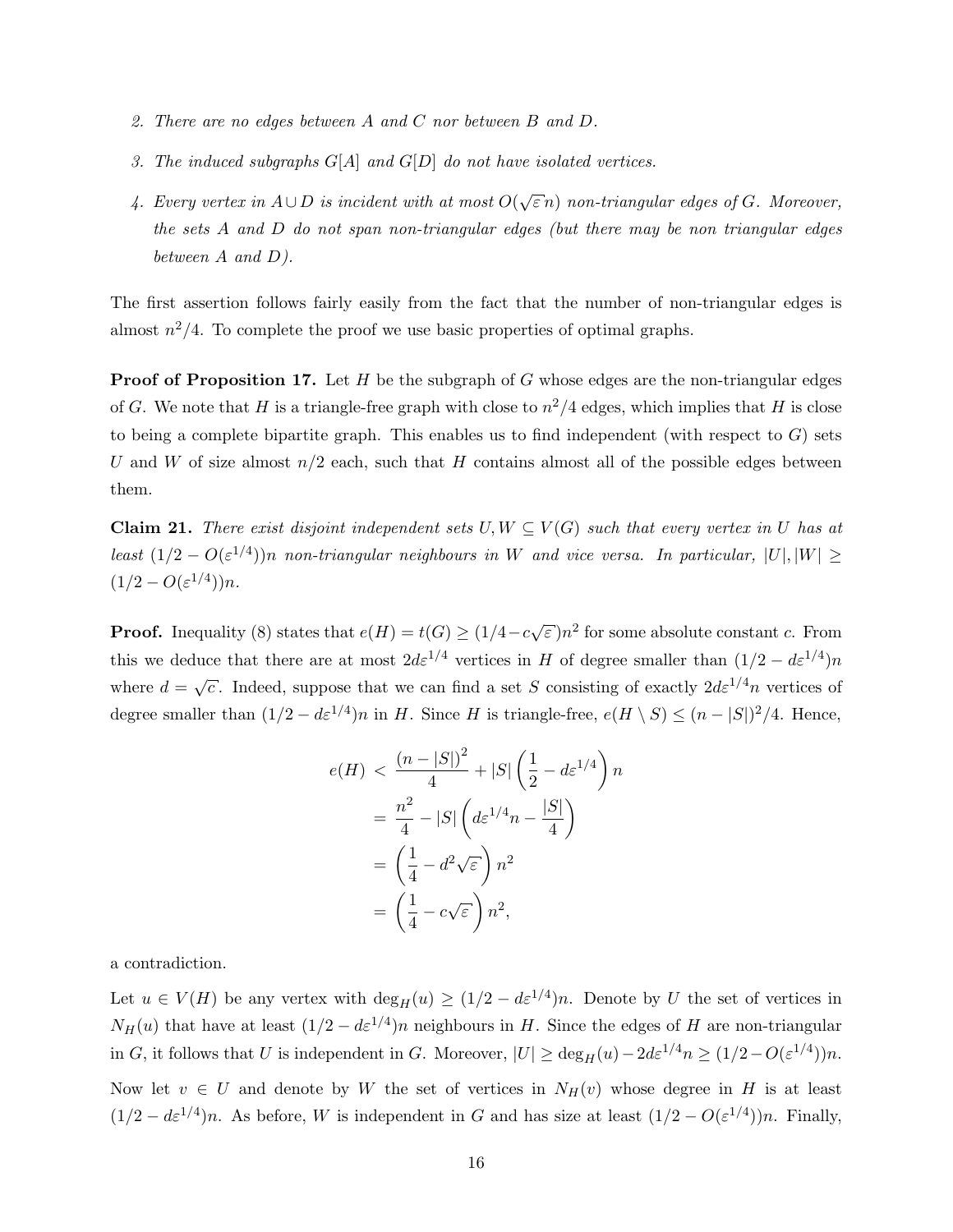every vertex in U has at least  $(1/2 - d\varepsilon^{1/4})n - (n - |U| - |W|) \ge (1/2 - O(\varepsilon^{1/4}))n$  non-triangular neighbours in  $W$ , and vice versa.  $\Box$ 

Let  $U$  and  $W$  be the disjoint independent sets given Claim [21.](#page-15-0) The following similar claim, allows us to enlarge U and W to obtain sets B and C which will be shown to satisfy the requirements of Proposition [17.](#page-13-1)

<span id="page-16-0"></span>**Claim 22.** There exist disjoint independent sets  $B, C \subseteq V(G)$ , satisfying  $U \subseteq B$  and  $W \subseteq C$  and  $|B \cup C| \geq (1 - O(\sqrt{\varepsilon}))n$ , such that every vertex in B has at least  $2n/5$  non-triangular neighbours in C and vice versa.

**Proof.** We first show that there are at most  $O(\sqrt{\frac{2}{\epsilon}}))$  $\bar{\varepsilon} n$ ) vertices of degree at most  $21n/50$  in H. To this end we recall Inequality [\(8\)](#page-13-2), which states that  $e(H) = t(G) \geq (1/4 - c\sqrt{1/2})$  $\epsilon$ )n for some absolute constant c. Importantly, this constant does not depend on  $\delta$ , so we may choose  $\delta$  to satisfy c √  $\delta \leq 1/100$ . Recall that  $\delta$  is an upper bound for  $\varepsilon$ , so we have  $c\sqrt{\varepsilon} \leq 1/100$ .

Suppose that S is a set consisting of exactly  $25c$ √  $\bar{\varepsilon} n$  vertices of degree at most  $21n/50$  in H. Then, similarly to the previous claim,

$$
e(H) \le \frac{(n-|S|)^2}{4} + |S|\frac{21n}{50}
$$
  
= 
$$
\frac{n^2}{4} - |S|\left(\frac{4n}{25} - \frac{|S|}{4}\right)
$$
  
< 
$$
\left(\frac{1}{4} - 2c\sqrt{\varepsilon}\right)n^2,
$$

a contradiction to Inequality  $(8)$ . Therefore, there are at most  $O($ √  $\epsilon n$ ) vertices with degree at most  $21n/50$  in  $H$ .

Recall that every vertex in U has at least  $(1/2 - O(\varepsilon^{1/4}))n \ge 2n/5$  non-triangular neighbours in W and vice versa. Here we implicitly assume that  $\delta$  is small enough to make this inequality true, and we shall do so throughout this proof.

Denote by X the set of vertices in  $V(G) \setminus (U \cup W)$  whose degree in H is at least 21n/50. We note that no vertex in X has neighbours in both U and W. Indeed, suppose that  $v \in X$  is adjacent to  $u \in U$  and  $w \in W$ . Since v is not adjacent to any non-triangular neighbour of either u or w, it has at most  $O(\varepsilon^{1/4}n)$  neighbours in U and at most  $O(\varepsilon^{1/4}n)$  neighbours in W, implying that  $deg_H(v) \leq O(\varepsilon^{1/4}n)$ , a contradiction to the assumption that  $deg_H(v) \geq 21n/50$ .

Let Y be the set of vertices in X that are adjacent to vertices in U and, similarly, let Z be the set of vertices in X that have neighbours in W. Then every vertex in Y has at least  $21/50n O(\varepsilon^{1/4}n) \geq 2n/5$  non-triangular neighbours in U and no neighbours in W. In particular, since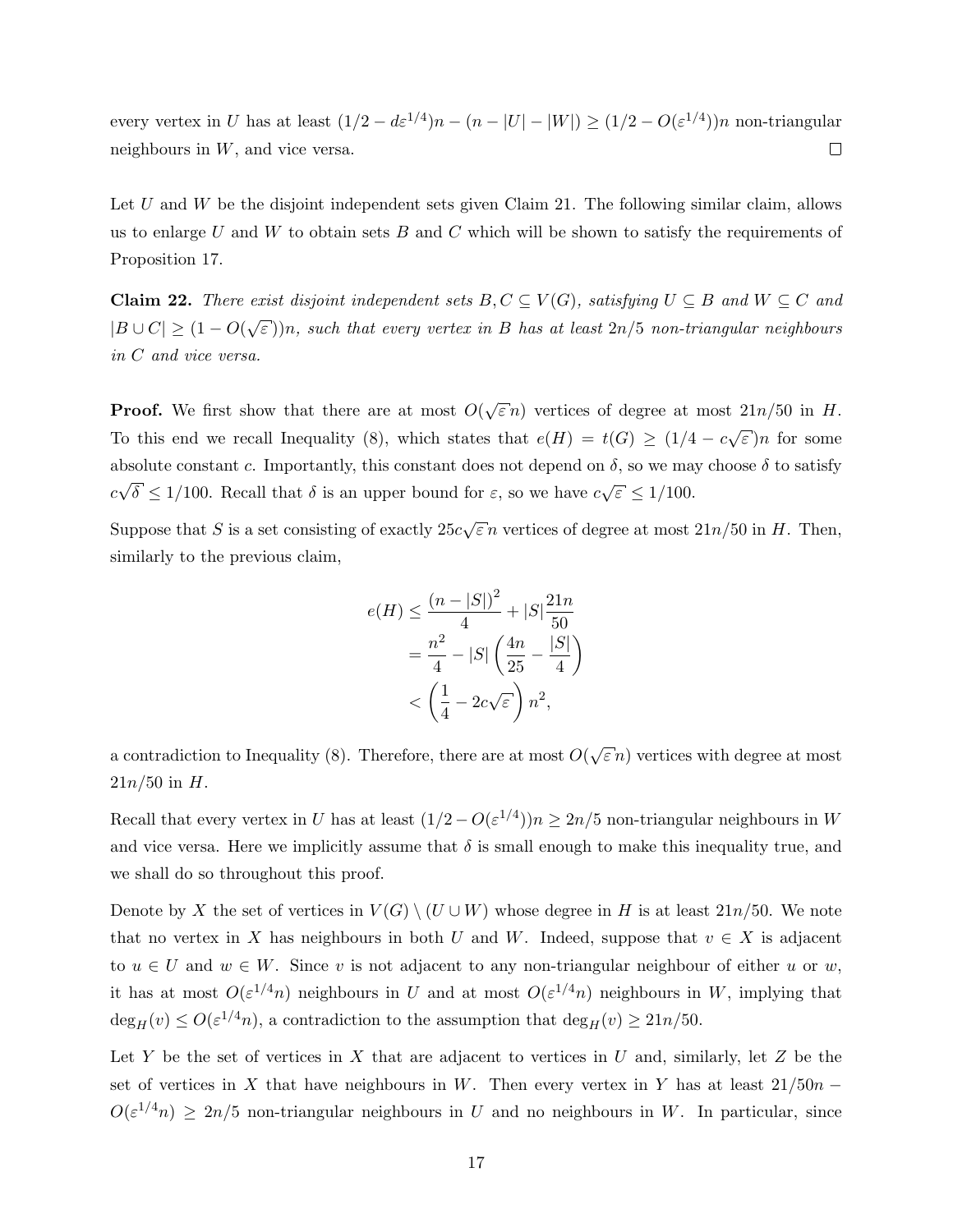$|U| \leq n - |W| < 4n/5$ , any two vertices in Y share a non-triangular neighbour in U, hence Y is an independent set in G. Denote  $B = Y \cup W$  and  $C = Z \cup U$ . Then B and C are independent sets, such that every vertex in B has at least  $2n/5$  non-triangular neighbours in C, and vice versa. Furthermore,  $|B \cup C| = |V(G) \setminus X| \geq (1 - O(\sqrt{\log n}))$  $\epsilon$ ))n, so the proof of Claim [22](#page-16-0) is complete.  $\Box$ 

We can now finish the proof of Proposition [17.](#page-13-1) Let  $B$  and  $C$  be as in Claim [22.](#page-16-0) Since every vertex in  $B\cup C$  has at least 2n/5 non-triangular neighbours, it follows from Observation [8](#page-5-2) and the assumption that G is optimal that every vertex in G has degree at least  $2n/5 - 1$ . We conclude (similarly to the proof of Claim [22\)](#page-16-0) that no vertex in G has neighbours in both B and C. Indeed, suppose that some  $v \in V(G)$  is adjacent to some  $u \in B$  and  $w \in C$ . Since u has at least  $2n/5$ non-triangular neighbours in C, v is adjacent to at most  $|C| - 2n/5$  vertices in C and, similarly, to at most  $|B| - 2n/5$  vertices in B. It follows that u has degree at most  $n/5$ , a contradiction.

Since no vertex in  $G$  is adjacent to a vertex in  $B$  and a vertex in  $C$ , we may add all missing edges between  $B$  and  $C$  without creating new triangles. However,  $G$  is an optimal graph, so in fact all edges between  $B$  and  $C$  are present in  $G$ . Again, since vertices in  $B$  and  $C$  do not have common neighbours, all edges between  $B$  and  $C$  are non-triangular.

We may assume that  $|B| \ge |C|$ . Then  $|B| \ge (1/2 - O(\sqrt{\epsilon}))$  $\epsilon$ ))n and hence every vertex in C has nontriangular degree at least  $(1/2 - O(\sqrt{\frac{1}{\sqrt{1-\frac{1}{c}}}}))$  $(\epsilon)$ )n. Again, by Observation [8,](#page-5-2) every vertex in G has degree at least  $(1/2 - O(\sqrt{\varepsilon}))n$ . Since B is an independent set, it follows that  $n - |B| \ge (1/2 - O(\sqrt{\varepsilon}))n$ .  $\epsilon$ )) $n$ . Therefore  $|C| = |B \cup C| - |B| \ge (1/2 - O(\sqrt{\varepsilon}))n$ . √

We are now done with the first assertion of Proposition [17,](#page-13-1) and the remaining ones follow easily. Let A be the set of vertices outside of  $B \cup C$  that are adjacent to a vertex in B and, similarly, let D be the set of vertices outside of  $B\cup C$  that have a neighbour in C. Then  $\{A, B, C, D\}$  forms a partition of G, because a vertex without neighbours in  $B\cup C$  would have too small a degree. This establishes the second assertion.

To prove the third assertion, we may assume that every vertex in A has a neighbour in A: if some  $u \in A$  has no neighbours in A, then we may add all edges between u and the vertices in B without creating new triangles and then reassign  $u$  to  $C$ . Similarly, we may assume that every vertex in  $D$ has a neighbour in D.

By inspecting the degrees, any two vertices in  $A$  have a common neighbour in  $B$ . Therefore there cannot be any non-triangular edges with both ends in  $A$  or, similarly, with both ends in  $D$ . It remains to conclude that every vertex in  $A \cup D$  is incident with at most  $O(\sqrt{\frac{2}{\lambda}})$  $\bar{\varepsilon}$ n) non-triangular edges. Let  $u \in A$  and let  $v \in A$  by a neighbour of u. Since u and v have neighbours only in  $A \cup D \cup B$  and the degree of v is at least  $(1/2 - O(\sqrt{\frac{1}{2}}))$  $\varepsilon$ ))n, it follows that u has at most  $|A \cup D \cup B|$  – (1/2 – O( $\sqrt$ √  $\varepsilon$ )) $n = O($  $\bar{\varepsilon}$  n) non-triangular neighbours. The same holds for any vertex in D. This establishes the fourth assertion and completes the proof of Proposition [17.](#page-13-1)  $\Box$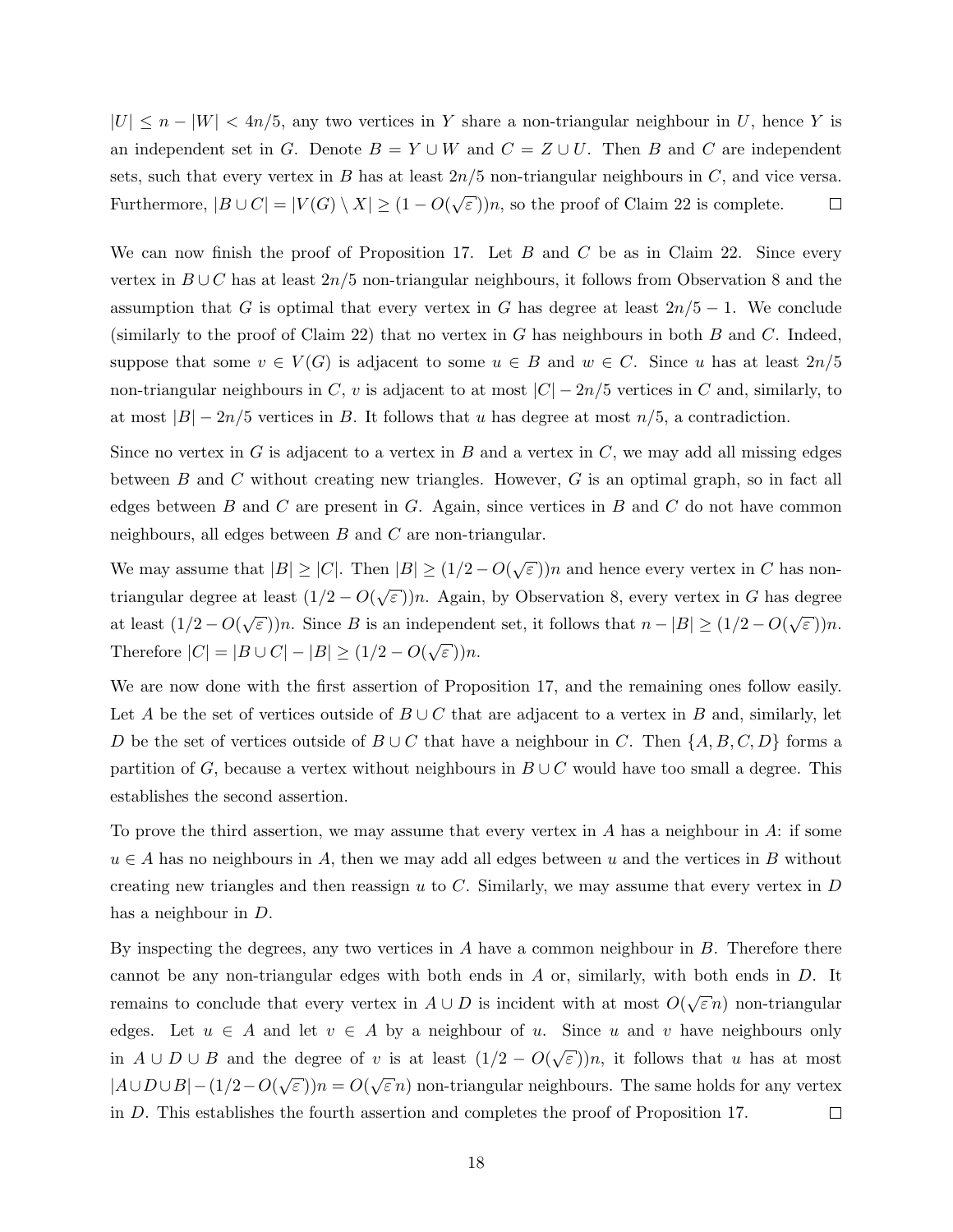#### 4.2 Completing the proof if  $\varepsilon n$  is small

We now prove Proposition [18,](#page-14-1) which completes the proof of Theorem [4](#page-3-1) in case  $\varepsilon$  is small.

**Proposition 18.** Suppose that  $\varepsilon \leq \kappa/n$  for a sufficiently small absolute constant  $\kappa > 0$ . Then  $G \cong G(a, b, c)$  for some  $a, b, c$ .

**Proof.** It follows from the assumptions on the sets  $A, B, C, D$  that  $|A \cup D| = O(\sqrt{\frac{2}{\pi}})$  $\widehat{\varepsilon}$  n) and that each vertex in  $A \cup D$  is incident with at most  $O(\sqrt{\frac{A}{\epsilon}})$  $\bar{\varepsilon}$  n) non-triangular edges. Therefore the number of non-triangular edges with an end in  $A \cup D$  is  $O(\varepsilon n^2) = O(\kappa n)$ . We show that, in fact, there are no such edges.

Suppose that uv is a non-triangular edge with  $u \in A \cup D$ . Without loss of generality, we may assume that  $u \in A$  and  $v \in B \cup D$ . Observe that the neighbours of u are not adjacent to v. Let G' be the graph obtained by adding the edges between v and the neighbours of  $u$  in  $A$ , removing the edges between u and  $A \setminus \{u\}$  and also adding all missing edges between u and B. Then  $e(G') \ge e(G)$  and  $t(G') \ge t(G) + |B| - O(\kappa n) > t(G)$ , where the last inequality holds provided that we choose  $\kappa$  small enough. However, this contradicts the optimality of  $G$ , so there cannot be such an edge uv.

It is now easy to finish the proof. By what we have just proved, all the missing edges with both ends in  $A \cup D$  may be added without causing a non-triangular edge to become triangular, i.e.,  $A \cup D$  is a clique. We may assume that  $|B| \geq |C|$ . Remove the edges between D and C and add all possible edges between D and B. The result is a graph which is isomorphic to  $G(|A \cup D|, |B|, |C|)$ , with at least as many edges and non-triangular edges as G.  $\Box$ 

### 4.3 Sizes of  $A, B, C, D$

In this subsection we prepare for the proof of Theorem [4](#page-3-1) in the case where  $\varepsilon n$  is large. In particular, we obtain good bounds for the sizes of the sets  $A \cup D$ , B and C.

**Proposition 19.** Let G and  $A, B, C, D$  satisfy the conclusions of Proposition [17](#page-13-1) and suppose that  $|B| \geq |C|$  and that  $\varepsilon \geq \kappa/n$  for some constant  $\kappa > 0$ . Then

$$
|A \cup D| = \left(\sqrt{2\varepsilon} + O_{\kappa}(\varepsilon)\right) n,
$$
  
\n
$$
|B| = \left(\frac{1}{2} - O_{\kappa}(\varepsilon^{3/4})\right) n,
$$
  
\n
$$
|C| = \left(\frac{1}{2} - \sqrt{2\varepsilon} + O_{\kappa}(\varepsilon^{3/4})\right) n.
$$

The proof is fairly technical, and its main tool is the lower bound on  $t(G)$  from Inequality [\(7\)](#page-13-3).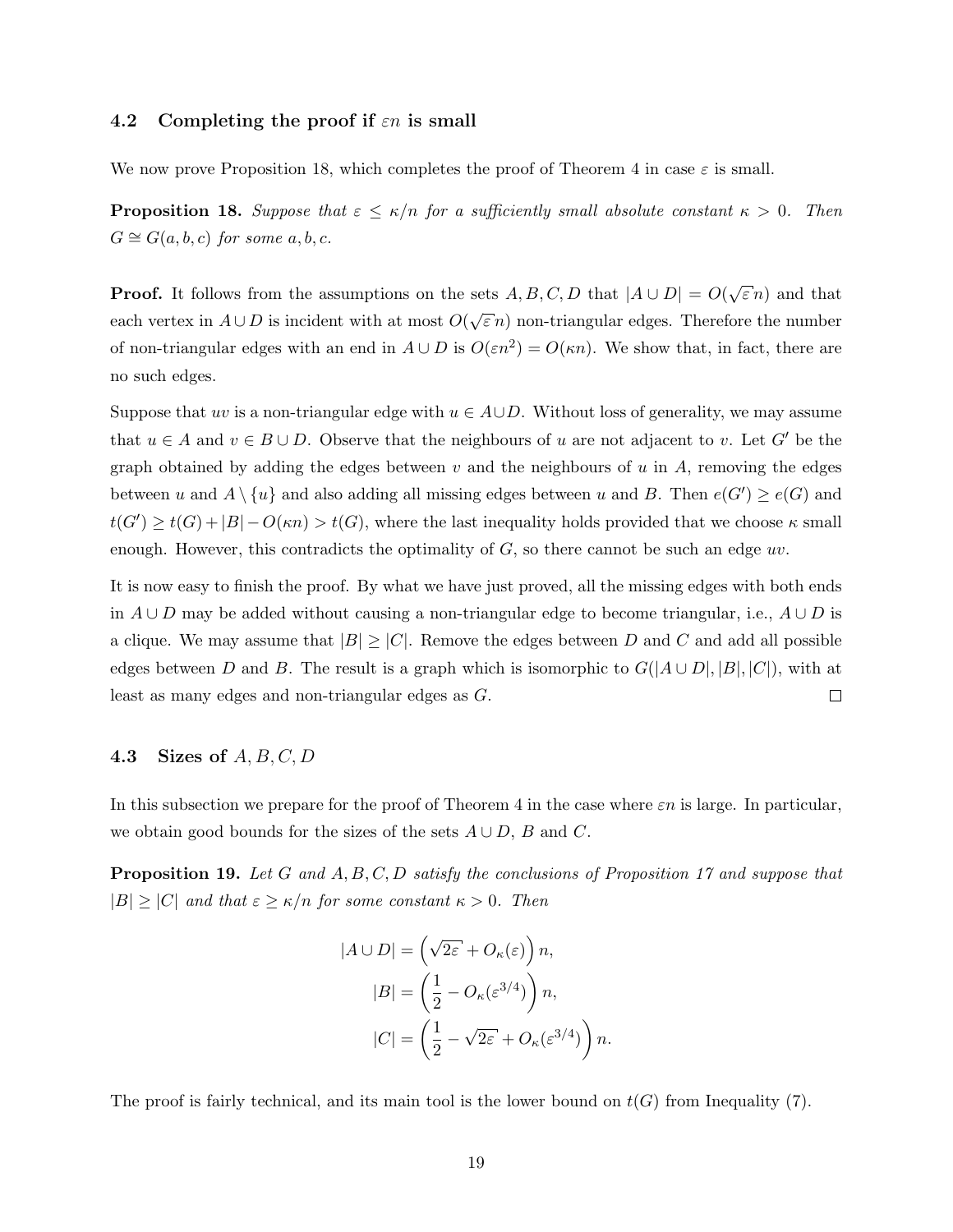**Proof.** Denote  $a = |A \cup D|$ ,  $b = |B|$  and  $c = |C|$  and write

$$
a = \left(\sqrt{2\varepsilon} + \alpha\right)n,
$$
  
\n
$$
b = \left(\frac{1}{2} - \beta\right)n,
$$
  
\n
$$
c = \left(\frac{1}{2} - \sqrt{2\varepsilon} + \beta - \alpha\right)n,
$$

where the quantities  $\alpha$  and  $\beta$  are defined by these identities. We cannot assume that  $\alpha$  and  $\beta$  are positive, but we have − √  $\overline{2\varepsilon} \leq \alpha \leq O(\sqrt{2})$  $\epsilon$ ), where the second inequality comes from Proposition [17.](#page-13-1) Since there are at most  $O(\varepsilon n^2)$  non-triangular edges with an end in  $A \cup D$ , we have

$$
t(G) \le bc + O(\varepsilon n^2)
$$
  
\n
$$
\le \frac{(n-a)^2}{4} + O(\varepsilon n^2)
$$
  
\n
$$
\le \frac{n^2}{4} - \frac{an}{2} + O(\varepsilon n^2).
$$

Combining this with Inequality [\(7\)](#page-13-3), which states that  $t(G) \geq (1/4 - \sqrt{\varepsilon/2} - O(1/n)) n^2$ , we get

$$
\frac{1}{4} - \sqrt{\frac{\varepsilon}{2}} - O_{\kappa}(\varepsilon) \ \leq \ \frac{t(G)}{n^2} \ \leq \ \frac{1}{4} - \frac{(\sqrt{2\varepsilon} + \alpha)}{2} + O(\varepsilon).
$$

Therefore  $\alpha = O_{\kappa}(\varepsilon)$ . Using the fact that  $b \geq c$  and that any vertex in  $A \cup D$  sends edges to only one of  $B$  and  $C$ , we obtain the following upper bound on the number of edges in  $G$ .

$$
e(G) \le b(n-b) + a^2/2.
$$

Combining this with the definition  $e(G) = (1/4 + \varepsilon)n^2$ , we get

$$
1/4 + \varepsilon \le (1/2 - \beta) (1/2 + \beta) + \frac{(\sqrt{2\varepsilon} + \alpha)^2}{2}
$$

$$
= 1/4 - \beta^2 + \varepsilon + \alpha(\sqrt{2\varepsilon} + \alpha/2)
$$

√  $\overline{2\varepsilon} + \alpha/2$ ). In particular,  $\alpha \geq 0$  and  $\beta = O_{\kappa}(\varepsilon^{3/4})$ , implying that the It follows that  $\beta \leq \alpha$ ( assertions of Proposition [19](#page-14-2) hold.  $\Box$ 

### 4.4 Completing the proof if  $\varepsilon n$  is large

We are now able to complete the proof of Theorem [4](#page-3-1) under the assumption that  $\varepsilon \ge \kappa/n$  for some absolute constant  $\kappa > 0$ .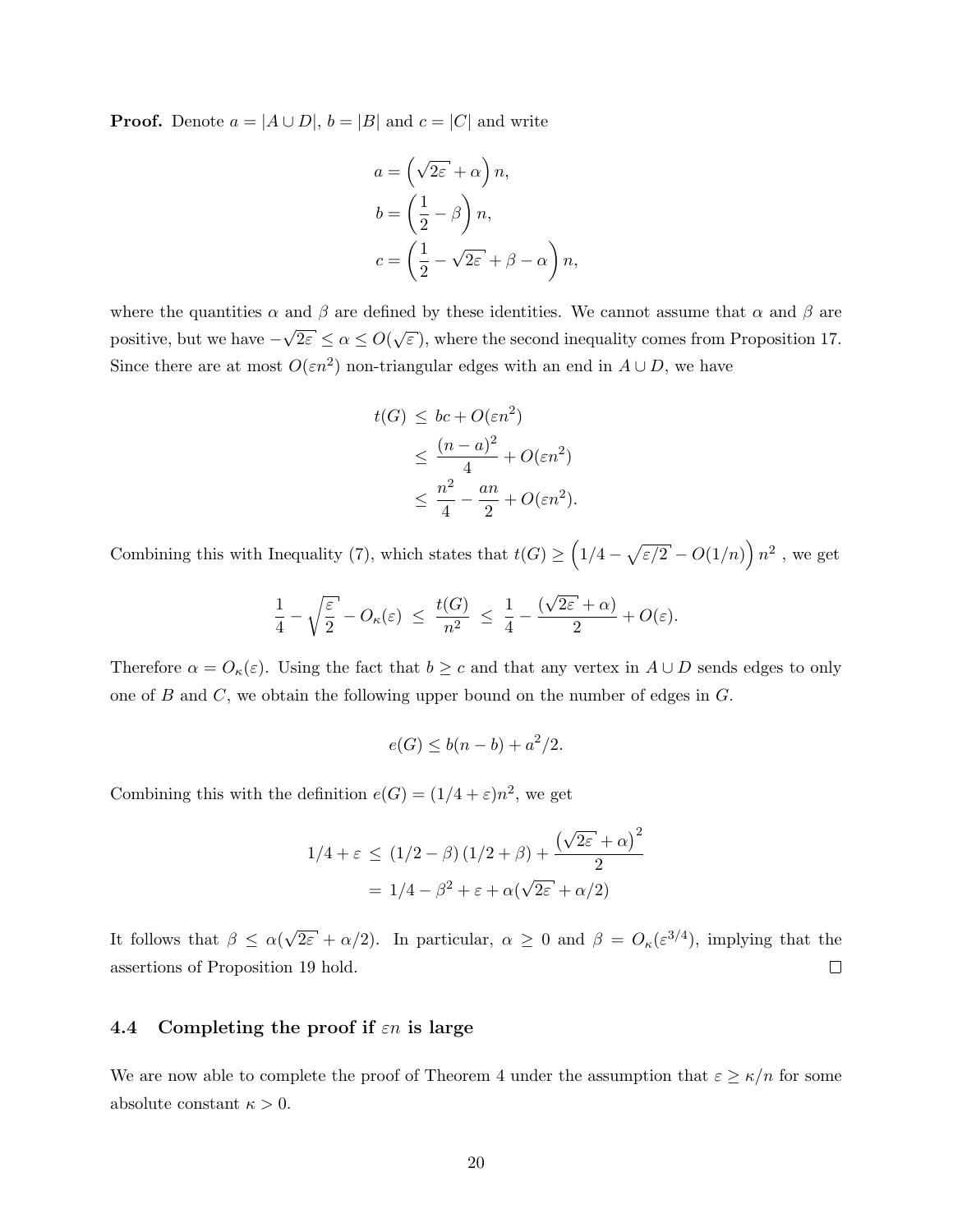**Proposition 20.** Suppose that  $\varepsilon \ge \kappa/n$  for some absolute constant  $\kappa > 0$ . Then  $G \cong G(a, b, c)$  for some  $a, b, c$ .

The proof consists of two stages. In the first stage we use the bounds from Proposition [19](#page-14-2) to conclude that  $D$  is very small and that the number of vertices in  $A$  which are adjacent to a nontriangular edges is small. In the second stage, we show that if  $D$  is non-empty or if there is a vertex in A with a non-triangular neighbour then  $G$  can be manipulated to obtain a graph with more edges and more non-triangular edges, contradicting the assumption that  $G$  is optimal. It follows that  $G$ is isomorphic to a graph  $G(a, b, c)$ .

**Proof of Proposition [20.](#page-14-0)** We start by showing that the edges between  $B \cup D$  and  $A \cup C$  form an almost complete bipartite subgraph. We shall be using the estimates on the size of the sets  $A \cup D$ , B and C from Proposition [19.](#page-14-2) Note that  $\kappa$  is an absolute constant (determined implicitly in Proposition [18\)](#page-14-1). Thus we may remove the dependence on  $\kappa$  in the estimates of these sizes.

<span id="page-20-0"></span>**Claim 23.** Every vertex in  $B \cup D$  is adjacent to all but  $O(\varepsilon^{3/4}n)$  vertices in  $A \cup C$ . Furthermore,  $|D| = O(\varepsilon^{3/4}n).$ 

**Proof.** The non-triangular degree of any vertex in C is at least  $|B|$ . Hence by Observation [8](#page-5-2) every vertex in G has degree at least  $|B| - 1$ . The vertices in  $B \cup D$  are not adjacent to any vertex in B. Since  $|B| \ge (1/2 - O(\varepsilon^{3/4}))n$ , it follows that every vertex in  $B \cup D$  is adjacent to all but  $O(\varepsilon^{3/4}n)$ vertices in  $V(G) \setminus B = A \cup C \cup D$ . Since there are no edges between B and D,  $|D| = O(\varepsilon^{3/4} n)$ .

Denote by  $T$  the set of triangular vertices in  $A$  (recall that a triangular vertex is incident only with triangular edges) and let  $S = A \setminus T$ . We show that the vertices in S have few neighbours in A.

<span id="page-20-1"></span>**Claim 24.** Every vertex in S has  $O(\varepsilon^{3/4}n)$  neighbours in A.

**Proof.** Let  $u \in S$  and let v be a non-triangular neighbour of u. Then  $v \in B \cup D$ , because there are no edges between A and C, and there are no non-triangular edges with both ends in A. Recall that by Claim [23,](#page-20-0) v is adjacent to all but  $O(\varepsilon^{3/4}n)$  vertices in A. Since uv is non-triangular, u and v have no common neighbours, implying that u has  $O(\varepsilon^{3/4}n)$  neighbours in A.  $\Box$ 

<span id="page-20-2"></span>We conclude that almost all of the vertices in A are also in T.

Claim 25.  $|T| \geq 0$ √  $\overline{2\varepsilon} - O(\varepsilon^{3/4}))n^2$ .

**Proof.** By removing the edges with both ends in A or in D from  $G$ , we remain with a bipartite graph, so  $(1/4+\varepsilon)n^2 = e(G) \leq n^2/4 + e(G[A]) + e(G[D])$ . Since  $|D| = O(\varepsilon^{3/4}n)$ , we have  $e(G[D]) =$  $O(\varepsilon^{3/2}n^2)$ , and hence  $e(G[A]) \geq (\varepsilon - O(\varepsilon^{3/2}))n^2$ .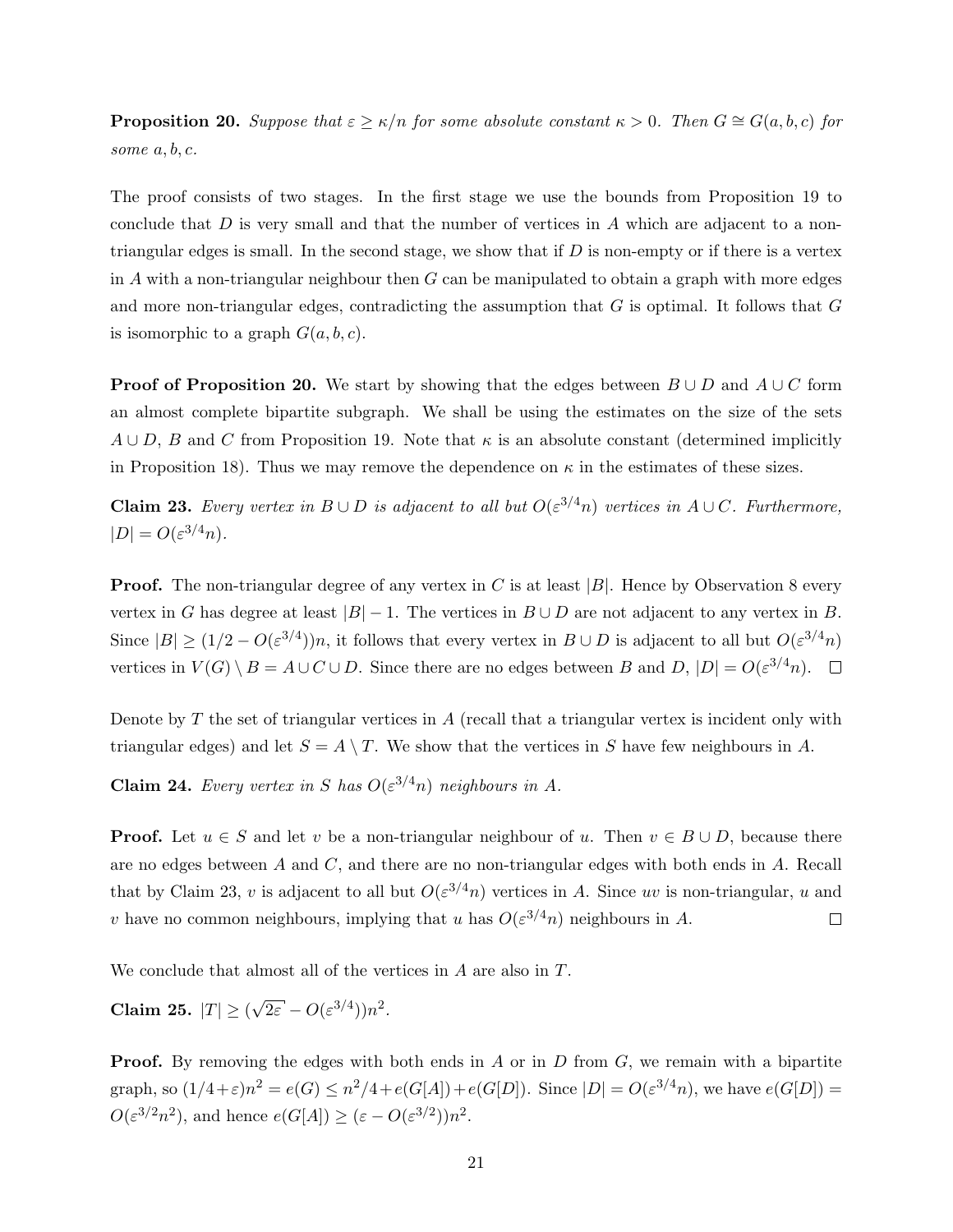Claim [24](#page-20-1) implies that  $e(G[A]) - e(G[T]) \le O(|S|\varepsilon^{3/4}n) = O(|A|\varepsilon^{3/4}n) = O(\varepsilon^{5/4}n^2)$ , where the rightmost inequality is a consequence of Proposition [19.](#page-14-2) Therefore,  $e(G[T]) \geq (\varepsilon - O(\varepsilon^{5/4}))n^2$ , and √  $\overline{2\varepsilon} - O(\varepsilon^{3/4})$ )n, as required. so  $|T| \geq 0$  $\Box$ 

Since G is optimal, we may assume that  $T$  induces a clique (because the addition of edges to  $T$ does not cause a non-triangular edge to become triangular). Furthermore, we may assume that all vertices in  $T$  have the same neighbourhood outside of  $T$ . Indeed, let  $u$  be a vertex with largest degree among ehe vertices in  $T$ . We replace  $G$  by the graph obtained by removing all edges between T and  $V(G) \setminus T$ , and adding all edges between T and the neighbourhood of u (in G) outside of T. This modification does not decrease the number of edges or non-triangular edges in G.

In particular, if a vertex  $v \in S$  is adjacent to a vertex in T, then it is adjacent to all vertices in T. However, this is impossible since by Claim [24](#page-20-1) v has at most  $O(\varepsilon^{3/4}n)$  neighbours in A, while by Claim [25](#page-20-2) there are at least  $\Omega(\varepsilon^{1/2}n)$  vertices in T. Therefore there are no edges between T and S.

In the following claim we deduce that, in fact, the set  $S$  is empty. The key observation is that a pair of adjacent vertices in S can be replaced by one vertex in  $C$  and one in  $T$ , increasing both the number of edges and the number of non-triangular edges.

<span id="page-21-0"></span>Claim 26. The set  $S$  is empty.

**Proof.** Suppose that S contains a vertex u. By Proposition [17,](#page-13-1) u has a neighbour  $v \in A$ . Since there are no edges between T and S, we conclude that  $v \in S$ . In particular, u and v have no neighbours in T. Now let H be the graph obtained from G by removing the vertices u and v and adding new vertices x and y where x is joined by edges to  $B \cup T$  and y is joined to B. It follows from Claims [23](#page-20-0) to [25](#page-20-2) that  $e(H) \ge e(G) - O(\varepsilon^{3/4}n) + (\sqrt{2\varepsilon} - O(\varepsilon^{3/4}))n > e(G)$ . Recall that the √ by Proposition [17,](#page-13-1) the non-triangular degree of any vertex in  $A$  is at most  $O($  $\in$ *n*), implying that  $t(H) \ge t(G) - O(\sqrt{\varepsilon} n) + |B| > t(G)$ . H has more edges and more non-triangular edges than G, a contradiction to the assumption that  $G$  is optimal. Thus,  $S$  is empty. □

Similarly, we prove that  $D$  is empty. The trick here is to replace two adjacent vertices in  $D$  by one vertex in  $C$  and one in  $T$ .

Claim 27. The set  $D$  is empty.

**Proof.** Suppose that D is non-empty, so we may pick adjacent vertices  $u, v \in D$ . Consider the graph H, obtained by removing the vertices u and v and adding new vertices x and y with x joined to  $A\cup B$ and y joined to B. Note that, since  $A = T$  is a clique of triangular vertices, the addition of x and y does not destroy any non-triangular edges in  $G \setminus \{u, v\}$ . It therefore follows from the bounds given by Proposition [19](#page-14-2) and Claim [23](#page-20-0) that  $e(H) \ge e(G) + (\sqrt{2\varepsilon} - O(\varepsilon^{3/4}))n > e(G)$ . Moreover, since u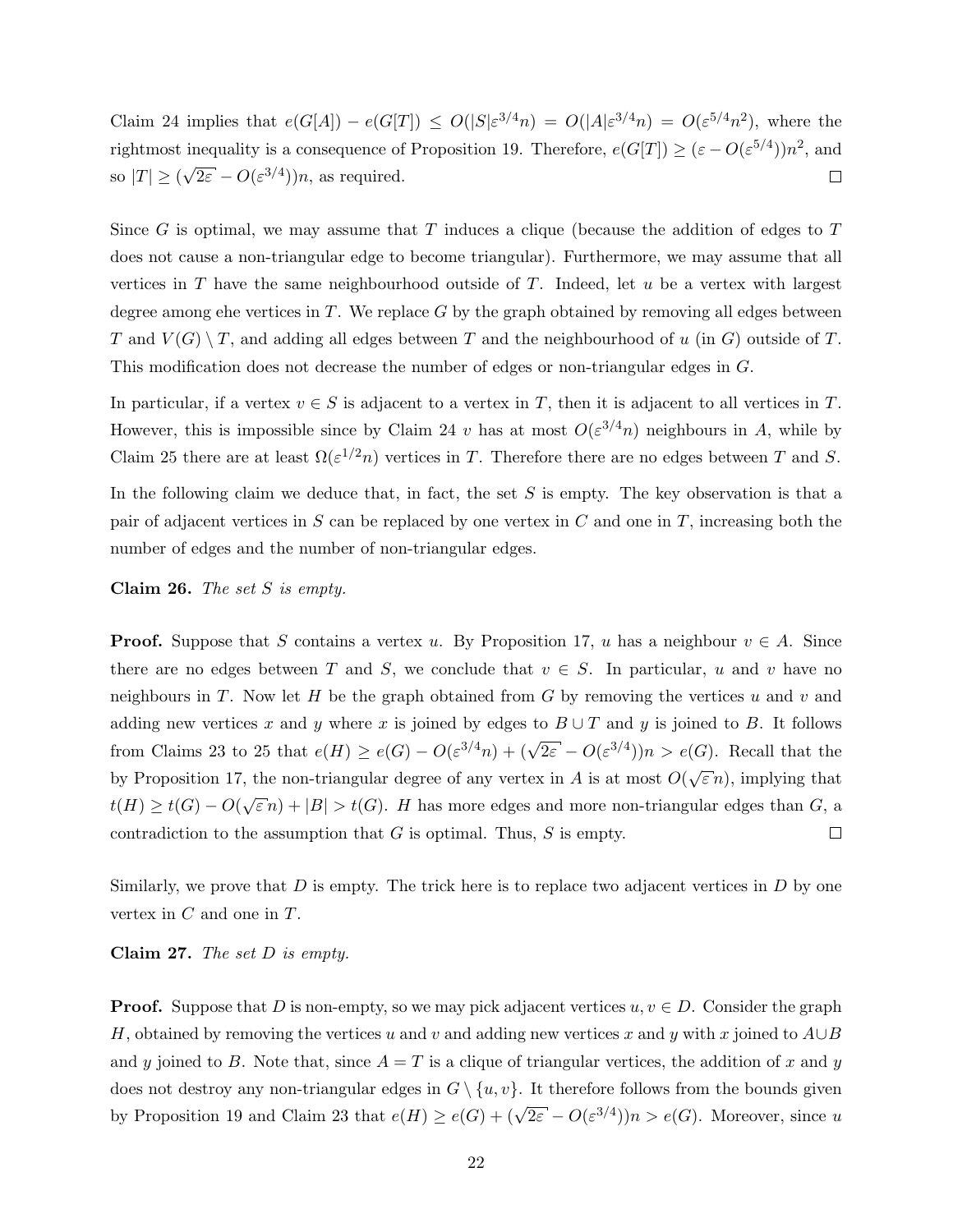$\sqrt{\varepsilon} n$ ) non-triangular neighbours,  $t(H) \ge t(G) + (1/2 - O(\sqrt{\varepsilon}))$ and  $v$  each have at most  $O($  $\epsilon(n)$ ) $n > t(G)$ , contradicting the assumption that G is optimal.  $\Box$ 

Now the proof of Proposition [20](#page-14-0) is complete. Indeed, we know from Claim [26](#page-21-0) that  $A = T$ . This means that  $A$  induces a clique and that every vertex in  $A$  is adjacent to every vertex in  $B$ . Therefore,  $\Box$  $G = G(|A|, |B|, |C|).$ 

### <span id="page-22-0"></span>5 Middle range

In this section we prove Theorem [5,](#page-3-3) in which we consider the case where the graph is neither close to being complete nor close to being complete bipartite. Out of the three ranges, the middle range turns out to be the hardest to prove. One of the main difficulties that arises here is that, unlike the other two ranges, we cannot directly conclude that the graph is close to a graph  $G(a, b, c)$ .

**Theorem 5.** For every  $\delta > 0$  there exist  $n_0$  such that the following holds. Let G be a graph with  $n \ge n_0$  vertices and e edges, where  $(1/4 + \delta)n^2 \le e \le (1/2 - \delta)n^2$ . Then there is a graph  $H = G(a, b, c)$  that satisfies  $|H| = n$ ,  $e(H) \ge e$  and  $t(H) \ge t(G)$ .

Fix  $\delta > 0$ . Throughout this section we assume that G is a compressed and optimal graph with n vertices and e edges, where  $(1/4 + \delta)n^2 \le e \le (1/2 - \delta)n^2$ . Moreover, whenever we write down an inequality that holds for large  $n$ , we assume that  $n$  is large enough to satisfy it.

We split the proof of Theorem [5](#page-3-3) into four stages, as described by the four following propositions. In the first stage we show that G has many triangular vertices.

<span id="page-22-2"></span>**Proposition 28.** G has  $\Omega(n)$  triangular vertices.

In the second stage we conclude that  $G$  admits the following structure (see also Figure [6\)](#page-23-0). This implies that G vaguely resembles a graph  $G(a, b, c)$ .

<span id="page-22-1"></span>**Proposition 29.** There is a partition  $\{A, B, C\}$  of  $V(G)$  such that all parts have size  $\Omega(n)$  and the following properties are satisfied.

- <span id="page-22-3"></span>1. A is the set of triangular vertices in G, it spans a clique and its vertices are adjacent to all of B and none of C.
- <span id="page-22-5"></span>2. B may be partitioned into  $O(1)$  sets of clones and a remainder of size  $O(n^{1/2} \log n)$ .
- <span id="page-22-4"></span>3. C may be partitioned into  $O(1)$  sets of clones, each having  $\Omega(n)$  non-triangular neighbours in B, and a remainder of size  $O(n^{1/3}\log n)$ .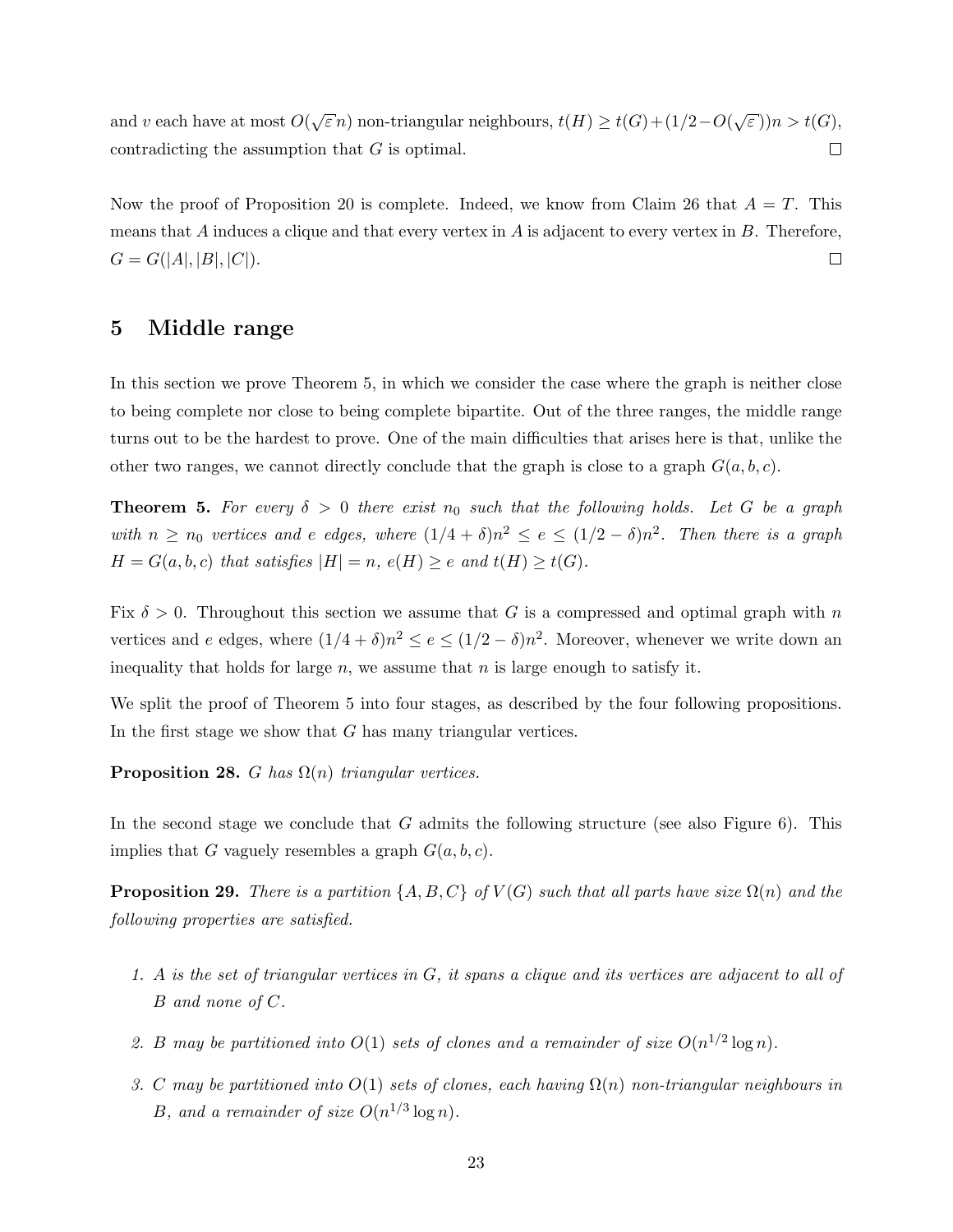<span id="page-23-0"></span>

**Figure 6:** The partition  $\{A, B, C\}$ 

In the third stage we show that the number of edges (and non-triangular edges) in  $G$  is close to the number of edges (and non-triangular edges) in  $G(|A|, |B|, |C|)$ .

<span id="page-23-2"></span>**Proposition 30.** Let  $A, B, C$  be as in Proposition [29](#page-22-1) and denote  $a = |A|, b = |B|, c = |C|$ . Then  $e(G) = a^2/2 + ab + bc + O(n^{7/4}\sqrt{\log n})$  and  $t(G) = bc + O(n^{7/4}\sqrt{\log n}).$ 

<span id="page-23-1"></span>In the final fourth stage we complete the proof of Theorem [5.](#page-3-3)

**Proposition 31.**  $G \cong G(a, b, c)$  for some a, b, c.

**Proof of Theorem [5.](#page-3-3)** The proof is immediate from Propositions [28](#page-22-2) to [31.](#page-23-1) The only slight technicality is that when we replace a graph with at most  $(1/2-\delta)n^2$  edges by an optimal and compressed graph, the number of edges may increase and exceed this bound. However, Lemma [13](#page-9-0) implies that the number of edges can increase by at most  $O(n)$ , so the condition is still satisfied for a relaxed value of  $\delta$ .  $\Box$ 

We now turn to the proofs of Propositions [28](#page-22-2) to [31.](#page-23-1) We present them in separate subsections.

### 5.1 Many triangular vertices

In this subsection we prove Proposition [28.](#page-22-2)

**Proposition 28.** G has  $\Omega(n)$  triangular vertices.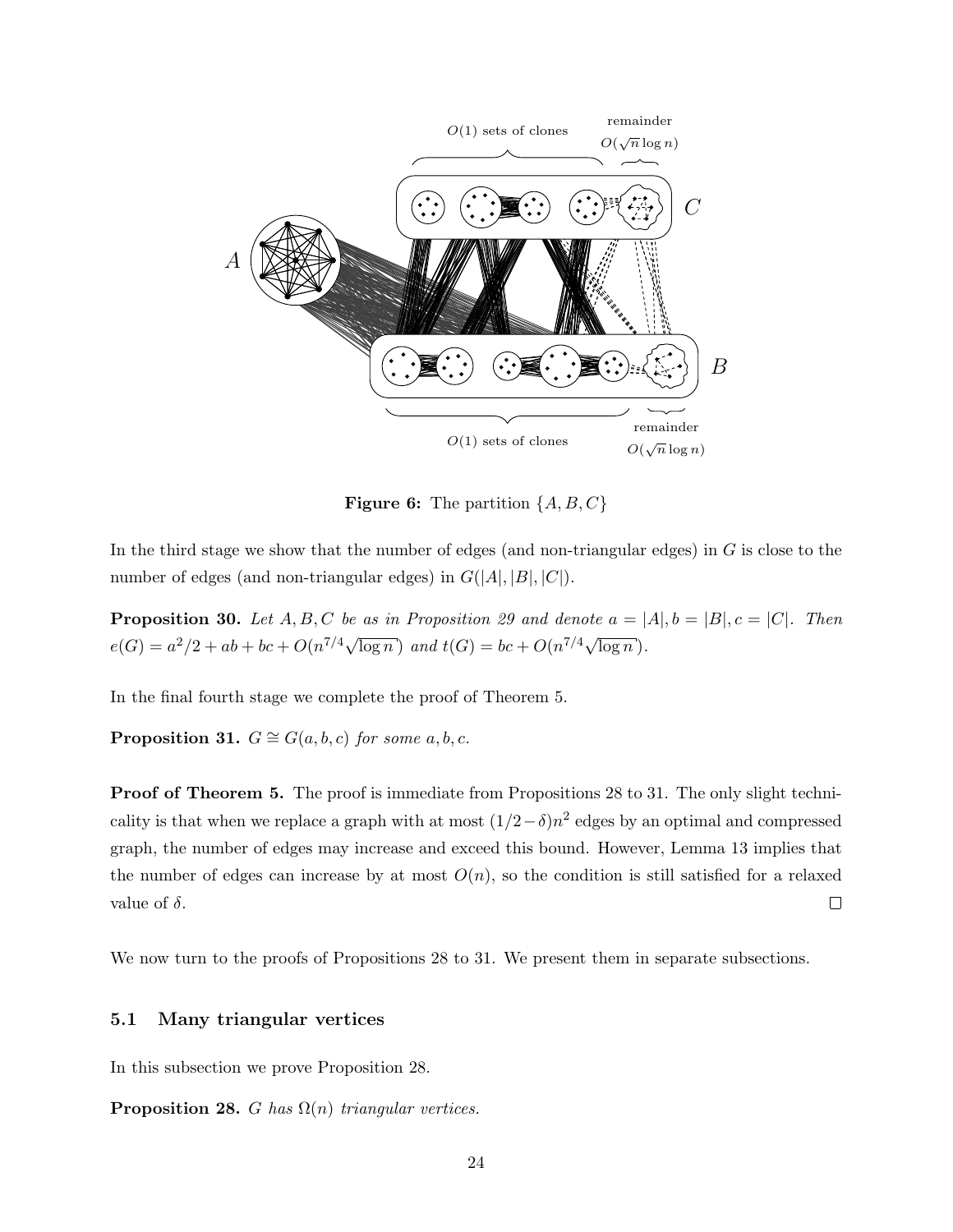The main ingredient of this proof is a surprising application of the exchange lemma, Lemma [13,](#page-9-0) and the assumption that  $G$  is compressed. First, we conclude from Lemma [10](#page-7-1) that  $G$  has a large clique. Then, we partition the graph into fairly large independent sets of clones and a very dense part, using the fact that  $G$  is compressed. It is then possible to conclude that only few of the vertices of the clique are adjacent to non-triangular edges.

**Proof of Proposition [28.](#page-22-2)** Our first aim is to show that G has a clique of size at least  $\Omega(n)$ . This can be done fairly easily, as shown in the proof of the following claim.

<span id="page-24-1"></span>Claim 32. G has a clique of size  $\Omega(n)$ .

**Proof.** By Lemma [10,](#page-7-1) there exists a good weighted subgraph H of G satisfying  $|H| = |G| = n$ ,  $e(H) \geq e(G), t(H) \geq t(G)$  (see Definition [9](#page-6-1) for the definition of a good weighted graph). Let  $\{K, \{u, v\}\}\$ be a partition of  $V(H)$  into a clique K and an edge uv, which is the only non-triangular edge in  $H$ .

Let  $\alpha$  be the sum of the weights of the vertices in K and let m be the number of vertices in K. Let  $\beta$ and  $\gamma$  be the weights of u and v and suppose that  $\beta \geq \gamma$ . Note that  $\alpha + \beta + \gamma = n$ . By the Cauchy-Schwarz inequality, the contribution of the vertices in  $K$  towards  $e(H)$  is maximised if all of these vertices have weight  $\alpha/m$ . Therefore this contribution does not exceed  $(\alpha/m)^2 {m \choose 2} = (1-1/m)\alpha^2/2$ . Moreover, since no vertex is adjacent to both u and v, the contribution of the edges between K and  $\{u, v\}$  towards  $e(H)$  is maximised when every vertex in K is adjacent to u, but not v. Hence,

<span id="page-24-0"></span>
$$
e(G) \le e(H) \le \left(1 - \frac{1}{m}\right)\frac{\alpha^2}{2} + \alpha\beta + \beta\gamma.
$$
\n(9)

 $\Box$ 

In particular, since  $\beta \gamma \leq n^2/4$ , we have  $e(G) \leq n^2/4 + \alpha n$ . Recall that  $e(G) \geq (1/4 + \delta)n^2$ . It follows that  $\alpha \geq \delta n$ .

Denote  $b = \lceil \beta \rceil$ ,  $c = \lceil \gamma \rceil$  and  $a = n - b - c$  and consider the graph  $F = G(a, b, c)$ . Note that  $t(G) \leq t(H) = \beta \gamma \leq bc = t(F)$ . Since G is optimal, it follows that  $e(G) \geq e(F)$ . Therefore,

$$
e(G) \ge e(F) = \binom{a}{2} + ab + bc
$$
  
\n
$$
\ge \frac{(\alpha - 2)(\alpha - 3)}{2} + (\alpha - 2)\beta + \beta\gamma
$$
  
\n
$$
\ge \frac{\alpha^2}{2} + \alpha\beta + \beta\gamma - 2.5n
$$
  
\n
$$
= \left(1 - \frac{5n}{\alpha^2}\right)\frac{\alpha^2}{2} + \alpha\beta + \beta\gamma.
$$

By [\(9\)](#page-24-0) we have  $m \geq \frac{\alpha^2}{5n} \geq \frac{\delta^2}{5}$  $\frac{\delta^2}{5}n$ . It follows that G has a clique of size at least  $\frac{\delta^2}{5}$  $\frac{5}{5}n$ .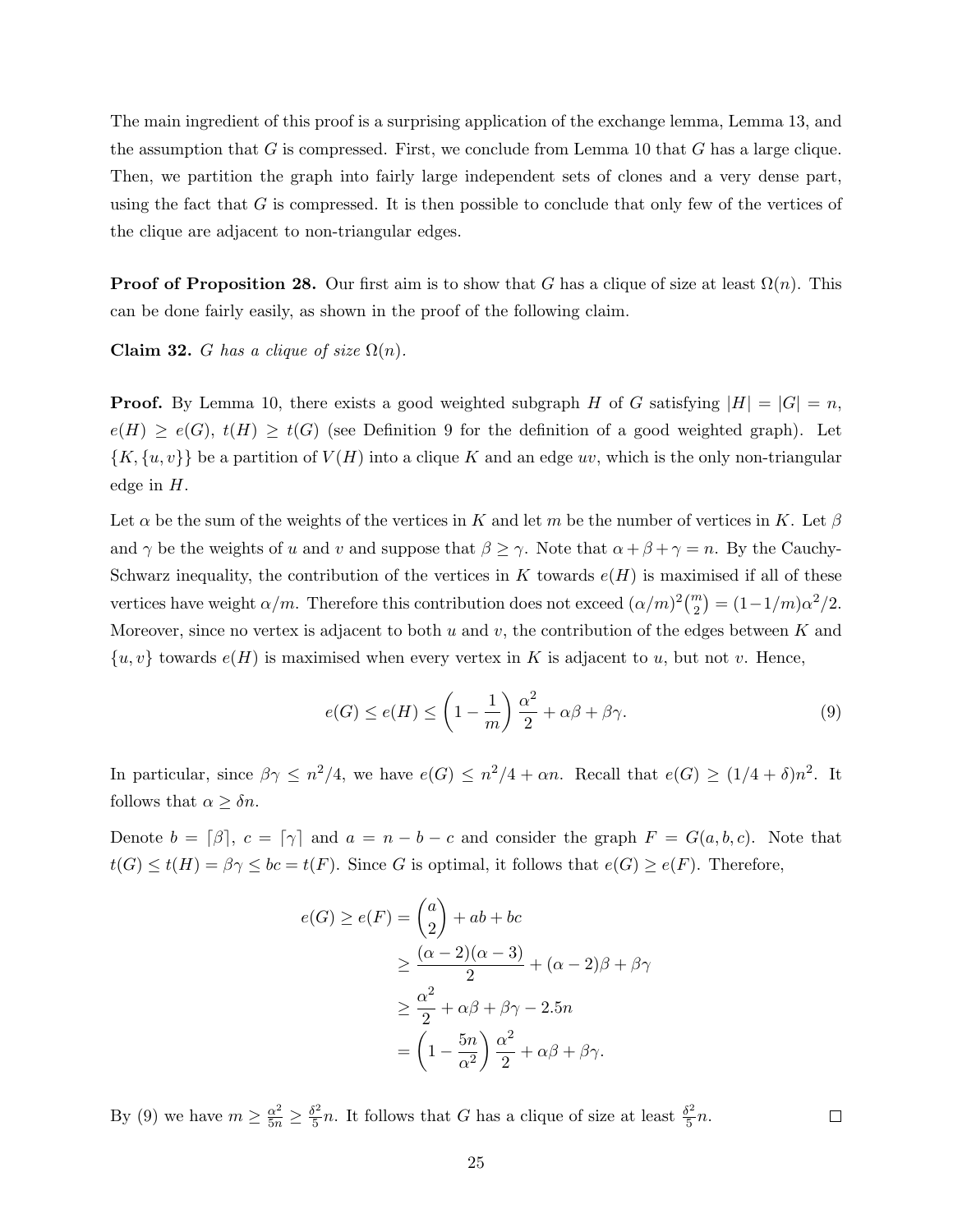Recall that  $G$  is compressed. It follows from Definition [14](#page-10-4) that every independent set in  $G$  of size at least  $5n^{1/2}$  contains a set of clones of size at least  $n^{1/2}$  (see Observation [15\)](#page-11-2).

<span id="page-25-0"></span>We construct a set  $U \subseteq V(G)$  as follows. We start with  $U = \emptyset$ . At each stage, if the complement  $U^{\mathsf{c}} = V(G) \setminus U$  contains an independent set I of size at least  $5n^{1/2}$ , then I contains a set of clones of size at least  $n^{1/2}$ . We add this set of clones to U and continue until U<sup>c</sup> has no independent set of size at least  $5n^{1/2}$ . Observe that U is a disjoint union of sets of clones each of size at least  $n^{1/2}$ , while the complement  $U^c$  has no independent set of size at least  $5n^{1/2}$  (see Figure [7\)](#page-25-0).



**Figure 7:** The sets  $U, W$  and  $K'$ 

<span id="page-25-1"></span>In the following claim we deduce from Lemma [13](#page-9-0) that  $G[U<sup>c</sup>]$  is very dense.

Claim 33.  $G[U^c]$  has  $O(n^{3/2})$  non-edges.

**Proof.** Since  $G[U^c]$  has no independent set of size at least  $5n^{1/2}$ , every vertex in G has at most  $5n^{1/2}$  non-triangular neighbours in U<sup>c</sup>. It follows that the number of non-triangular edges with at least one end in  $U^c$  is at most  $5n^{3/2}$ .

Denote by m the number of non-edges in  $G[U<sup>c</sup>]$ . By adding these edges to G we obtain a graph  $G'$ with n vertices and  $e(G) + m$  edges such that  $t(G') \ge t(G) - 5n^{3/2}$ . It follows from Lemma [13](#page-9-0) that  $m = O(n^{3/2}).$  $\Box$ 

Let K be a largest clique in G, so  $|K| = \Omega(n)$  by Claim [32.](#page-24-1) Let  $K' = K \setminus U$  and denote  $W =$  $U^{\mathsf{c}} \setminus K'$  (see Figure [7\)](#page-25-0). Note that, since U contains no clique of size greater than  $n^{1/2}$ , we have  $|K'| \ge |K| - n^{1/2} = \Omega(n)$ . In the following claim we use the structure of U and the previous claim to deduce that almost all the vertices in  $K'$  are triangular, i.e. are incident with triangular edges only.

**Claim 34.** All but  $O(n^{1/2})$  vertices in K' are triangular.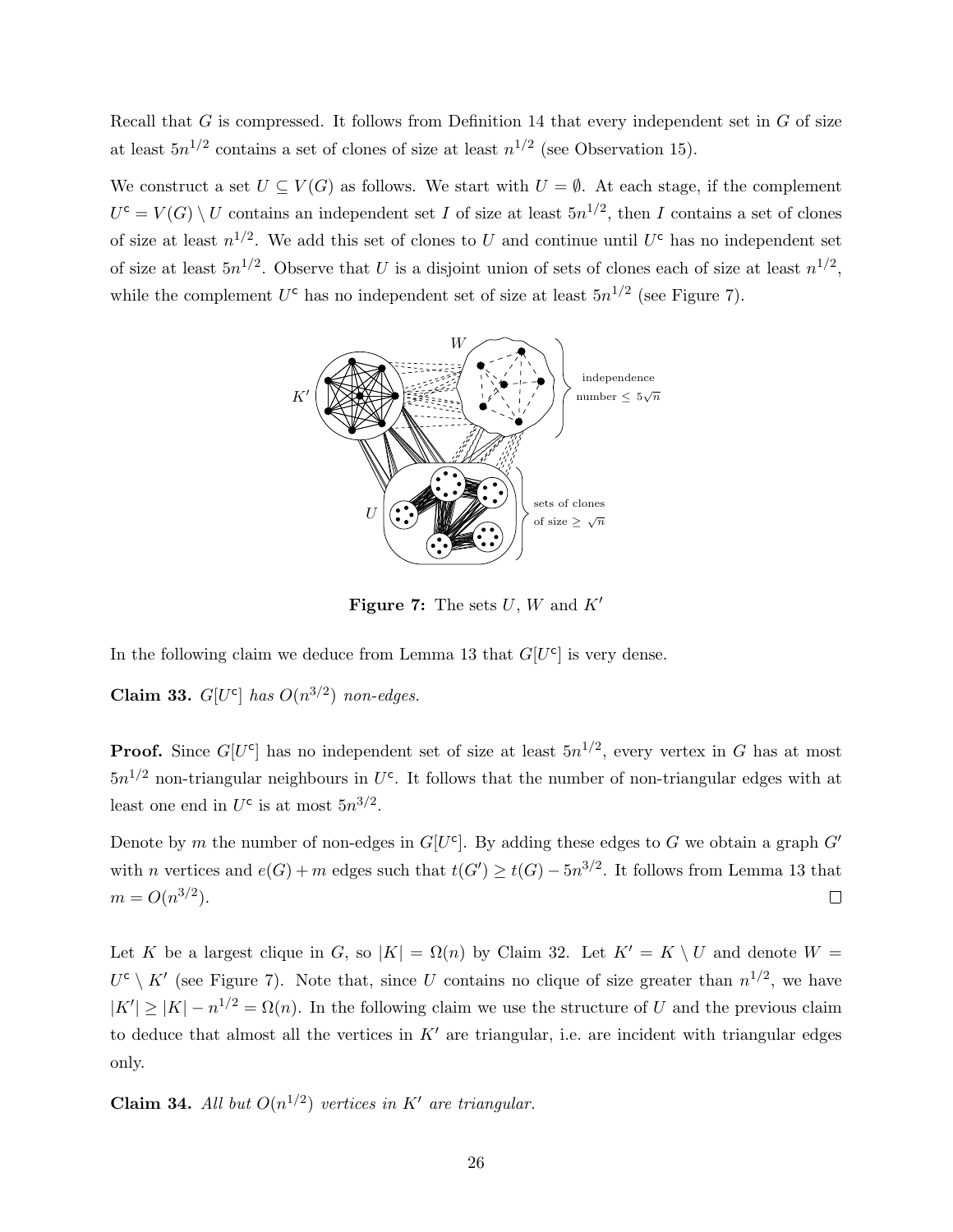**Proof.** Since K' is a clique, any vertex in the complement  $V(G) \setminus K'$  sends at most one nontriangular edge to K'. In fact, if  $u \in V(G) \setminus K'$  has a non-triangular neighbour  $v \in K'$  then u has no neighbours in  $K'$  except for v.

Denote by m the number of vertices in W that have a non-triangular neighbour in  $K'$ . Then the number of missing edges in  $G[U^c]$  is at least  $m(|K'|-1) = \Omega(mn)$ . From Claim [33](#page-25-1) we conclude that  $m = O(n^{1/2})$ . This implies that the number of vertices in K' that have a non-triangular neighbour in  $U^{\mathsf{c}}$  is at most  $O(n^{1/2})$ .

Finally, U is a union of at most  $n^{1/2}$  sets of clones, and any one set of clones can send non-triangular edges to at most one vertex in K'. Therefore there are at most  $n^{1/2}$  vertices in K' with a nontriangular neighbour in U.  $\Box$ 

The clique K' is of size  $\Omega(n)$  and we now know that all but  $O(n^{1/2})$  vertices in K' are triangular. It follows that G has  $\Omega(n)$  triangular, completing the proof of Proposition [28.](#page-22-2)  $\Box$ 

#### 5.2 Structure

In this subsection we build on the fact that G has  $\Omega(n)$  triangular vertices and prove that, in terms of structure, G is not far off from being isomorphic to a graph  $G(a, b, c)$ . In particular, we prove that the vertices of G can be partitioned into three linearly sized sets  $A, B, C$  such that A is a clique, and all edges between  $A$  and  $B$  are present in  $G$ , while all edges between  $A$  and  $C$  are missing. We do not yet prove that the sets  $B, C$  are independent, but we show that both of them can be partitioned into a small number of independent sets (see Figure [6\)](#page-23-0). Our main tool in this subsection is the assumption that  $G$  is compressed, we also use Lemma [13.](#page-9-0)

**Proposition 29.** There is a partition  $\{A, B, C\}$  of  $V(G)$  such that all parts have size  $\Omega(n)$  and the following properties are satisfied.

- 1. A is the set of triangular vertices in G, it spans a clique and its vertices are adjacent to all of B and none of C.
- 2. B may be partitioned into  $O(1)$  sets of clones and a remainder of size  $O(n^{1/2} \log n)$ .
- 3. C may be partitioned into  $O(1)$  sets of clones, each having  $\Omega(n)$  non-triangular neighbours in B, and a remainder of size  $O(n^{1/3}\log n)$ .

**Proof.** Denote by A the set of triangular vertices in G. Recall that G is compressed, hence by Def-inition [14,](#page-10-4) the vertices of A have the same neighbourhood outside of A. Denote this neighbourhood by B and let  $C = V(G) \setminus (A \cup B)$ . Condition [1](#page-22-3) follows.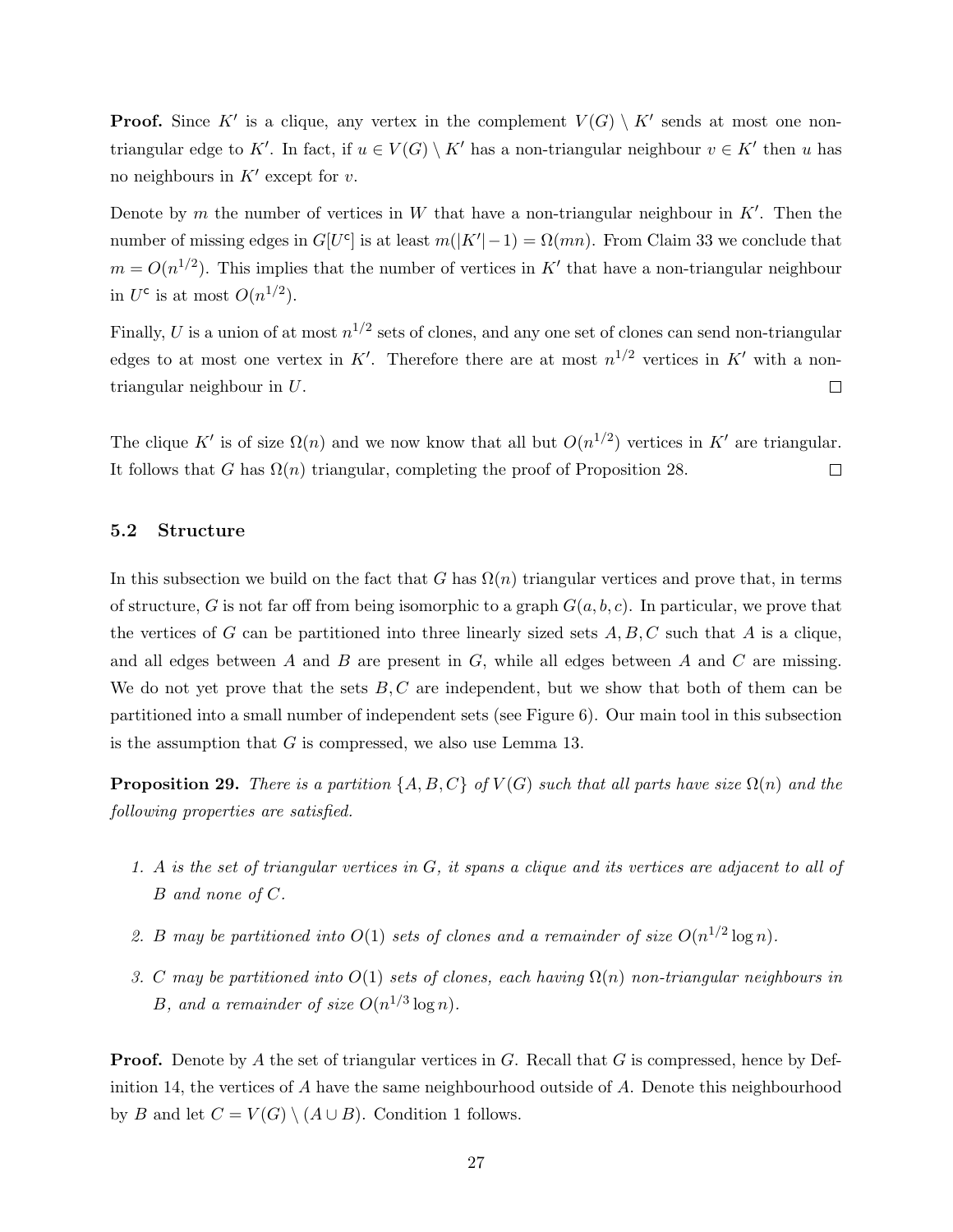Note that the graph  $G(a, b, c)$ , where  $c = \frac{\delta}{2}$  $\frac{\delta}{2}n, b =$ √  $\overline{\delta} n$  and  $a = n - b - c$ , has at least  $(1/2 - \delta)n^2$ edges and  $\frac{\delta^{3/2}}{2}$  $\frac{2}{2}n^2$  non-triangular edges. Hence, since G is optimal and  $e(G) \leq (1/2-\delta)n^2$ , it follows that  $t(G) = \Omega(n^2)$ .

By Proposition [28](#page-22-2) we have  $|A| = \Omega(n)$ . Note that there are no non-triangular edges with both ends in B, so the number of non-triangular edges in G is at most  $|C|(|B|+|C|)$ . Since  $t(G) = \Omega(n^2)$ , it follows that  $|C| = \Omega(n)$ . We will deduce that  $|B| = \Omega(n)$  from a stronger statement that almost all vertices in C have  $\Omega(n)$  non-triangular neighbours in B.

Claim 35. All but  $O(1)$  vertices of C have  $\Omega(n)$  non-triangular neighbours in B.

**Proof.** Let  $c > 0$  and  $k \in \mathbb{N}$  be constants. Suppose that there is a set  $Z \subseteq C$  of size k whose every vertex has at most  $cn$  non-triangular neighbours in  $B$ . Our aim is to show that if  $c$  is sufficiently small and  $k$  is sufficiently large, then no such set  $Z$  exists.

Consider the graph G', obtained from G by adding the edges between Z and A. Then  $e(G') =$  $e(G) + k|A|$  and  $t(G') \geq t(G) - ckn - {k \choose 2}$  $\binom{k}{2} \geq t(G) - 2ckn$ . Provided that k is sufficiently large, Lemma [13](#page-9-0) implies that  $t(G') \leq t(G) - \zeta k|A|$  for some constant  $\zeta > 0$  that does not depend on c or k. Therefore  $\zeta|A| \leq 2cn$  must hold. However, we may choose c small enough to make this false, thus obtaining a contradiction.  $\Box$ 

Denote by C' the set of vertices in C that have  $\Omega(n)$  neighbours in B. The previous claim implies that  $|C \setminus C'| = O(1)$ . The following claim implies that C' may be partitioned into  $O(1)$  independent sets.

**Claim 36.** There exists a set  $S \subseteq B$  of size  $O(1)$  such that every vertex in C' has a non-triangular neighbour in S.

**Proof.** We construct  $S = \{u_1, \ldots, u_k\}$  by selecting the elements  $u_1, \ldots, u_k \in B$  and subsets  $I_1, \ldots, I_k \subseteq B$  in the following way. Suppose that  $u_1, \ldots, u_j$  and  $I_1, \ldots, I_j$  have been selected, where  $j \geq 0$ . Consider the set  $U_j$  consisting of vertices in C' that have a non-triangular neighbour in  $\{u_1, \ldots, u_j\}$  (so in particular  $U_0 = \emptyset$ ). If  $U_j = C'$ , we stop the process. Otherwise, pick a vertex  $v \in C' \setminus U_j$  and consider the set N consisting of the non-triangular neighbours of v in B. By the definition of C', we have  $|N| = \Omega(n)$ . Moreover, since N is independent and G is compressed, N contains a set of clones of size at least  $|N|/5$ . Denote this set of clones by  $I_{j+1}$  and pick  $u_{j+1} \in I_{j+1}$ arbitrarily.

It is clear that when the process terminates, every vertex in  $C'$  has a non-triangular neighbour in the resulting set S. It remains to check that the process stops after  $O(1)$  steps. Indeed, suppose that it ran for k steps. The sets  $I_1, \ldots, I_k$  are pairwise disjoint and have size at least  $\Omega(n)$  each, whence  $k = O(1)$ .  $\Box$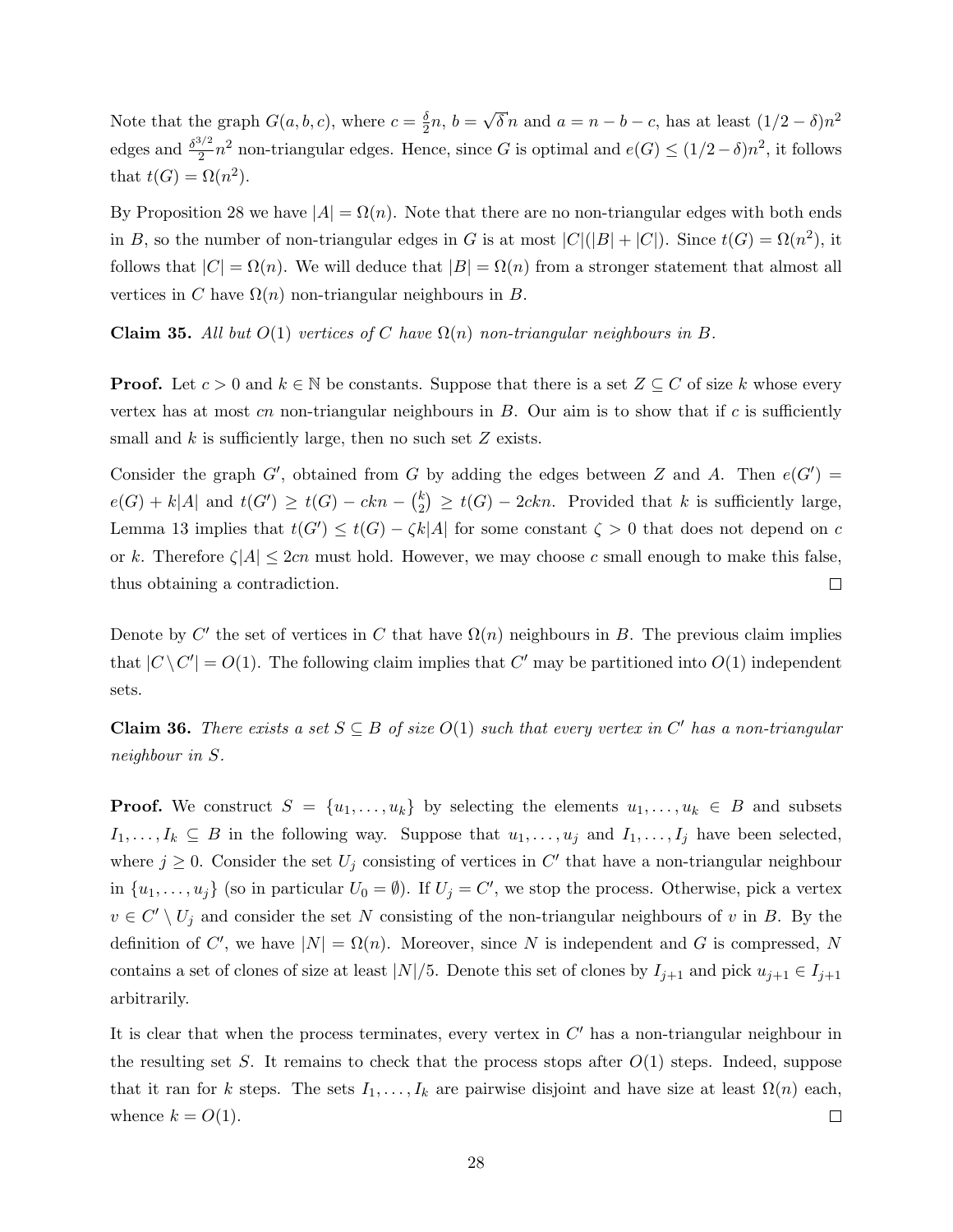The non-triangular neighbourhoods of the vertices in  $S$  cover  $C'$ . Therefore  $C'$  can be partitioned into  $O(1)$  independent sets. Since G is compressed, each independent set can be partitioned into  $O(\log n)$  sets of clones, all but at most four of which have size  $O(n^{1/3})$ . Therefore C' can be partitioned into  $O(1)$  sets of clones and a remainder of size  $O(n^{1/3} \log n)$  (the  $O(1)$  sets of clones being the four largest sets of clones within each independent set in the decomposition of  $C'$ , and the remainder consisting of the remaining  $O(\log n)$  sets of clones, each of which has size at most  $O(n^{1/3})$ ). Note that, by definition, every vertex in C' has  $\Omega(n)$  non-triangular neighbours in B. Now throw all of the  $O(1)$  vertices of  $C \setminus C'$  into the remainder to get a partition of C that satisfies Condition [3.](#page-22-4)

It remains to prove Condition [2.](#page-22-5) Let  $Z$  denote the remainder in the partition of  $C$  and denote  $C'' = C \setminus Z$ . Let Y be the set of vertices in B that do not have non-triangular neighbours in  $C''$ and denote  $B' = B \setminus Y$ . We will show that  $|Y| = O(n^{1/2} \log n)$  and that  $B'$  can be partitioned into  $O(1)$  independent sets (from which it follows as before that  $B'$  can be partitioned into  $O(1)$  sets of clones and a remainder of size  $O(n^{1/3} \log n)$ .

Claim 37.  $|Y| = O(n^{1/2} \log n)$ .

**Proof.** Recall that A is the set of triangular vertices in G. Therefore every vertex in B has a non-triangular neighbour, and that neighbour must be in C. In particular, the non-triangular neighbourhoods of Z cover Y. Since Z is a union of  $O(\log n)$  sets of clones, this implies that Y can be partitioned into  $O(\log n)$  independent sets. In particular, Y contains an independent set I of size  $\Omega(|Y|/\log n)$ .

Let G' be the graph obtained from G by adding all possible edges spanned by |I|. Then  $e(G') =$  $e(G) + \binom{|I|}{2}$  and  $t(G') \geq t(G) - |I||Z| \geq t(G) - O(|I|n^{1/3}\log n)$ . This is a contradiction to Lemma [13](#page-9-0) unless  $\binom{|I|}{2} = O(n)$  or  $\binom{|I|}{2} = O(|I|n^{1/3}\log n)$ . In either case  $|I| = O(n^{1/2})$  and so  $|Y| = O(n^{1/2} \log n).$  $\Box$ 

To complete the proof of Proposition [29,](#page-22-1) it remains to show that  $B'$  can be partitioned into  $O(1)$ independent sets. This is immediate upon recalling that  $C''$  is the union of  $O(1)$  sets of clones and that every vertex of B' has a non-triangular neighbour in  $C''$ . Indeed, B' is the union of the non-triangular neighbourhoods of the vertices in  $C''$ , and we have  $O(1)$  such neighbourhoods.  $\Box$ 

#### 5.3 Sizes

In the previous subsection we proved that  $V(G)$  can be partitioned into sets A, B, C that correspond to the three parts of a graph  $G(|A|, |B|, |C|)$ . In this subsection we consider the sizes of the sets  $A, B, C$ . We show that the number of edges (and non-triangular edges) of G is very close to the number of edges (and non-triangular edges) of  $G(|A|, |B|, |C|)$ .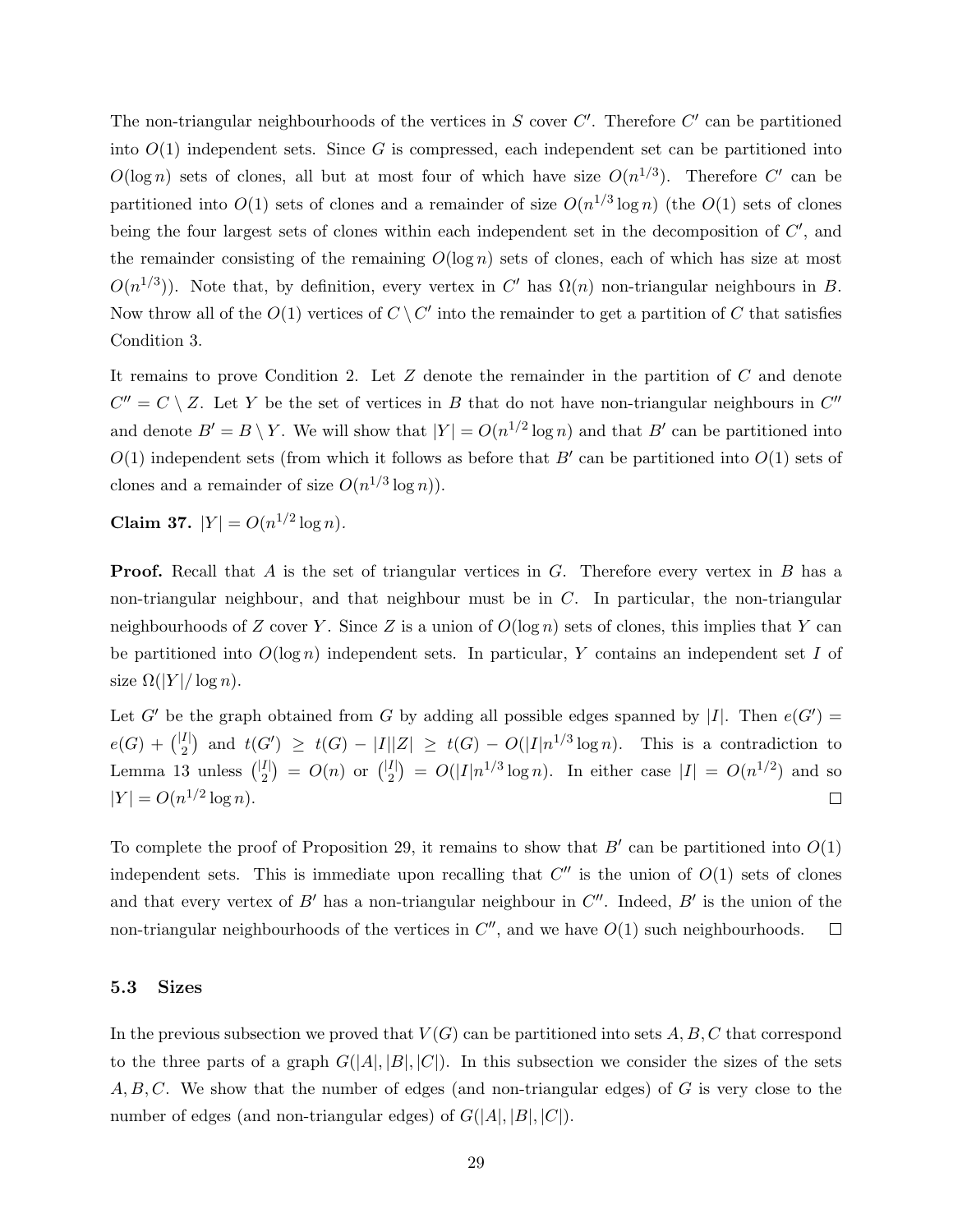**Proposition 30.** Let A, B, C be as in Proposition [29](#page-22-1) and denote  $a = |A|, b = |B|, c = |C|$ . Then  $e(G) = a^2/2 + ab + bc + O(n^{7/4}\sqrt{\log n})$  and  $t(G) = bc + O(n^{7/4}\sqrt{\log n}).$ 

In the proof of this proposition we revisit Füredi and Maleki's proof  $[4]$  of Theorem [2](#page-2-1) which is an approximate version of our main theorem. We simulate their proof of Lemma [10,](#page-7-1) but keep tight control on the order of vertices to which we apply Lemma [11.](#page-7-2)

**Proof of Proposition [30.](#page-23-2)** Recall that by Proposition [29](#page-22-1) each of the sets B and C can be partitioned into  $O(1)$  sets of clones and a remainder of size  $O(n^{1/2} \log n)$ . Let G' be the graph obtained by removing the edges adjacent to vertices in these remainders. Then  $e(G') \ge e(G) - O(n^{3/2} \log n)$ and  $t(G') \ge t(G) - O(n^{3/2} \log n)$ .

The following claim is a variation of Lemma [10.](#page-7-1) It allows us to approximate  $G'$  by a weighted graph that induces a clique on C.

<span id="page-29-0"></span>**Claim 38.** There is a weighted subgraph H of G' such that  $|H| = n$ ,  $e(H) \ge e(G')$  and  $t(H) \ge t(G')$ . Furthermore, H has the following properties.

- All vertices in A that are present in  $H$ , with at most one exception, have weight 1.
- All vertices in B are present in H and have weight 1.
- The vertices in C that are present in H induce a clique.

**Proof.** We perform the following process to obtain the weighted graph  $H$ . Initially, we set  $H$  to be  $G'$  with every vertex being given weight 1. Then we perform multiple steps, during which we modify the weights of the vertices in  $A\cup C$  (and remove some of these vertices) so that at any given time A has at most one vertex with weight other than 1. At each step we select vertices  $u \in A$  and  $v, w \in C$ . We take u to be the unique vertex in A of weight not equal to 1, and if there is no such vertex, we take it to be an arbitrary vertex remaining in A. We take  $v$  and  $w$  to be any pair of non-adjacent (in  $G'$ ) vertices in C. If choosing  $u, v, w$  according to these rules is impossible, then we terminate the process.

Suppose that we successfully selected the vertices  $u, v, w$ . We may remove one or two of them and redistribute their weight onto the remaining ones according to Lemma [11](#page-7-2) so that the new weights are still positive, the total weight does not change and neither  $e(H)$  nor  $t(H)$  decrease. It is clear that this process terminates, because each step decreases the number of vertices remaining in H.

Let us consider the resulting weighted graph  $H$ . Since the process terminated, either no vertices of A are present in  $H$ , or the remaining vertices of C induce a clique. We show that the latter condition must hold.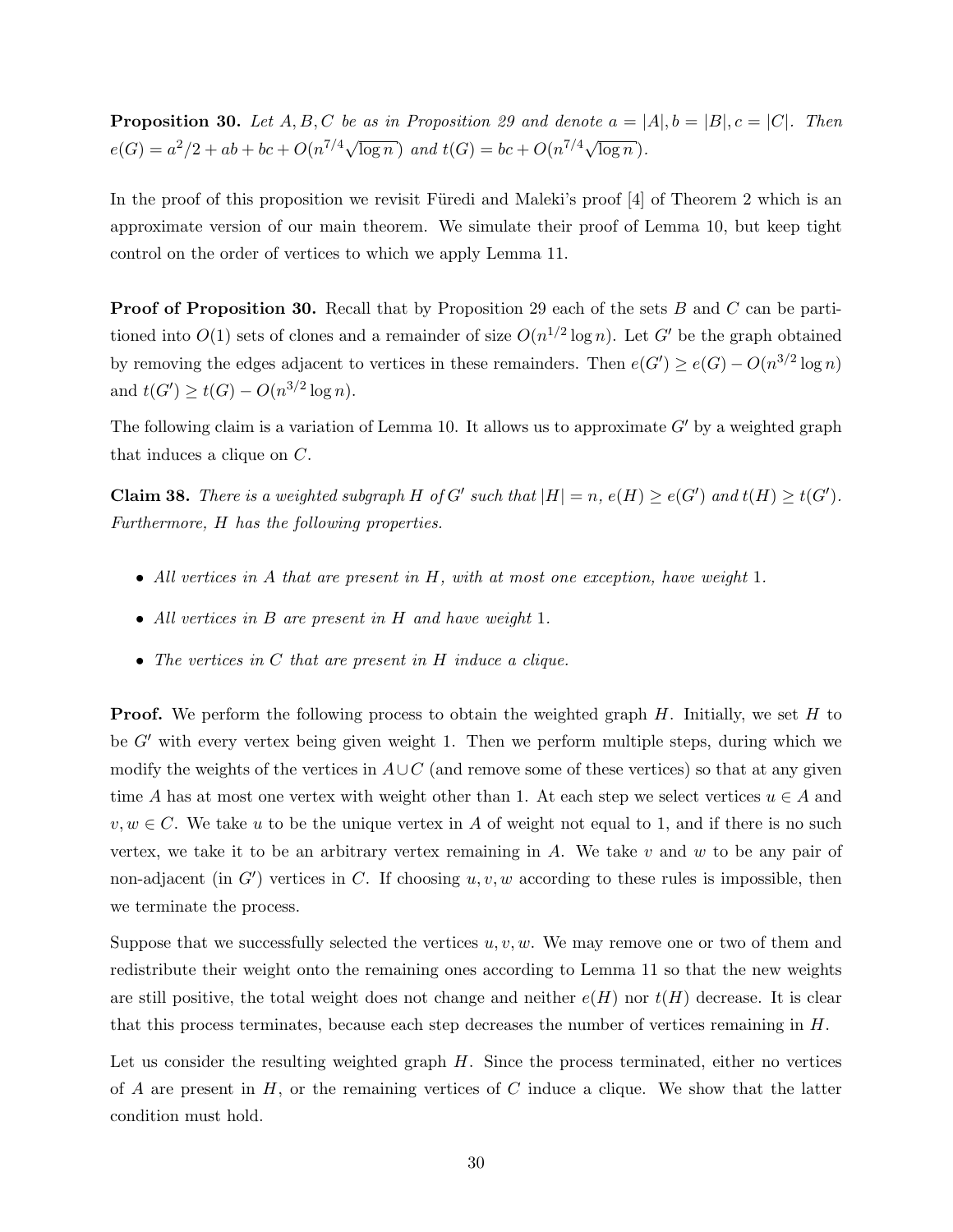Suppose that all vertices of A were removed from H. Denote by m the size of the largest clique that can be formed from vertices remaining in  $H$ . Since the vertex set of  $G'$  can be partitioned into A and  $O(1)$  independent sets, we have  $m = O(1)$ . Apply Lemma [10](#page-7-1) to obtain a good weighted subgraph F of H, with xy being its only non-triangular edge, such that  $|F| = n$ ,  $e(F) \ge e(G')$  and  $t(F) \ge t(G')$ . Let  $\beta$  and  $\gamma$  be the weights of x and y in F and suppose that  $\beta \geq \gamma$ . Then  $\alpha = n - \beta - \gamma$  is the sum of the weights of the other vertices in F. We have  $t(F) = \beta \gamma$  and, as in Inequality [\(9\)](#page-24-0) from Claim [32,](#page-24-1)  $e(F) \le (1 - 1/m)\alpha^2/2 + \alpha\beta + \beta\gamma$ . It follows that  $t(G) \le \beta\gamma + O(n^{3/2} \log n)$  and  $e(G) \le \alpha^2/2 + \alpha\beta + \beta\gamma - \Omega(n^2)$ . Consider the graph  $G'' = G(n - \lceil \beta \rceil - \lceil \gamma \rceil, \lceil \beta \rceil, \lceil \gamma \rceil)$ . It is easy to check that  $t(G'') \ge t(G) - O(n^{3/2} \log n)$  and  $e(G'') \ge e(G) + \Omega(n^2)$ . This is a contradiction to Lemma [13,](#page-9-0) since  $G$  is optimal.

It follows that the set of vertices in  $C$  that are present in  $H$  induces a clique. Hence, the weighted graph H satisfies the requirements of Claim [38.](#page-29-0)  $\Box$ 

Let H be a weighted graph as given by Claim [38,](#page-29-0) so in particular,  $e(H) \ge e(G) - O(n^{3/2} \log n)$  and  $t(H) \ge t(G) + O(n^{3/2} \log n)$ . By Lemma [13,](#page-9-0) since G is optimal,

<span id="page-30-1"></span>
$$
e(H) = e(G) + O(n^{3/2} \log n),
$$
  
\n
$$
t(H) = t(G) + O(n^{3/2} \log n).
$$
\n(10)

We remark that these two lines express both upper and lower bounds for the quantities  $e(H)$  and  $t(H)$ . In the following claim we prove that, in fact, only one vertex of C is present in H.

<span id="page-30-0"></span>**Claim 39.** Exactly one vertex of C is present in H. Moreover, all but at most  $O(n^{3/4}\sqrt{\log n})$ vertices of B are non-triangular neighbours of that vertex.

**Proof.** Denote by  $u_1, \ldots, u_m$  the vertices in C that are present in H, and let  $N_1, \ldots, N_m$  be their non-triangular neighbourhoods in B. Since the set  $\{u_1, \ldots, u_m\}$  forms a clique, there are no edges between  $u_i$  and  $N_j$  for  $i \neq j$ . In particular, the sets  $N_1, \ldots, N_m$  are pairwise disjoint.

Let Z be the set of vertices in B that have no non-triangular neighbours in H, that is,  $Z =$  $B \setminus (N_1 \cup \ldots \cup N_m)$ . We will show that  $|Z| = O(n^{3/4}\sqrt{\log n})$ . Indeed, recall that B is the union of  $O(1)$  independent sets and a remainder of size at most  $O(n^{1/2} \log n)$ . Thus if  $|Z| \ge \Omega(n^{3/4}\sqrt{\log n})$ , there is an independent set  $I \subseteq Z$  of size  $\Omega(|Z|)$ . Consider the weighted graph H' obtained from H by adding the edges spanned by *I*. Then  $e(H') = e(H) + \Omega(|Z|^2) \ge e(G) - O(n^{3/2} \log n) + \Omega(|Z|^2)$ and  $t(H') = t(H) \geq t(G) - O(n^{3/2} \log n)$ . It follows from Lemma [13](#page-9-0) that  $|Z| = O(n^{3/4}\sqrt{\log n})$ .

Our aim is to prove that  $m = 1$ . We assume for contradiction that  $m \geq 2$ . In particular, since in G' every vertex in C is either isolated or has  $\Omega(n)$  non-triangular neighbours in B, the vertices  $u_1, \ldots, u_m$  have the latter property. In other words,  $|N_i| = \Omega(n)$  for every *i*.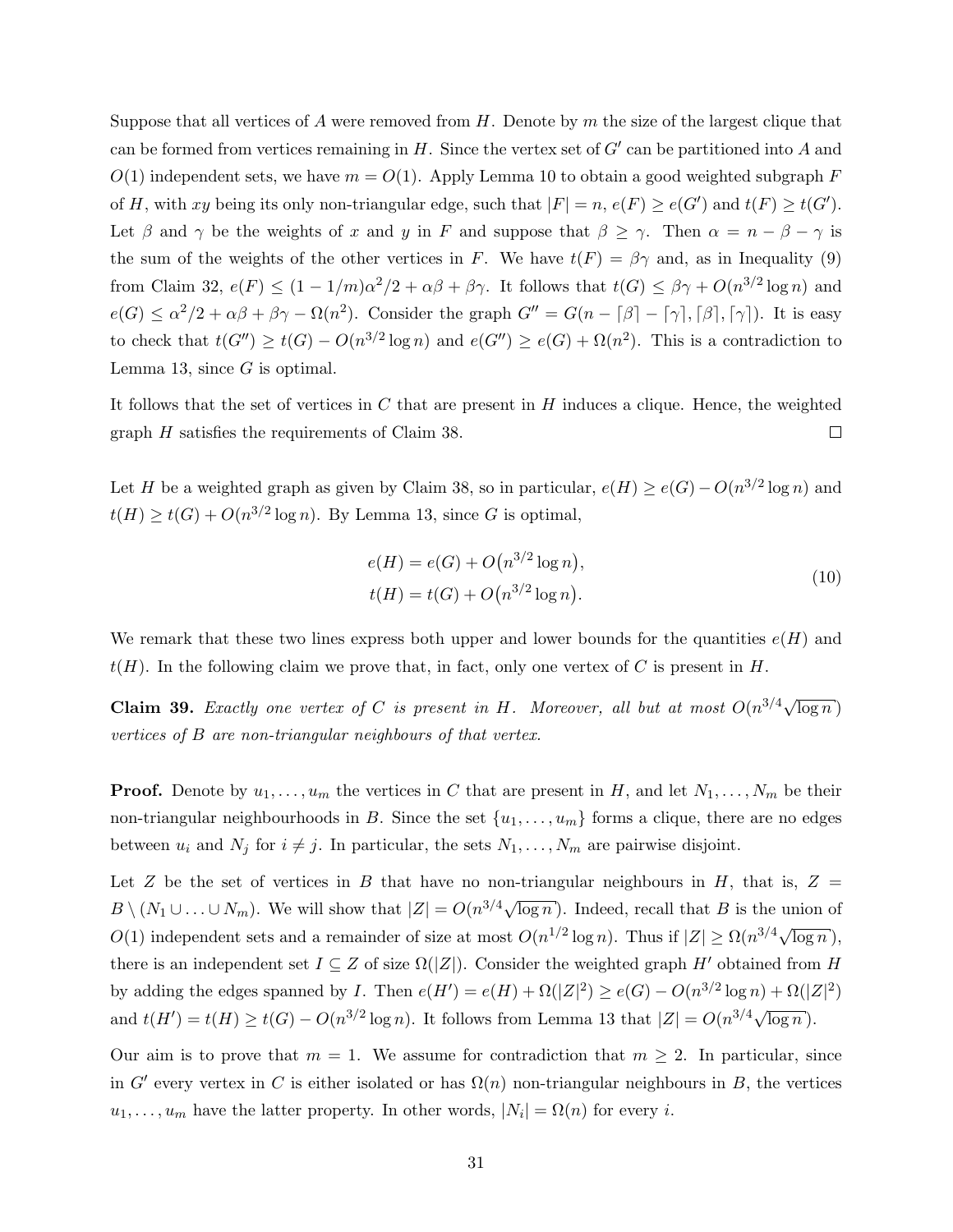

**Figure 8:** The graph  $H'$ 

For each *i*, let  $\gamma_i$  denote the weight of  $u_i$  in H. We will show that  $\gamma_i = \Omega(n)$  for every *i*. Indeed, fix any *i*. Denote by  $H_i$  the weighted graph obtained from H by adding all edges spanned by  $N_i$ . Since  $N_i$  is an independent set in H, we have  $e(H_i) \ge e(G) + \Omega(n^2)$  and  $t(H_i) \ge t(G) - |N_i|\gamma_i$  $O(n^{3/2} \log n)$ . By Lemma [13,](#page-9-0)  $\gamma_i = \Omega(n)$ .

Write  $\beta_i = |N_i|$ . Construct a weighted graph F, starting from H and carrying out the following steps. Firstly, remove all edges with an end in Z. Secondly, replace each set  $N_i$  by a vertex  $v_i$  of weight  $\beta_i$ . Finally, connect each vertex  $v_i$  to all of the vertices in A (that are present in H) as well as to  $u_i$  and  $v_j$  for every  $j \neq i$ . We have  $e(F) \geq e(G) - O(n^{7/4}\sqrt{\log n})$  and  $t(F) \geq t(H) \geq t(G) - O(n^{3/2} \log n)$ .

Pick any real  $\lambda$  such that  $|\lambda| \le \min{\{\beta_1, \beta_2, \gamma_1, \gamma_2\}}$ . Let  $F_\lambda$  be the weighted graph obtained from F by adding  $\lambda$  to the weights of  $u_1$  and  $v_1$  and subtracting  $\lambda$  from the weights of  $u_2$  and  $v_2$ . Clearly,  $|F_\lambda| = |F| = n$  and it is easy to check that  $e(F_\lambda) = e(F)$ .

If  $m \geq 3$ , then the only non-triangular edges in F are  $u_i v_i$ . Hence, in this case,

$$
t(F_{\lambda}) = t(F) - (\beta_1 \gamma_1 + \beta_2 \gamma_2) + (\beta_1 + \lambda)(\gamma_1 + \lambda) + (\beta_2 - \lambda)(\gamma_2 - \lambda)
$$
  
=  $t(F) + (\beta_1 + \gamma_1 - \beta_2 - \gamma_2)\lambda + 2\lambda^2$ .

If  $\beta_1 + \gamma_1 \geq \beta_2 + \gamma_2$ , then take  $\lambda = \min{\{\beta_1, \gamma_1, \beta_2, \gamma_2\}}$ . Otherwise, take  $\lambda = -\min{\{\beta_1, \gamma_1, \beta_2, \gamma_2\}}$ . In either case,  $|\lambda| = \Omega(n)$  and  $t(F_{\lambda}) \ge t(F) + \Omega(n^2) \ge t(G) + \Omega(n^2)$ , contradicting Lemma [13.](#page-9-0)

This calculation is slightly different in the case when  $m = 2$ , because then we have to account for the edge  $u_1u_2$ , which is also non-triangular. In this case

$$
t(F_{\lambda}) = t(F) - (\beta_1 \gamma_1 + \beta_2 \gamma_2 + \gamma_1 \gamma_2) + (\beta_1 + \lambda)(\gamma_1 + \lambda) + (\beta_2 - \lambda)(\gamma_2 - \lambda) + (\gamma_1 + \lambda)(\gamma_2 - \lambda)
$$
  
=  $t(F) + (\beta_1 - \beta_2)\lambda + \lambda^2$ .

We may reach a contradiction to Lemma [13](#page-9-0) by choosing  $\gamma$  to be of the same sign as  $\beta_1 - \beta_2$  and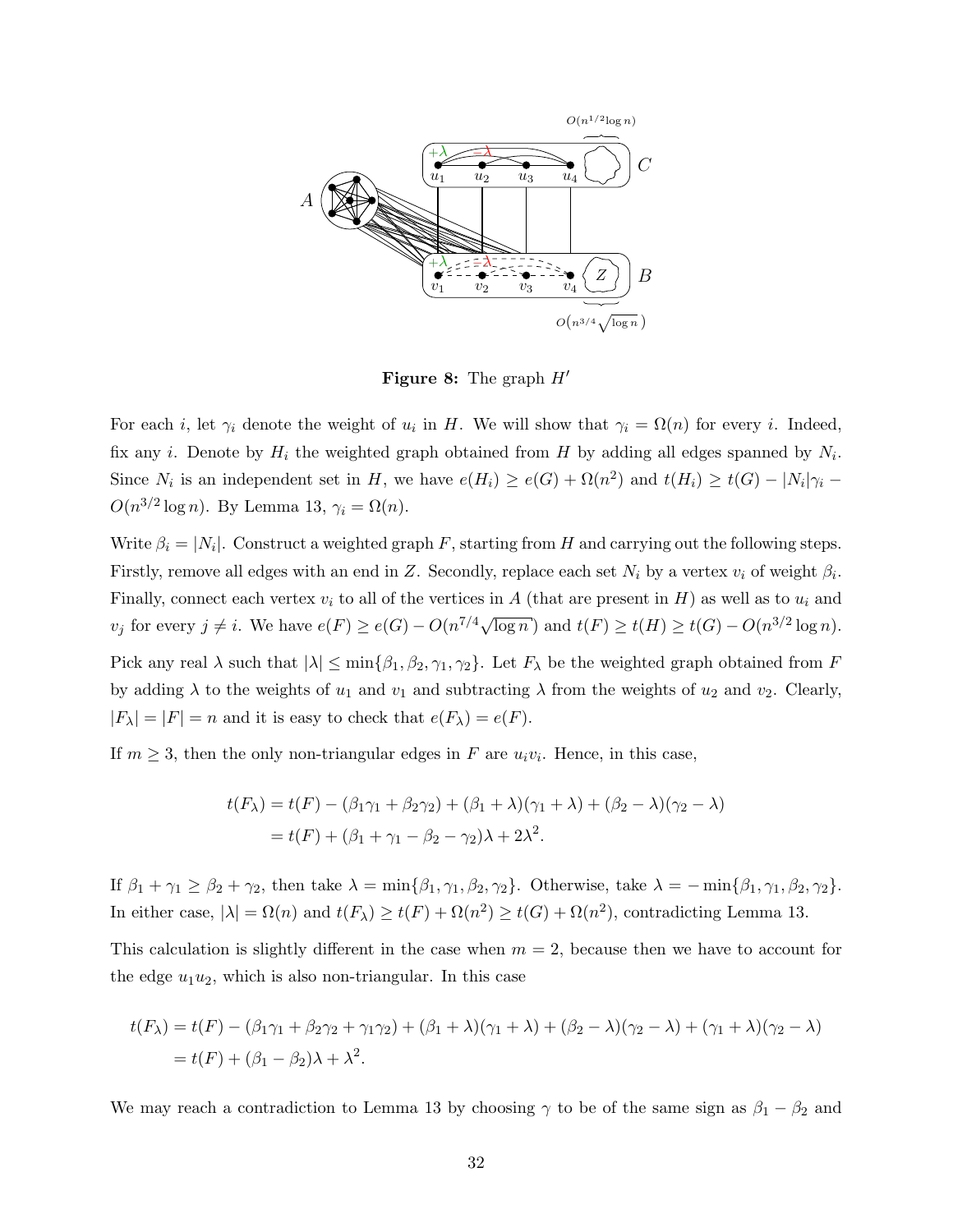$|\lambda| = \min\{\beta_1, \beta_2, \gamma_1, \gamma_2\}.$  We conclude that  $m = 1$ , completing the proof of the claim.

Recall that all but one vertex in A has weight either 0 or 1 in  $H$ . In fact, we may assume that there are no vertices in  $H$  with weight 0. In the following claim we show that the remaining vertex cannot have very large weight.

 $\Box$ 

<span id="page-32-0"></span>**Claim 40.** If some vertex in A has weight (in  $H$ ) other than 1, then that weight is at most  $O(n^{3/4}\sqrt{\log n}).$ 

**Proof.** Let u be a vertex of A of maximal weight in H, and let  $\omega$  be its weight. Suppose that  $\omega > 1$ , in which case all other vertices in A have weight 1 in H.

Replace the vertex u by a clique of size  $|\omega|$  whose vertices have weight  $\omega/|\omega|$  and are adjacent to all of  $(A \setminus \{u\}) \cup B$  and denote the resulting weighted graph by H'. We have to check the technical condition that the average weight of a vertex in  $H'$  is at least 1. However, this can be easily verified, since the total weight of  $H'$  is an integer and  $H'$  has at most one vertex whose weight is smaller than 1 (namely, the only vertex of C that remains in  $H'$ ).

We have  $t(H') = t(H) \ge t(G) - O(n^{3/2} \log n)$  and  $e(H') \ge e(G) - O(n^{3/2} \log n) + \Omega(\omega^2)$ . It follows from Lemma [13](#page-9-0) that  $\omega = O(n^{3/4}\sqrt{\log n})$ .  $\Box$ 

Recall that  $a, b, c$  are the sizes of the sets  $A, B, C$  in the original graph G. Let  $\alpha, \beta, \gamma$  be the sums of weights (in  $H$ ) of the vertices in these sets, summing over the vertices that are present in  $H$ . So, for example,  $\beta = b$  and  $\gamma$  is the weight of the single vertex in C that is present in H. Clearly,  $\alpha + \gamma = a + c$ , because both sides are equal to  $n - b$ . Now we use the properties of H that we have proved to get good bounds on  $e(H)$  and  $t(H)$  in terms of  $\alpha, \beta, \gamma$ .

Recall that the set  $A$  induces a clique in  $G$ , so its remainder induces a clique in  $H$ . Combined with Claim [40,](#page-32-0) this implies that the contribution of the edges within A to  $e(H)$  is  $\alpha^2/2-O(n^{3/2}\log n)$ . By Claim [39,](#page-30-0) the set B contains an independent set of size at least  $|B| - O(n^{3/4}\sqrt{\log n})$ . Therefore the contribution of the edges within B to  $e(H)$  (and in particular to  $t(H)$ ) is  $O(n^{7/4}\sqrt{\log n})$ . Moreover, Claim [39](#page-30-0) implies that the edges between B and C contribute  $\beta\gamma - O(n^{7/4}\sqrt{\log n})$  to both  $e(H)$ and  $t(H)$ . Putting this together, we get

<span id="page-32-1"></span>
$$
e(H) = \alpha^2/2 + \alpha\beta + \beta\gamma + O(n^{7/4}\sqrt{\log n})
$$
  

$$
t(H) = \beta\gamma + O(n^{7/4}\sqrt{\log n}).
$$
 (11)

Again, we remark that these are both upper and lower bounds for the quantities  $e(H)$  and  $t(H)$ . We deduce that  $\alpha$  almost equals a and  $\gamma$  almost equals c.

Claim 41.  $\alpha = a + O(n^{3/4}\sqrt{\log n})$  and  $\gamma = c + O(n^{3/4}\sqrt{\log n})$ .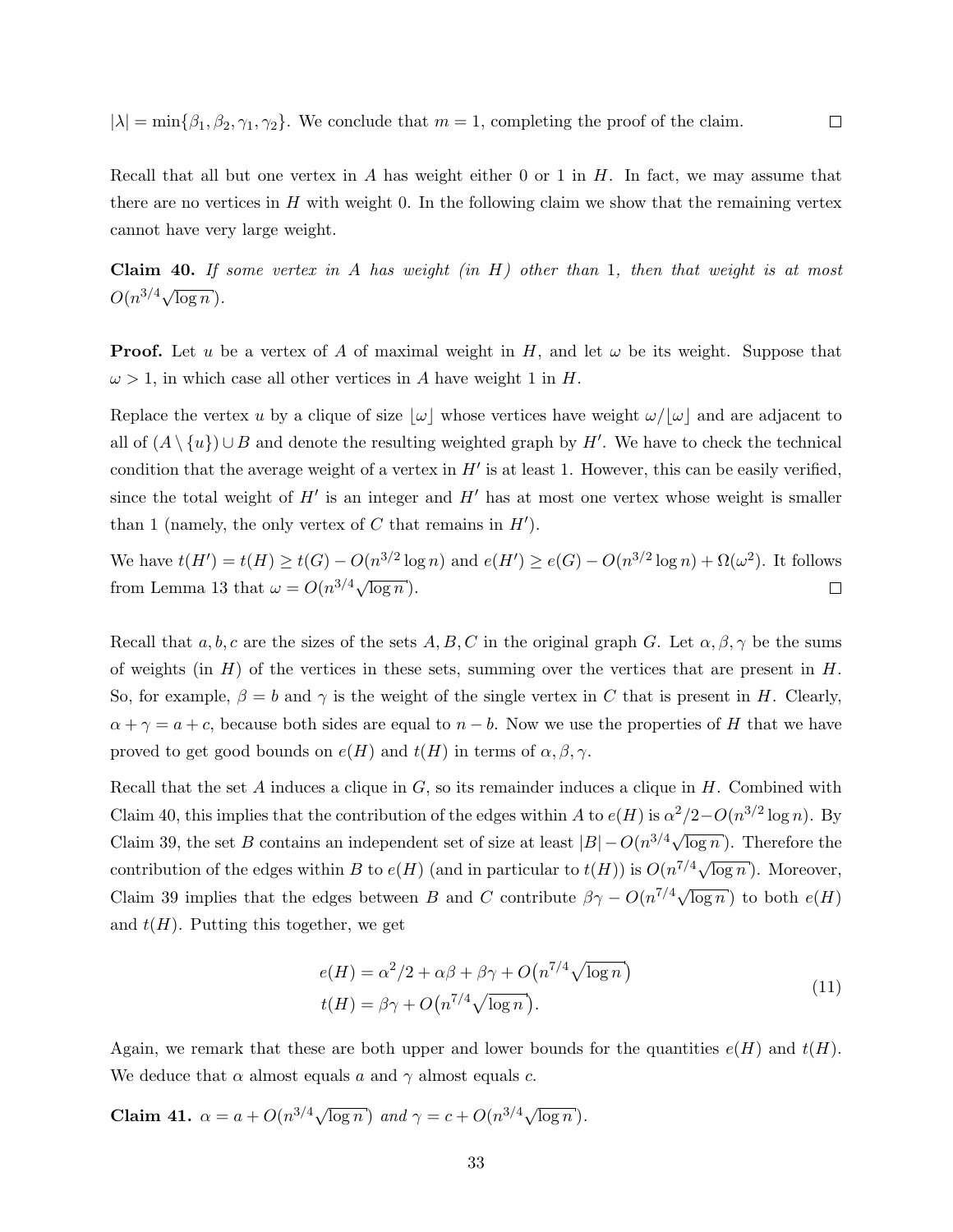**Proof.** We can read the inequality  $\alpha \leq a + O(n^{3/4}\sqrt{\log n})$  off Claim [40.](#page-32-0) To get the upper bound on  $\alpha$ , we consider the quantity  $e(H) - t(H)$ . On one hand, the inequalities in [\(11\)](#page-32-1) give

$$
e(H) - t(H) = \alpha^2/2 + \alpha\beta + O\left(n^{7/4}\sqrt{\log n}\right).
$$

On the other hand, we can use the inequalities in [\(10\)](#page-30-1) to get

$$
e(H) - t(H) = e(G) - t(G) + O(n^{3/2} \log n)
$$
  
 
$$
\geq a^2/2 + ab + O(n^{3/2} \log n),
$$

where the latter inequality comes from the fact that the quantity  $e(G) - t(G)$  counts the triangular edges in G, and all vertices in A are triangular. Recall that  $b = \beta$ . Combining the two inequalities for  $e(H) - t(H)$  we get  $\alpha \ge a + O(n^{3/4}\sqrt{\log n})$ , so  $\alpha = a + O(n^{3/4}\sqrt{\log n})$ . To complete the proof of the claim, note that  $a + c = \alpha + \gamma$ .  $\Box$ 

 $\Box$ 

Proposition [29](#page-22-1) follows from the last claim and the inequalities in [\(11\)](#page-32-1).

### 5.4 End of the proof

We are now ready to complete the proof of Theorem [5.](#page-3-3)

**Proposition 31.**  $G \cong G(a, b, c)$  for some  $a, b, c$ .

We gradually get closer to proving that  $G \cong G(a, b, c)$ . We start by showing that b is much bigger than c, which leads to the conclusion that  $C$  spans no non-triangular edges. This implies that almost all possible edges between  $B$  and  $C$  are present in  $G$  and are non-triangular, by Proposition [30.](#page-23-2) In fact, using the fact that G is compressed, we deduce that there are large subsets of B and of C that span a complete bipartite graph consisting of non-triangular edges. With some more effort, using the optimality of  $G$ , we conclude that  $B$  and  $C$  themselves induce a complete bipartite graph, thus completing the proof.

**Proof of Proposition [31.](#page-23-1)** Let  $\{A, B, C\}$  be the partition of  $V(G)$  given by Proposition [29.](#page-22-1) As in the statement of Proposition [30,](#page-23-2) write  $a = |A|, b = |B|, c = |C|$ . We start by showing that b is significantly larger than c.

<span id="page-33-0"></span>Claim 42. We have  $b \geq c + \Omega(n)$ .

**Proof.** Suppose to the contrary that  $b \leq c + o(n)$ . Then we have  $n = a + b + c \geq 2b + a - o(n)$ , and hence  $b \leq (n - a + o(n))/2$ . Since  $a = \Omega(n)$ , we can conclude that  $b \leq n/2 - \Omega(n)$ .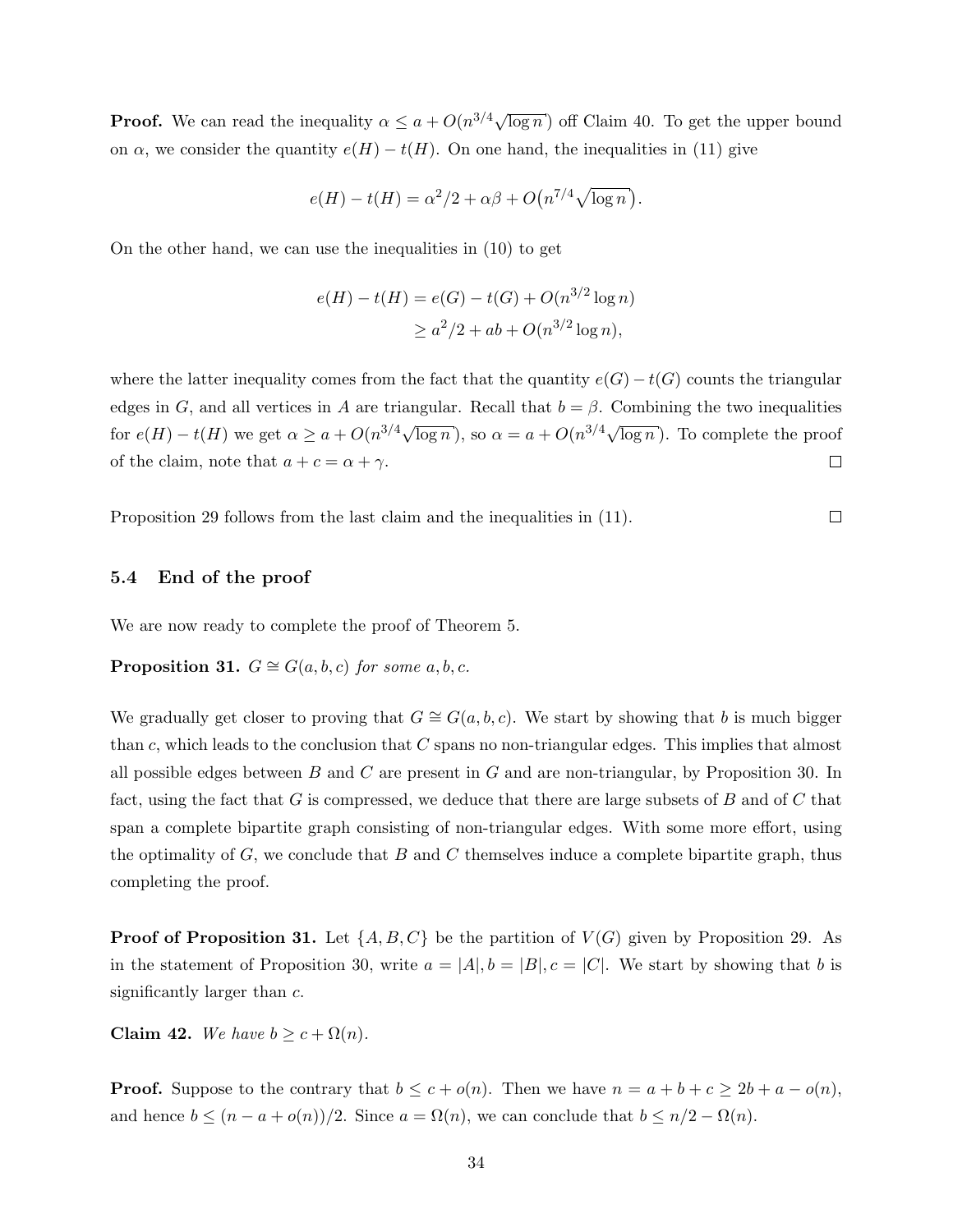Consider the graph  $H = G(a, b, c)$ . Proposition [30](#page-23-2) implies that  $e(H) = e(G) + O(n^{7/4}\sqrt{\log n})$  and  $t(H) = t(G) + O(n^{7/4}\sqrt{\log n})$ . Consider also the graph  $H' = G(a, b + d, c - d)$ , where  $d = \lfloor n^{1.999} \rfloor$ . Note that  $b + d \leq n/2 - \Omega(n)$ . Therefore, from the expression  $e(H) = \binom{a}{2}$  $a_2^a$  +  $(n - b)b$  and the corresponding expression for  $e(H')$ , we can see that  $e(H') \ge e(H) + \Omega(dn) = e(G) + \Omega(dn)$ . Similarly,  $t(H') \ge t(H) - o(dn) = t(G) - o(dn)$ . However, this contradicts Lemma [13,](#page-9-0) so  $b = c + \Omega(n)$ .  $\Box$ 

In the following claim we conclude that  $C$  spans no non-triangular edges.

Claim 43. There are no non-triangular edges with both ends in C.

**Proof.** By Proposition [30](#page-23-2) there are  $bc + o(n^2)$  non-triangular edges in G, and each one of them is incident with a vertex in C. Therefore some vertex in C has at least  $b - o(n)$  non-triangular neighbours. Thus, by Observation [8,](#page-5-2) every vertex in C has degree at least  $b - o(n)$ , so the sum of the degrees of any two vertices in C is at least  $2b - o(n) > b + c = |B \cup C|$ , where the latter inequality comes from the previous claim. Since the vertices in C have neighbours only in  $B\cup C$ , it follows that any pair of vertices in  $C$  have a common neighbour, hence they cannot be joined by a non-triangular edge.  $\Box$ 

Recall that by Proposition [29](#page-22-1) each of the sets B and C can be partitioned into  $O(1)$  sets of clones and a remainder of size  $O(n^{1/2} \log n)$ . In such a partition of B consider the sets of clones of size at least  $n^{9/10}$  and let B' be their union. Similarly, let C' be the union of the sets of clones in the partition of C that have size at least  $n^{9/10}$  and denote  $Z = C \setminus C'$  and  $Y = B \setminus B'$ . Then  $|Y| = O(n^{9/10})$  and  $|Z| = O(n^{9/10})$ . We show that all possible edges between B' and C' are present in  $G$  and are non-triangular.

<span id="page-34-0"></span>**Claim 44.** All possible edges between  $B'$  and  $C'$  are present in G and are non-triangular.

**Proof.** From the previous claim we know that every non-triangular edge in G has one end in B and one end in C. Suppose that there is a pair of vertices, one in  $B'$  and one in  $C'$ , that are not joined by a non-triangular edge. Then there are two sets of clones of size at least  $n^{9/10}$ , one contained in B' and the other in C', between which there are no non-triangular edges. But then  $t(G) \leq bc - n^{9/5}$ , contradicting Proposition [30.](#page-23-2)  $\Box$ 

In the following claim we obtain additional information about Y and  $Z$ , thereby we get close to showing that B and C induce a complete bipartite graph.

<span id="page-34-1"></span>**Claim 45.** There are no edges between  $B'$  and Y and between  $C'$  and Z. Moreover, every vertex in B has at least  $c - o(n)$  neighbours in C, and every vertex in C has at least  $b - o(n)$  neighbours in B.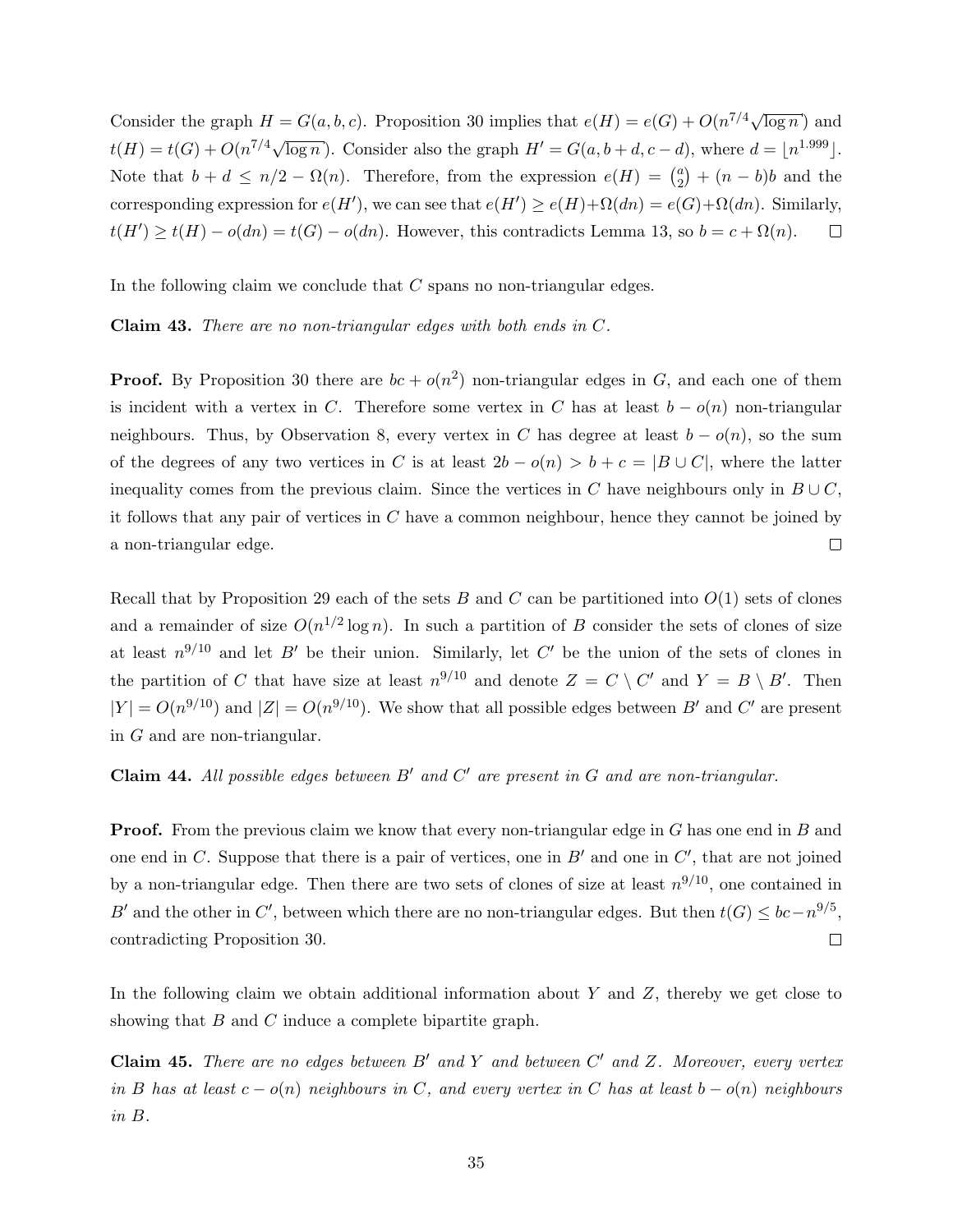**Proof.** Any vertex in C' has at least  $|B'| = b - o(n)$  non-triangular neighbours, so Observation [8](#page-5-2) implies that every vertex in G has degree at least  $b - o(n)$ . Claim [42](#page-33-0) implies that  $|C| + |B \setminus B'| \le$  $c + o(n)$  is smaller than this quantity, hence every vertex in C has a neighbour in B'. Therefore, because all possible edges between B' and C' are present in G and are non-triangular (by Claim [44\)](#page-34-0), there are no edges between C' and Z. In particular, every vertex in C has at most  $o(n)$  neighbours in C, so it has at least  $b - o(n)$  neighbours in B.

Pick any vertex  $u \in Y$ . Since u is not in A, u has a non-triangular neighbour  $v \in C$ . We have just proved that v has at least  $b - o(n)$  neighbours in B'. Therefore, u has at most  $o(n)$  neighbours in B. Now suppose that u is adjacent to a vertex in  $B'$ . Then u has no neighbours in  $C'$ . Hence, u has at most  $a + o(n)$  neighbours, of which at most  $o(n)$  are non-triangular. However, any vertex of B' has at least  $a + c - o(n)$  neighbours and at least  $c - o(n)$  of them are non-triangular. This contradicts Observation [8.](#page-5-2)

It remains to verify that every vertex in Y has at least  $c - o(n)$  neighbours in C. Let  $w \in Y$  and denote by d the number of neighbours of w in C. Then the degree of w is at most  $a + d + o(n)$  and its non-triangular degree is at most d. By Observation [8,](#page-5-2) applied to w and any vertex in  $B'$ , we know that  $a + d \ge a + c - o(n)$  or  $d \ge c - o(n)$ . In either case  $d \ge c - o(n)$ .  $\Box$ 

In the following claim we prove that no edges are spanned by Z. We use a trick that we have used several times before, replacing a pair of adjacent vertices in  $Z$  by copies of vertices in  $A$  and  $B'$ , thus increasing both the number of edges and of triangular edges.

Claim 46. Z spans no edges.

**Proof.** Suppose to the contrary that Z contains a pair of adjacent vertices  $u, v$ . All of the non-triangular neighbours of u are in B and they are not adjacent to v. By Claim [45,](#page-34-1) v has  $b - o(n)$ neighbours in B, and hence u has at most  $o(n)$  non-triangular neighbours. Likewise, v has at most  $o(n)$  non-triangular neighbours.

Consider the graph G' obtained from G by removing u, v and adding new vertices x and y, where x is joined by edges to all vertices in  $A\cup B$ , and y is joined to all vertices in  $B'$  (in other words, u and v are replaced by two new vertices, one in A and one in B'). We have  $e(G') \ge e(G) + a - o(n)$  and  $t(G') \geq t(G) + b - o(n)$ . This contradicts the optimality of G, because  $a = \Omega(n)$  and  $b = \Omega(n)$ .

A similar trick enables us to conclude that Y spans no edges, but here we replace all non-isolate vertices in Y with suitable copies of other vertices.

<span id="page-35-0"></span>**Claim 47.** There are no edges with both ends in  $Y$ .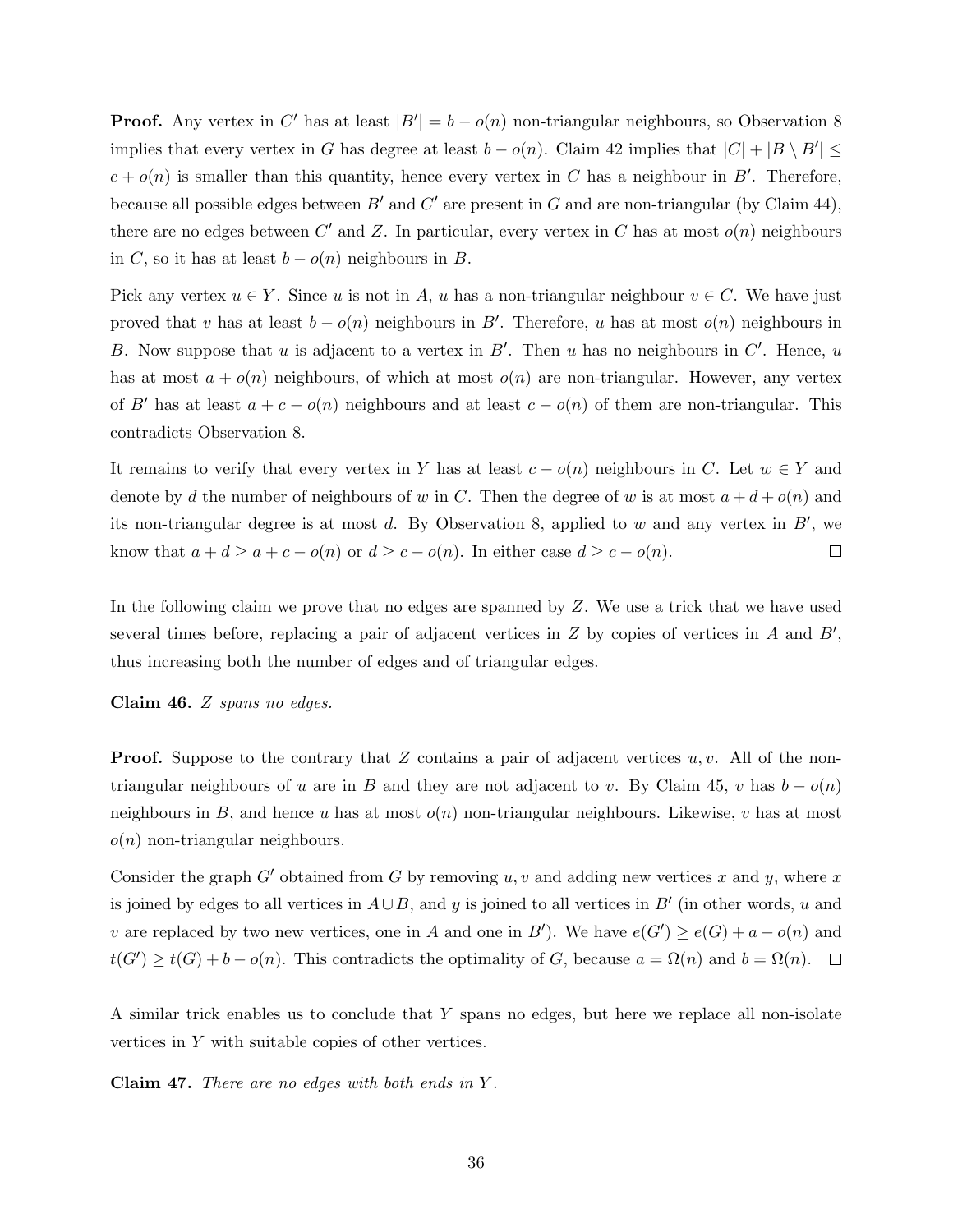**Proof.** Let S be the set of vertices in Y that have a neighbour in Y. Our aim is to prove that  $S = \emptyset$ . To this end, write  $m = |S|$  and suppose that  $m \neq 0$ . Then  $2 \leq m = o(n)$ . Let G' be the graph obtained from G by removing all vertices in S, adding  $\lfloor m/2 \rfloor$  new vertices to A and adding  $\lceil m/2 \rceil$  new vertices to B'. More precisely, we add  $\lfloor m/2 \rfloor$  new vertices adjacent to all of  $A \cup B'$  and  $\lceil m/2 \rceil$  more new vertices adjacent to all of  $A \cup C'$ .

Let us compare  $e(G')$  and  $t(G')$  with  $e(G)$  and  $t(G)$ . It follows from Claims [44](#page-34-0) and [45](#page-34-1) that if an edge in G has both ends in B, then in fact it has both ends in  $S$ . In particular, the removal of S decreases the total number of edges by at most  $(a + c)m + \binom{m}{2} = (a + c + o(n))m$ . On the other hand, the addition of the new vertices increases this number by  $(a+c-o(n))m+(b-c)|m/2| \ge (a+c+\Omega(n))m$ . Therefore,  $e(G') \ge e(G) + \Omega(mn) > e(G)$ .

Moreover, in G, every vertex in S has at most  $o(n)$  non-triangular neighbours, because every vertex in S is adjacent to another vertex in S, which has at least  $c - o(n)$  neighbours in C. Therefore, the removal of S decreases the number of non-triangular edges by at most  $o(mn)$ . On the other hand, the addition of new vertices increases this number by  $(b - o(n))\lceil m/2 \rceil = \Omega(mn)$ . Therefore,  $t(G') > t(G)$  and this contradicts the optimality of G. This means that  $m = 0$ , so Y spans no edges.  $\Box$ 

Proposition [31](#page-23-1) easily follows from Claims [44](#page-34-0) to [47.](#page-35-0) Indeed, these claims together imply that B and C are independent sets in G. Therefore, if there were missing edges between  $B$  and  $C$ , we could add them to G without creating new triangles. Since  $G$  is an optimal graph, all possible edges between B and C are present. It follows that  $G \cong G(|A|, |B|, |C|)$ .  $\Box$ 

### <span id="page-36-0"></span>6 Almost complete

In this section we prove Theorem [6.](#page-4-0)

**Theorem 6.** There exist  $n_0$  and  $\delta > 0$  such that the following holds. Let G be a graph with  $n \geq n_0$ vertices and e edges, where  $e \ge (1/2 - \delta)n^2$ . Then there is a graph  $H = G(a, b, c)$  that satisfies  $|H| = n$ ,  $e(H) \ge e$  and  $t(H) \ge t(G)$ .

The proof in this range is easier than the other two ranges, though far from immediate. We start by proving that  $G \cong G(a, b, c)$  for some  $a, b, c$  if there are only very few (at most  $2n - 8$ ) missing edges. For the remaining range, we obtain a partition of the vertices into sets  $A, B, C$  according to the degrees of the vertices and aim to show that  $G \cong G(|A|, |B|, |C|)$ . We first prove that the sets have the correct orders of magnitude using a rough lower bound on  $t(G)$ . We are then able to prove better estimates for the size of the sets, and, finally, we deduce that G has the required structure.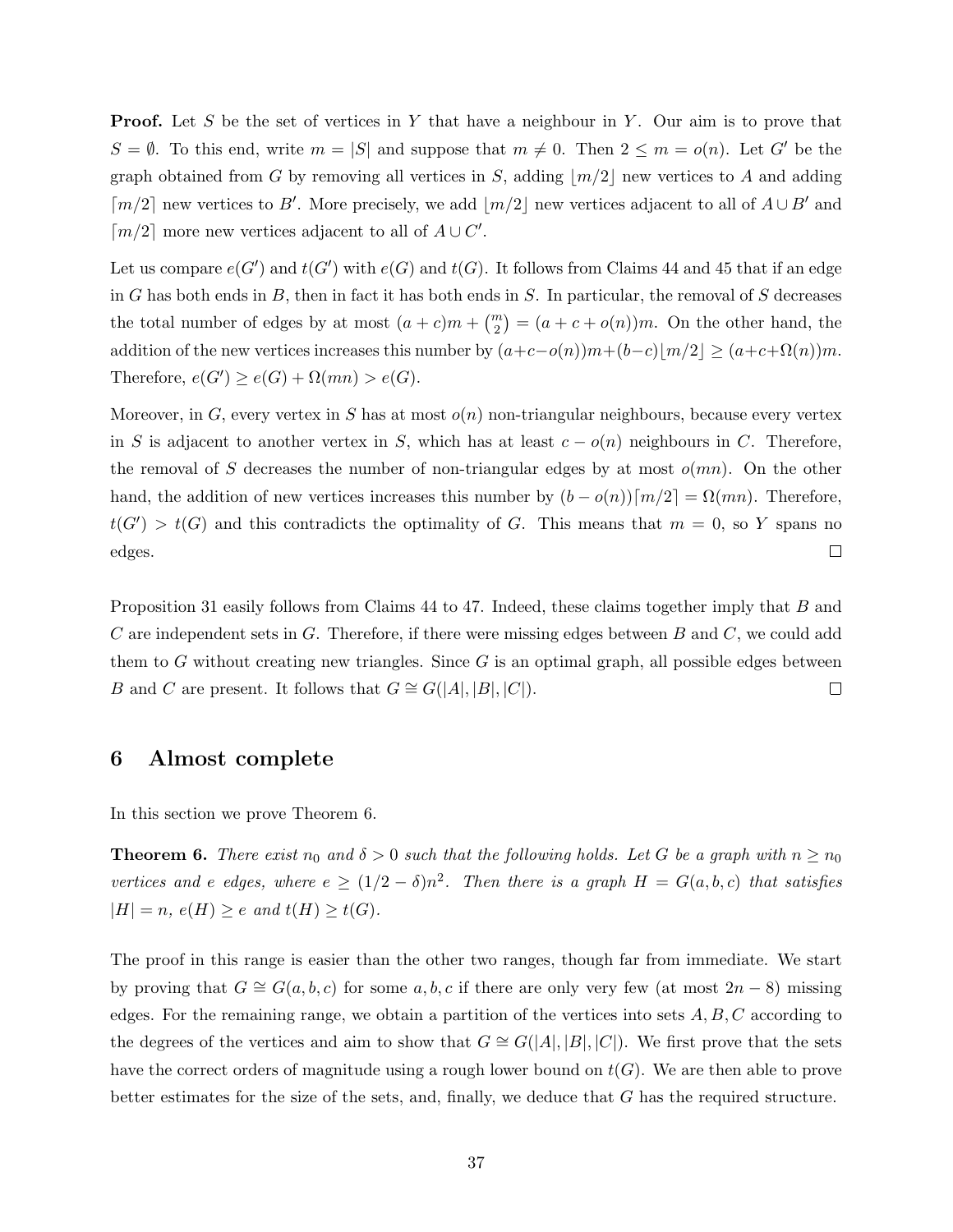**Proof of Theorem [6.](#page-4-0)** Fix a small constant  $\delta > 0$  (whose value can be worked out from the proof) and let G be an optimal graph with n vertices and  $\binom{n}{2}$  $\binom{n}{2} - \varepsilon n^2$  edges, where  $0 \le \varepsilon \le \delta$ . We may assume that the set of triangular induces a clique and all its vertices have the same neighbourhood among the remaining vertices (see e.g. Lemma [16\)](#page-11-0). As usually, we assume that  $n$  is large enough to satisfy all inequalities that we write down in the proof.

We first consider the case  $e(G) \geq {n \choose 2}$  $\binom{n}{2} - (2n - 9).$ 

Claim 48. If  $e(G) \geq {n \choose 2}$  $\binom{n}{2} - (2n-9)$  then  $G \cong G(a, b, c)$  for some  $a, b, c$ .

**Proof.** If G has no non-triangular edges, then by optimality, it is a clique, so we are done  $(G =$  $G(n, 0, 0)$ . We claim that G does not have two independent non-triangular edges. Indeed, if uv and xy are such edges, then for any other vertex w one of the two possible edges uw and vw is missing, as well as one of xw and yw. Therefore G has at least  $2n-8$  missing edges, contradicting our assumption. Therefore, since the triangle-free edges cannot form a triangle, they form a star. Let  $uv_1, \ldots, uv_k$  be the non-triangular edges. Then the set  $A = V(G) \setminus \{u, v_1, \ldots, v_k\}$  is the set of triangular vertices in  $G$ , so  $A$  induces a clique and all of the vertices in  $A$  have the same neighbourhood in  $V(G) \setminus A$ . So there are two possibilities: either u is adjacent to all of A, or u is not adjacent to any vertex in A. In the former case, there are no edges between A and  $\{u_1, \ldots, u_k\}$ , so  $G \cong G(|A|, 1, k)$ . In the latter case, optimality of G implies that all possible edges between A and  $\{u_1, \ldots, u_k\}$  are present in G, so  $G \cong G(|A|, k, 1)$ .  $\Box$ 

From this point onwards we assume that  $e(G) \leq {n \choose 2}$  $\binom{n}{2} - (2n-8)$ . In particular,  $\varepsilon \ge (2 - o(1))/n$ . We wish to prove that G is isomorphic to the graph  $G(a, b, c)$  for some parameters  $a, b, c$ . It is easy to see that these parameters should be approximately equal to  $b \approx \sqrt{2\varepsilon/3}n$  and  $c \approx (2\varepsilon/3)n$ , because this is when bc is maximised subject to conditions  $n = a + b + c$  and  $cn + \binom{b}{2}$  $\binom{b}{2} \leq \varepsilon n$ . We use this observation to get a lower bound for  $t(G)$ .

Claim 49.  $t(G) = \Omega(\varepsilon^{3/2} n^2)$ .

**Proof.** Let  $G' = G(a, b, c)$ , where  $b = \lfloor \sqrt{2\varepsilon/3}n \rfloor$ ,  $c = \lfloor (2\varepsilon/3)n \rfloor$  and  $a = n - b - c$ . Then the number of edges missing from  $G'$  is at most  $\binom{b}{2}$  $e_2^{(b)}$  +  $cn \leq \varepsilon n$ . We now find a lower bound for  $t(G')$ , but we need to be careful with the rounding-down errors in the definitions of b and c.

Recall that  $\varepsilon n^2 \ge 2n - 9$ , implying that  $(2\varepsilon/3)n \ge 4/3 - 6/n$ , hence  $c = \lfloor (2\varepsilon/3)n \rfloor \ge \frac{1}{5}(2\varepsilon/3)n =$ √  $(2\varepsilon/15)n$ . Since  $\varepsilon n^2 \geq 2n-9$ , we have  $\sqrt{\varepsilon} n \geq$  $\overline{2n-9}$ , hence, very crudely,  $b \ge (\sqrt{\varepsilon/3})n$ . It follows that  $t(G') = bc \geq \lambda \varepsilon^{3/2} n^2$ , for  $\lambda = 2/(15\sqrt{3})$ . Since G is optimal, it follows that  $t(G) \geq t(G') = \Omega(\varepsilon^{3/2} n^2).$  $\Box$ 

We now define three sets  $A, B, C \subseteq V(G)$  that correspond to the three parts of a graph  $G(a, b, c)$ . Let C be the set of vertices of degree at most  $3n/4$ ; let B be the set of vertices in  $V(G) \setminus C$  that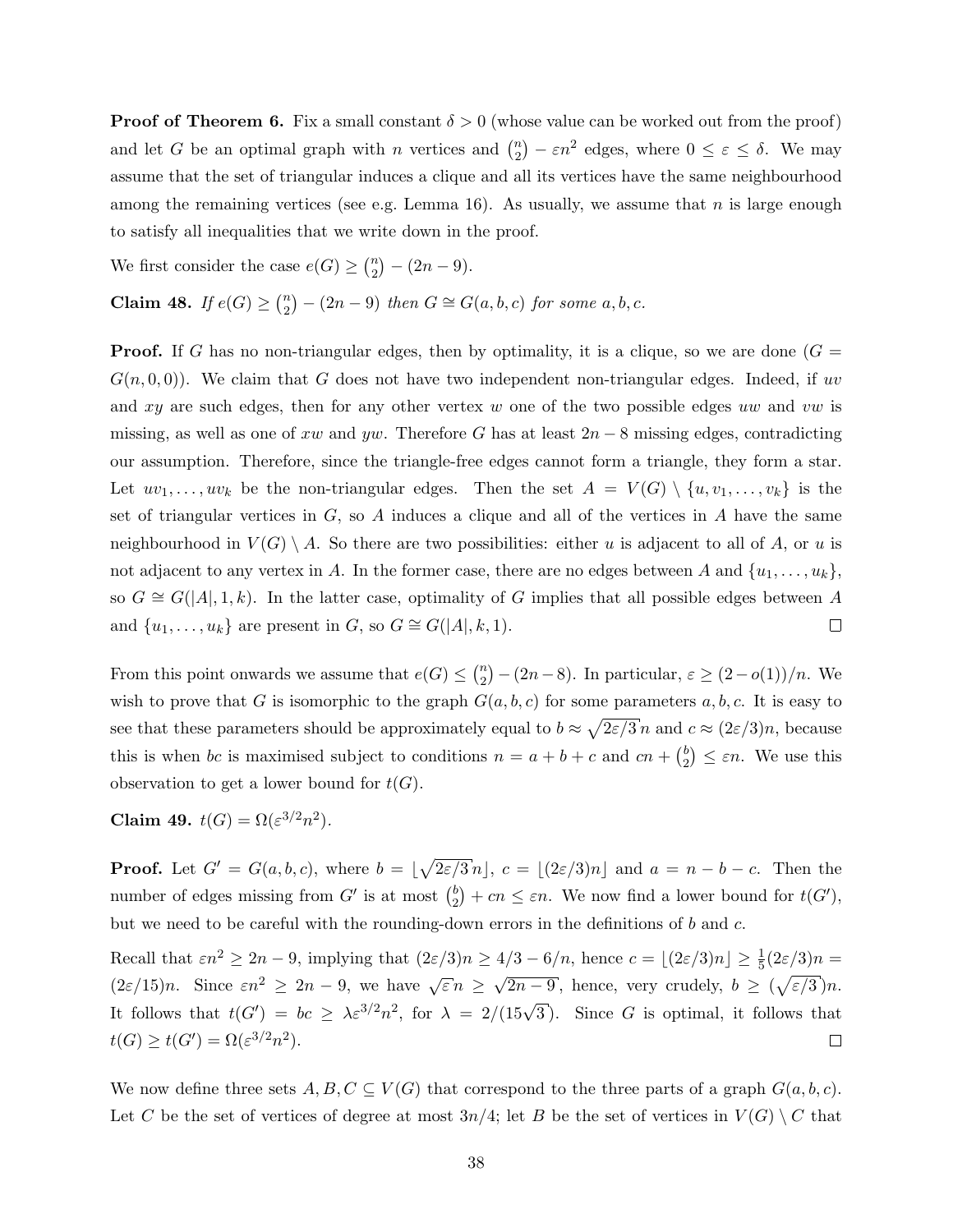have a non-triangular neighbour in C; and let  $A = V(G) \setminus (B \cup C)$ . Since any two vertices in  $A \cup B$ have at least  $n/2$  common neighbours, there are no non-triangular edges in  $A \cup B$ . Therefore, all vertices in A are triangular, so A induces a clique and its vertices have the same neighbourhood in  $V(G)\setminus A.$ 

The next step is to obtain tight bounds for the sizes of  $A, B, C$ . First, we determine the order of magnitude of  $|B|$  and  $|C|$ .

Claim 50.  $|B| = \Theta(\sqrt{\varepsilon} n)$  and  $|C| = \Theta(\varepsilon n)$ .

**Proof.** By definition, every vertex in C is an end of at least  $n/4$  non-edges. Since there are  $\epsilon n^2$ non-edges in total, we have  $|C| = O(\varepsilon n)$ . We know from the previous claim that there are at least  $\Omega(\varepsilon^{3/2}n^2)$  non-triangular edges. All of these edges have at least one end in C, and so some vertex in C has at least  $\Omega(\sqrt{\varepsilon} n)$  non-triangular neighbours. By Observation [8,](#page-5-2) every vertex in G has at least  $\Omega(\sqrt{\varepsilon} n)$  neighbours.

Pick any  $v \in B$ . By the definition of B, v has a non-triangular neighbour  $u \in C$ . This means that v is not adjacent to any of the neighbours of u, so v is an end of at least  $\Omega(\sqrt{\varepsilon} n)$  non-edges. Therefore,  $|B| = O(\sqrt{\frac{2}{\sqrt{3}}})$  $\epsilon n$ ). Moreover, since every non-triangular edge has both ends in C, or one in B and one in C, we have  $|B||C| + |C|^2/2 \ge \Omega(\varepsilon^{3/2}n^2)$ , which implies that  $|B| = \Omega(\sqrt{\varepsilon}n)$  and  $|C| = \Omega(\varepsilon n).$  $\Box$ 

An immediate consequence of the previous claim is that  $|A| = (1 - O(\sqrt{\sqrt{\frac{2}{n}}})$  $\epsilon$ ))n. Recall that all vertices in A have the same neighbourhood in  $V(G) \setminus A$ . In particular, each vertex in  $B \cup C$  is adjacent either to all vertices in A or to none of them. Since the vertices in B have degree at least  $3n/4$ , they are all adjacent to all of  $A$ , and, similarly, there are no edges between  $A$  and  $C$ . We can use the latter fact to give a better upper bound for C.

**Claim 51.** There is a constant  $\xi > 0$  such that  $\xi \in n \leq |C| \leq (1 - \xi) \in n$ .

**Proof.** The lower bound follows from the previous claim. To prove the upper bound, note that every vertex in B is an end of  $\Omega(\sqrt{\varepsilon} n)$  missing edges and  $|B| = \Theta(\sqrt{\varepsilon} n)$ , so there are  $\Omega(\varepsilon n^2)$  missing edges with an end in B. Since all edges between A and C are missing, we have  $(1-O(\sqrt{\varepsilon}))n|C|+ \Omega(\varepsilon n^2) \leq$  $\varepsilon n^2$ . Therefore,  $|C| \leq (1-\Omega(1))\varepsilon n/(1-O(\sqrt{\varepsilon}))$  $(\varepsilon))$ , and the claim follows provided that  $\varepsilon$  is sufficiently small.  $\Box$ 

It is now possible to accurately relate the sizes of B and C. Write  $|C| = \gamma \varepsilon n$ , where  $\xi \le \gamma \le 1 - \xi$ . Define  $\beta = \sqrt{2(1-\gamma)}$  and note that  $\beta = \Theta(1)$ , by the previous claim.

<span id="page-38-0"></span>**Claim 52.**  $|B| = \beta \sqrt{\varepsilon} n + O(\varepsilon n)$ . Moreover, there are at least  $|B||C| - O(\varepsilon^2 n^2)$  non-triangular edges between B and C.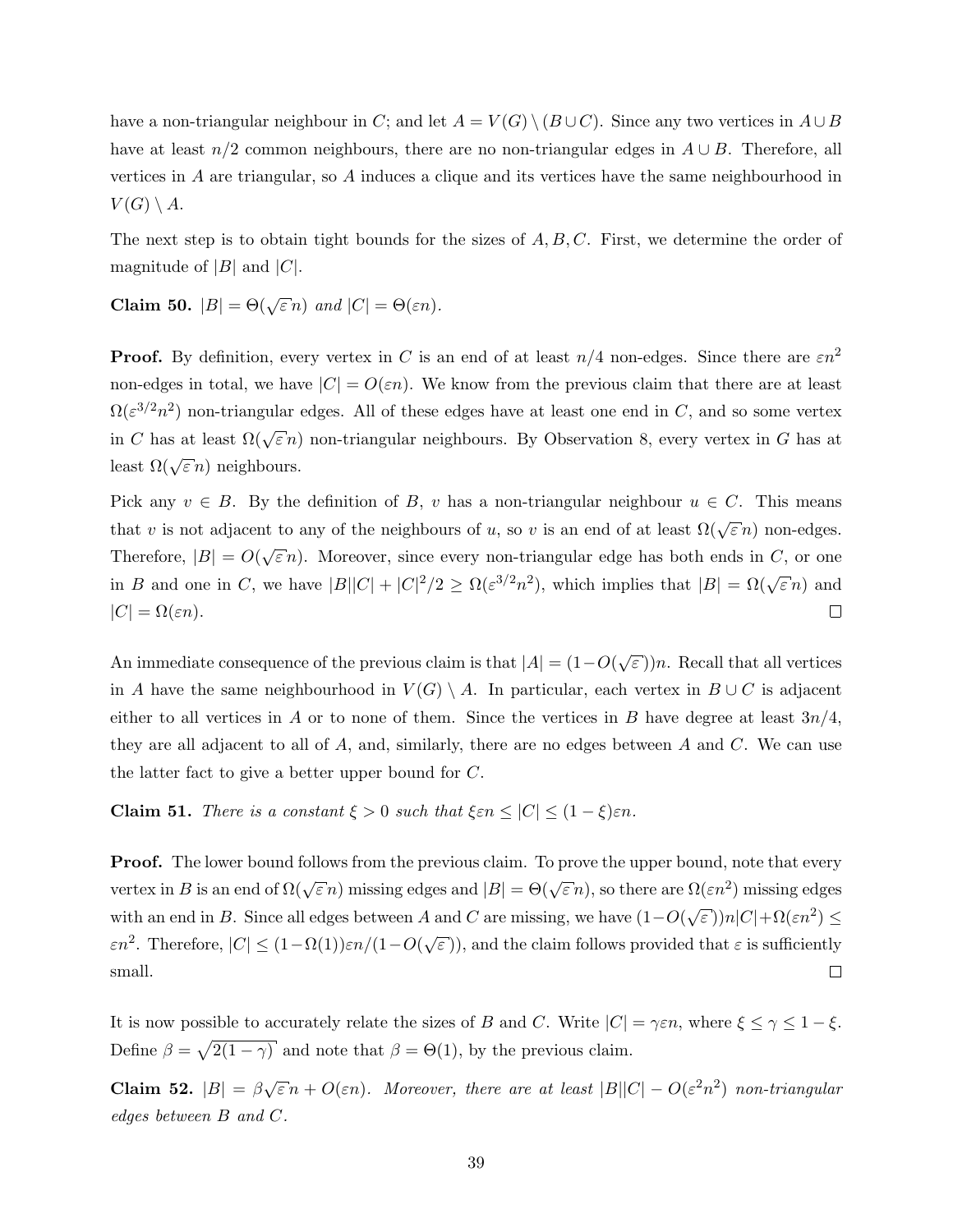**Proof.** Let G' be the graph  $G(a, b, c)$ , where  $c = |C|$ ,  $b = |\beta \sqrt{\varepsilon} n|$  and  $a = n - b - c$ . It is easy to see that  $b^2/2 + cn \leq \varepsilon n^2$ . In particular, we have  $e(G') \geq {n \choose 2}$  $e_2^n$ ) –  $\varepsilon n^2 = e(G)$ . Therefore, since G is optimal,  $t(G) \geq t(G') = bc$ .

Let us again restrict our attention to  $G$ . Since every non-triangular edge has an end in  $C$ , some vertex in  $C$  has at least  $b$  non-triangular neighbours. It follows from Observation [8](#page-5-2) that every vertex in G has degree at least  $b-1$ . Moreover, since any vertex in C is adjacent only to vertices in B and C, we have  $|B| \ge b - c - 1 = b - O(\varepsilon n)$ .

Every vertex of B has a non-triangular neighbour, and therefore is non-adjacent to at least  $b-1$ vertices. Hence, there are at least  $|B|(b-1)/2$  missing edges with an end in B. Since there are no edges between  $A$  and  $C$ , we have

$$
\frac{1}{2}|B|(b-1) + (1 - O(\sqrt{\varepsilon})) cn \le \varepsilon n^2 \le \frac{1}{2}b^2 + cn + O(\sqrt{\varepsilon}n),
$$

where the latter inequality follows from the definition of b. It follows that  $|B| \leq b + O(\varepsilon n)$ . To finish the proof, observe that  $t(G) \geq bc = |B||C| - O(\varepsilon^2 n^2)$ , and recall that the non-triangular edges of G are either spanned by C (but there are  $O(\varepsilon^2 n^2)$  such edges) or they have one end in B and the other in C.  $\Box$ 

A standard trick, which we have been using throughout the paper, allows us to conclude that C is an independent set.

#### <span id="page-39-0"></span>Claim 53. C is independent.

**Proof.** The second conclusion of Claim [52](#page-38-0) implies that some vertex in C has at least  $|B| - O(\varepsilon n)$ non-triangular neighbours in B. As a consequence, B contains an independent set I of size  $|B|$  –  $O(\varepsilon n)$ . Moreover, Observation [8](#page-5-2) implies that every vertex in C is adjacent to all but at most  $O(\varepsilon n)$ vertices in B.

Suppose that C contains a pair of adjacent vertices  $u, v$ . Let  $G'$  be the graph obtained from G by removing the vertices u and v and adding new vertices x and y where x is adjacent to all of  $A \cup B$ , and y is adjacent to all of I. The removal of u and v decreases the total number of edges by at most  $2(|B|+|C|) = O(\sqrt{\frac{2}{\pi}})$  $\in$  n), while the addition of x and y increases this number by at least  $|A| = (1 - O(\sqrt{\frac{1}{2}}))$  $\epsilon(\epsilon E)$ )n. Therefore,  $e(G') > e(G)$ . Moreover, since u and v are adjacent, they do not form non-triangular edges with their common neighbours. Hence,  $u$  and  $v$  have at most  $O(\varepsilon n) + |C| = O(\varepsilon n)$  non-triangular neighbours in total. On the other hand, the addition of x and y adds  $|I| = \Omega(\sqrt{\varepsilon} n)$  non-triangular edges. Therefore,  $t(G') > t(G)$ , a contradiction to the optimality of G.  $\Box$ 

Finally, we prove that  $B$  is an independent set.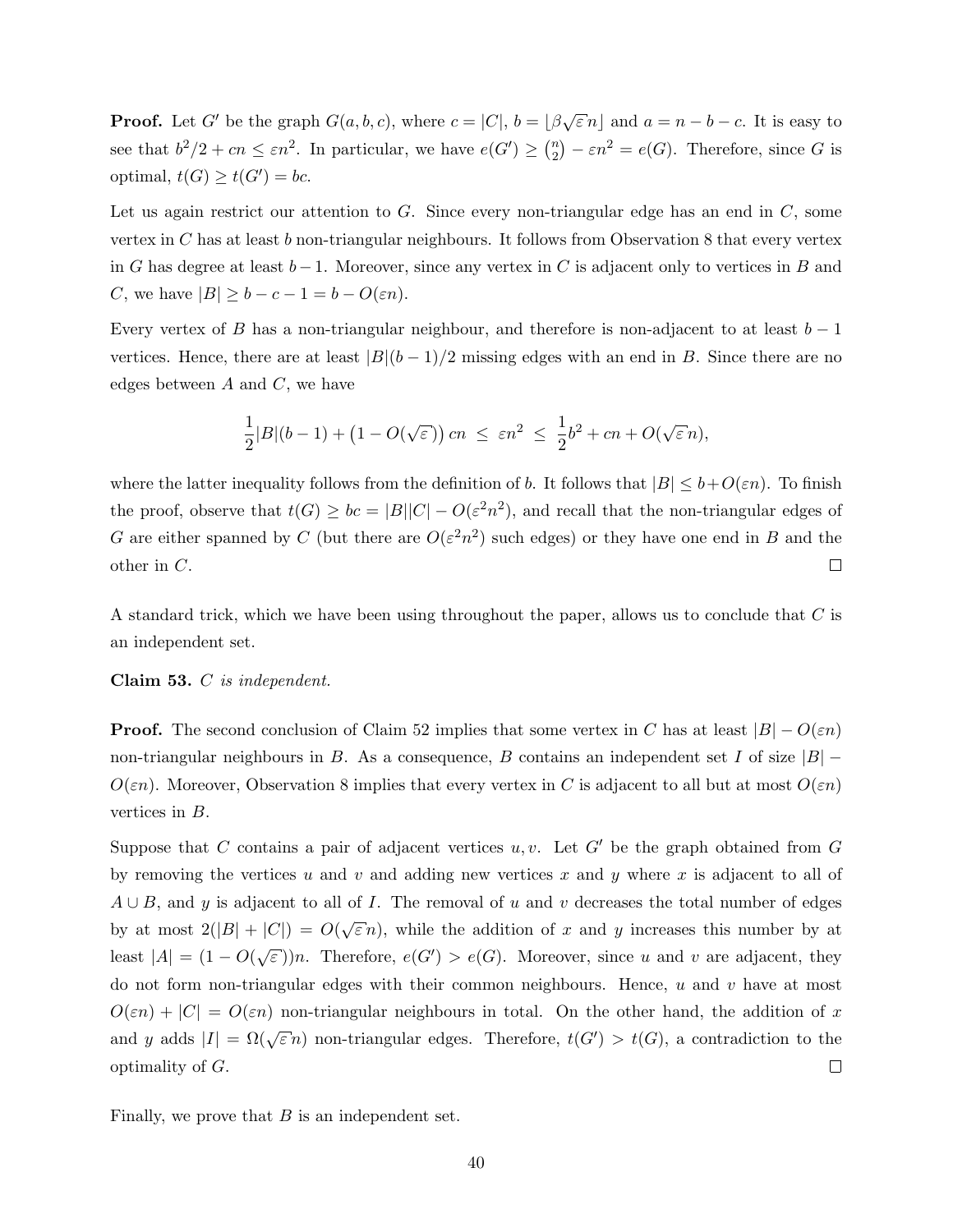**Proof.** Suppose that  $u, v \in B$  are adjacent. There are at most |C| non-triangular edges with an end in  $\{u, v\}$ , because every vertex can only be a non-triangular neighbour of at most one of u and v. Moreover, by definition, every vertex in B has a non-triangular neighbour. Let  $w \in C$  be a non-triangular neighbour of u. Since the edge uw is non-triangular, it follows that u is not adjacent to any of the neighbours of w. As explained in Claim [53,](#page-39-0) w is adjacent to all but at most  $O(\varepsilon n)$ vertices in B. Therefore, u had at most  $O(\varepsilon n)$  neighbours in B and, likewise, so does v.

Let G' be the graph obtained by replacing u and v with new vertices x and y where x is adjacent to all of  $A\cup C$  and y is adjacent to all of  $(A\cup B)\setminus \{u,v\}$ . We have  $t(G')\geq t(G)$  and  $e(G')\geq$  $e(G) + |B| - 2 - O(\varepsilon n) > e(G)$ , contradicting the optimality of G. Therefore, there are no B is independent.  $\Box$ 

We have proved that  $B$  and  $C$  are independent,  $A$  is complete, and its vertices are adjacent to all of B and none of C. We may add any missing edges between B and C without creating new triangles, so by the optimality of  $G$ , the vertices in  $B$  are connected to all of  $C$ . It follows that  $G$  is isomorphic to  $G(|A|, |B|, |C|)$ , completing the proof of Theorem [6.](#page-4-0)  $\Box$ 

### <span id="page-40-0"></span>7 Concluding remarks

We note that we have not fully resolved Conjecture [1.](#page-2-0)

**Conjecture 1.** Let n and  $e > \lfloor n^2/4 \rfloor$  be integers and let G be a graph with n vertices and e edges that minimises the number of triangular edges. Then G is a subgraph of a graph  $G(a, b, c)$  for some  $a, b, c.$ 

Theorem [3](#page-3-0) shows that the minimum number of non-triangular edges among *n*-vertex graphs with  $e$  is attained on a graph  $G(a, b, c)$ . However, we have not shown that such graphs are the only minimisers. Nevertheless, we believe that this fact can be proved (for sufficiently large  $n$ ) by retracing our proofs. Since our paper is already quite long, we spare the reader any further details. In any case, we are only able to prove the conjecture for sufficiently large  $n$ , and it would be interesting to extend our result to work for all *n*.

We have not specified explicitly how large  $n$  should in order for our proof to hold, mainly because, due to the complexity of the proof, it is quite hard to find such an explicit bound. Nevertheless, we expect this bound to be 'reasonably small' (say, much smaller than a bound that may arise from the use of the regularity lemma), because the inequalities we need to hold are polynomial in  $n$ .

The following question arises from Conjecture [1,](#page-2-0) by considering edges on  $K_r$  for  $r \geq 4$ .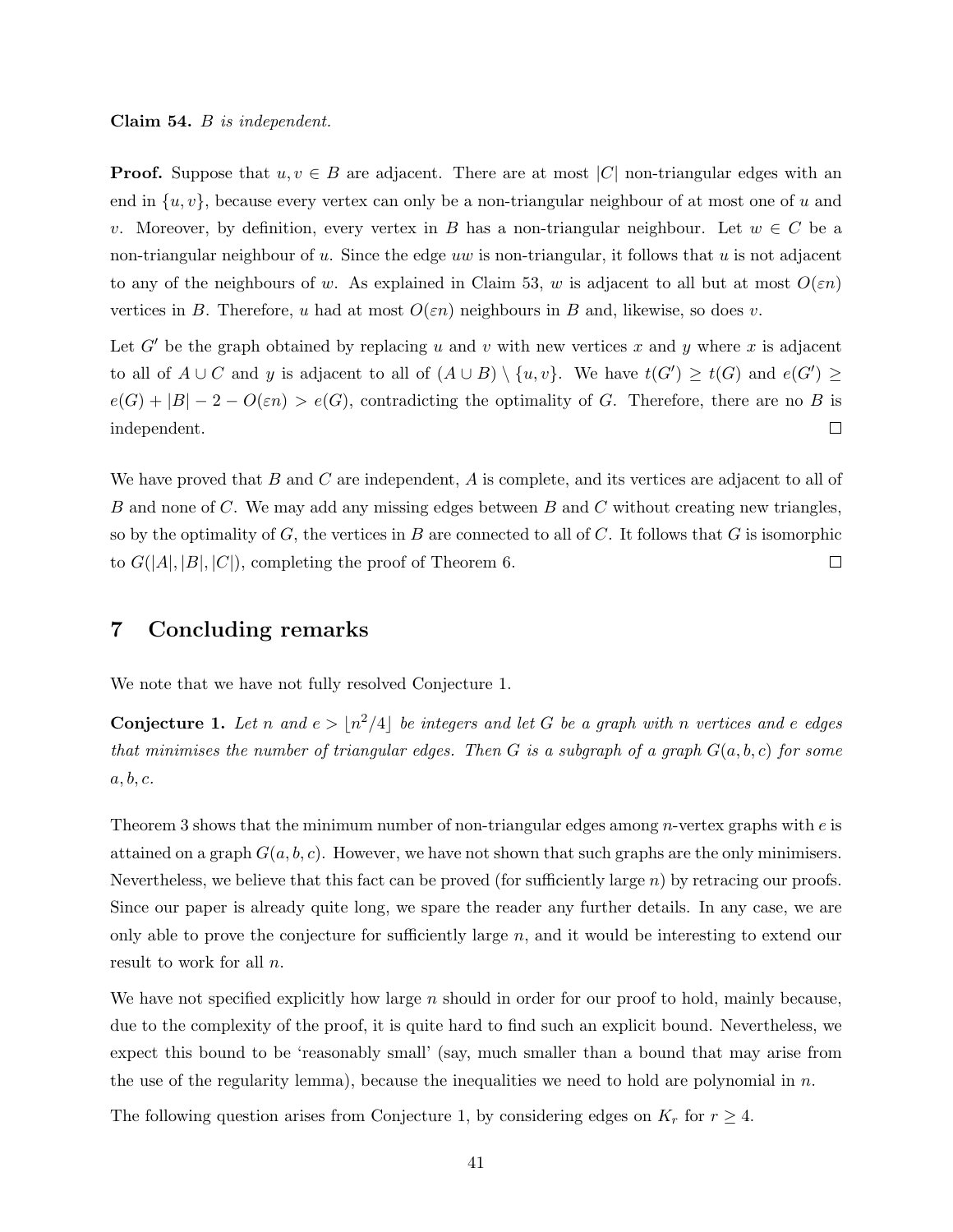**Problem 55.** How many edges in copies of  $K_r$  must an *n*-vertex graph with e edges have? Or, more generally, which *n*-vertex graph with e edges minimise the number of edges contained in  $K_r$ 's?

It seems reasonable to believe that the extremal examples are analogues of graphs  $G(a, b, c)$ , namely, they may be formed by adding a clique to one of the parts of a complete  $(r-1)$ -partite graph with  $n$  vertices. We believe that the methods used in this paper may be useful when tackling this more general problem.

We mention another possible generalisation, where instead of minimising the number of triangular edges, one wishes to minimise the number of edges contained in copies of an odd cycle.

<span id="page-41-0"></span>**Problem 56.** How many edges in copies of  $C_{2k+1}$  must an *n*-vertex graph with e edges have? Which graphs minimise this quantity?

It turns out that the case  $k \geq 2$  is quite different from  $k = 1$  (i.e. a triangle). Erdős, Faudree and Rousseau [\[3\]](#page-42-7) proved that for any fixed  $k \geq 2$ , any graph with n vertices and  $\lfloor n^2/4 \rfloor + 1$  edges has at least  $\frac{11}{144}n^2 - O(n)$  edges in copies of  $C_{2k+1}$ , whereas the number of edges on triangles is, as mentioned in the introduction, at least  $2\lfloor n/2 \rfloor + 1$ , and the latter bound is best possible. So, the jump in the number of  $C_{2k+1}$ -edges (for  $k \geq 2$ ) is very sharp, while the jump in the number of triangular edges is much smoother.

In the same paper, Erdős, Faurdree and Rousseau conjectured a more precise statement: for any fixed  $k = 2$ , there are at most  $n^2/36 + O(n)$  non-pentagonal edges (where a *pentagonal* edge is an edge contained in a  $C_5$ . This can be attained by the union of a complete graph on roughly  $n/3$  vertices and a complete bipartite graph on the remaining vertices. However, an example by Füredi and Maleki (see the last section in [\[4\]](#page-42-8)) shows that the conjecture is false: there are *n*-vertex graphs with  $\lfloor n/4 \rfloor + 1$  edges and  $n^2/27.3 \ldots + O(n)$  non-pentagonal edges. The example is somewhat similar to a graph  $G(a, b, c)$ : here we have four sets, A, B, C, D of sizes  $a, b, c, d$ , such that A induces a clique, and all possible  $A-B$ ,  $B-C$  and  $C-D$  edges are present. The non-pentagonal edges are the  $C - D$  edges, and the above value is obtained by optimising a, b, c, d. They are able to calculate, asymptotically, the minimum number of edges on  $C_{2k+1}$  (where  $k \geq 2$ ) among *n*-vertex graphs with e edges, where  $e = \gamma n^2$  for any fixed  $1/4 < \gamma < 1/2$ . In particular, it turns out that the example of Erdős, Faudree and Rousseau [\[3\]](#page-42-7) is asymptotically best possibly for  $C_{2k+1}$  when  $k \geq 3$ . It would be interesting to prove exact versions of these results, in particular, it would be interesting to resolve Problem [56](#page-41-0) for  $e = \lfloor n^2/4 \rfloor + 1$ , where the methods of Füredi and Maleki do not apply.

Finally, we mention that all the aforementioned problems are special cases of the following general problem.

**Problem 57.** What is the minimum number of edges contained in copies of  $F$  among n-vertex graphs with  $e$  edges (where  $F$  is any fixed graph)? Moreover, what are the extremal examples?